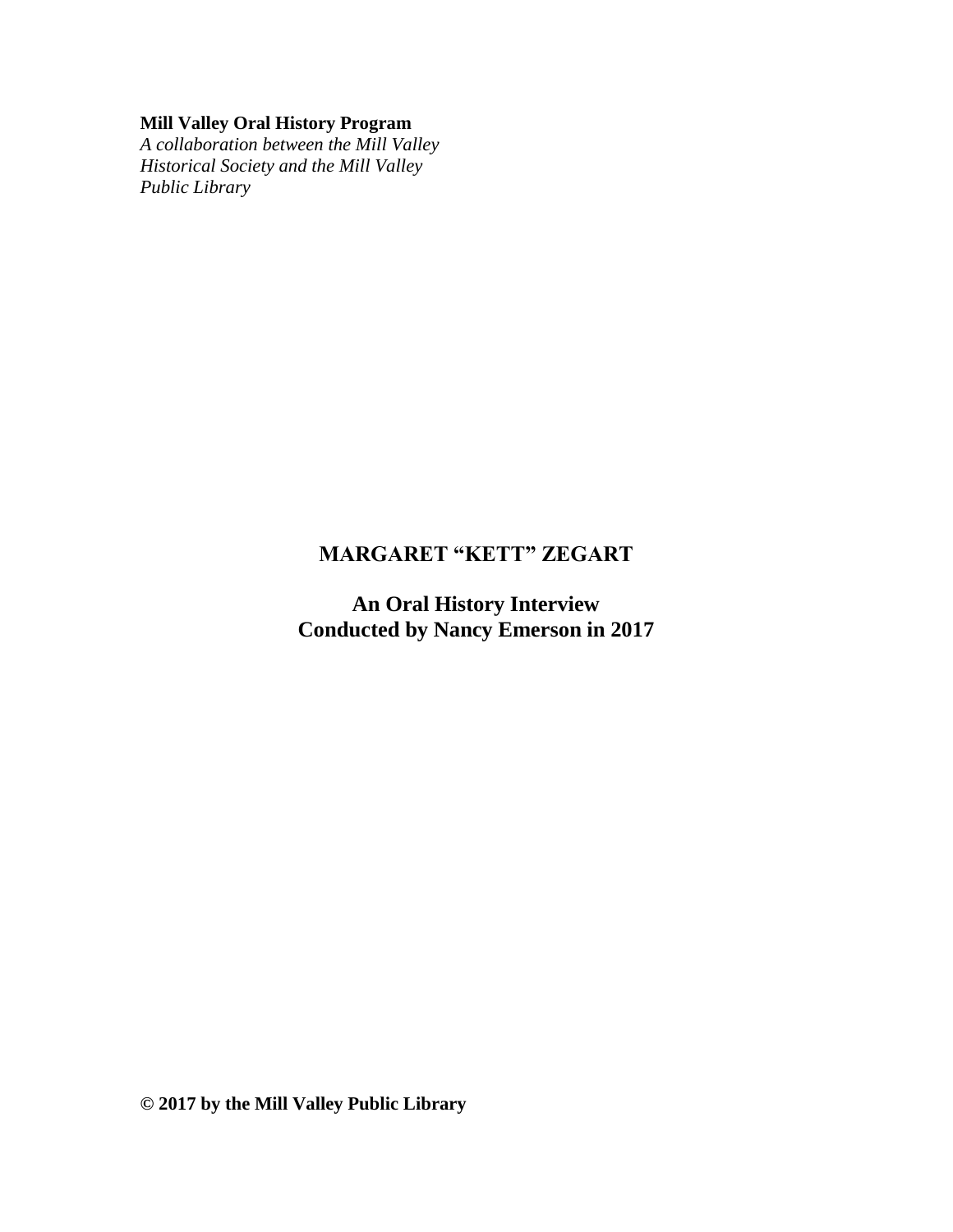TITLE: Oral History of Margaret "Kett" Zegart INTERVIEWER: Nancy Emerson DESCRIPTION: Transcript, 44 pages INTERVIEW DATE: May  $1<sup>st</sup>$ , May  $8<sup>th</sup>$ , and June  $20<sup>th</sup>$ ,  $2017$ 

In this oral history, longtime Mill Valley resident, artist, and retired teacher Margaret "Kett" Zegart recounts the story of her life. Born in Michigan, Margaret grew up in East Lansing in a family with Scandinavian roots. She attended Cranbrook Academy of Art and Michigan State University. After college, she moved to New York City, where she worked for magazines and made art. Margaret recounts living as a young artist in New York City and the people she met, including the likes of Andy Warhol and E.E. Cummings. After a number of years in New York, Margaret moved out to San Francisco with her husband. She completed an MA degree in painting at U.C. Berkeley, where she also got a teaching credential. When her fourth child was born, Margaret and her family moved to Mill Valley. Soon after, Margaret began a 25-year teaching career at Tamalpais High School. Margaret describes her active life after retiring from teaching, including her return to artmaking, travels, involvement in the Outdoor Art Club, and civic participation around the issues of housing, transportation, and environmental preservation.

**©** All materials copyright Mill Valley Public Library. Transcript made available for research purposes only. All rights are reserved to the Mill Valley Library. Requests for permission to quote for publication should be addressed to the:

Lucretia Little History Room Mill Valley Public Library 375 Throckmorton Avenue Mill Valley, CA 94941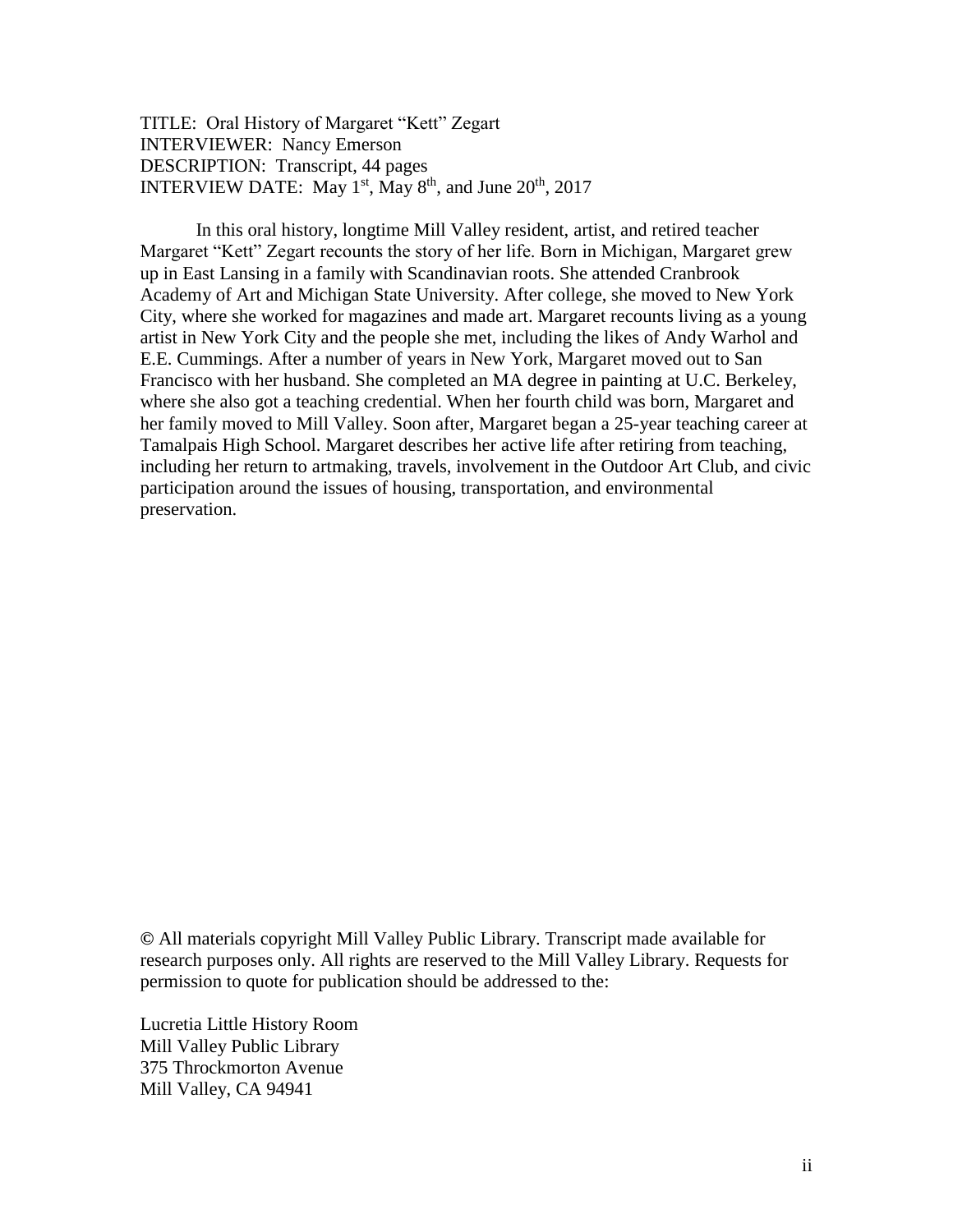#### **Oral History of Margaret "Kett" Zegart**

#### **Index**

Alexanian, Joe…p.10 Ancestry…p.1-2 Angiulo, Joe…p.10 Atelier 17…p.23-25 Beattie, Cy…p.3 Boston, Patti…p.15 Boussy, Henri…p.3, 36 Broner, Sari…p.11 Brown, T.G….p.4-5, 33 Camping…p.39 Center for Learning and Retirement…p.8 Chandler, Jeanie…p.10 College of Marin…p.11, 37 Condé Nast…p.22-24 Cranbrook Art Academy…p.19-20 Crawford, Chuck…p.3 Cummings, E.E…p.26 Daughter…p.3 Faber, Phyllis…p.10 Father…p.7, 18 Father's garden…p.18 First Unitarian Universalist Church…p.8 Fullbright teaching exchange…p.2, 37 Greenwood, Bob…p.3, 5, 10, 36 Hewett, Peggy…p.3 Horse Heaven…p.2 Ihle, John…p.37 Marin Philosopher's Association…p.8 Marin Retired Teachers Association…p.8 Michaelian, Don…p.3 Michigan State University…p.18-19 Milley award...p.10 Mother…p.2 Museums...p.19 New York City…p.10, 21-27 Nicholson, John…p.13 Outdoor Art Club…p.4, 7, 12-13, 15-16 Prather, Bob…p.6, 13, 35 Printmaking…p.8 Schooling…p.17-19

Sherman, Bob…p.3 Sluser, Ruth…p.14 Sonjantan…p.14 Tamalpais High School…p.3, 5-6, 13, 14, 33, 35-36 Teaching…p.34-37 Traveling…p.38 University of California, Berkeley…p.4, 30 Warhol, Andy…p.23-25, 28 Wasserman, Abby…p.10 Weaving…p.3, 36 Zegart, Benjamin (son)…p.5, 30-31, 34 Zegart, Harold (ex-husband)…p.6, 29 Zegart, Jamin (son)…p.4, 32 Zegart, Jonathan Morris (son)…p.31 Zegart, Kathleen Anne (daughter)…p.31 Zegart, Liana Leah (granddaughter)…p.11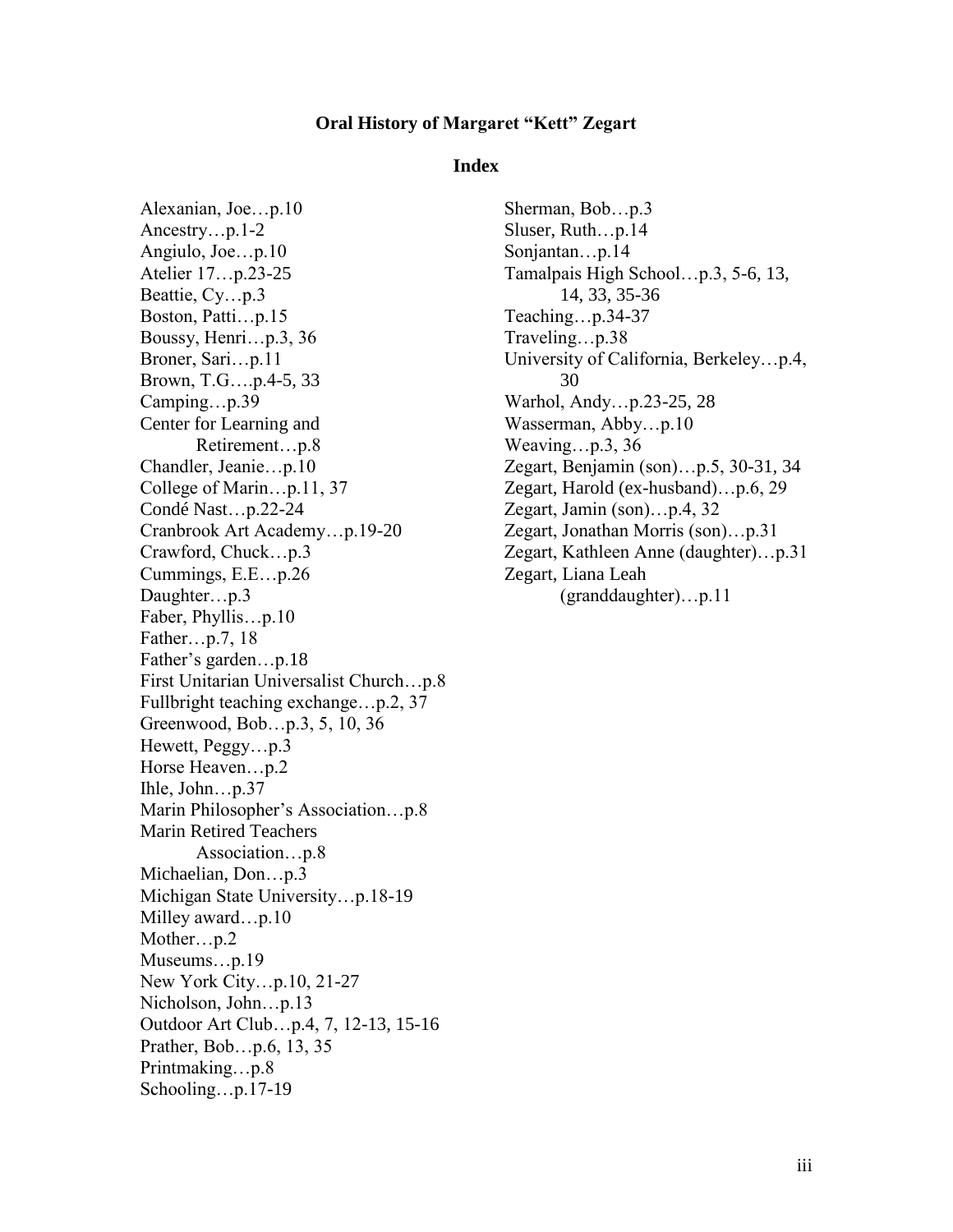#### **Oral History of Margaret "Kett" Zegart May 1st, May 8th, and June 20th, 2017**

**Editor's note: This oral history was conducted over three sessions. The transcript has been reviewed by Margaret Zegart, who made minor corrections and clarifications to the original with assistance from Nancy Emerson.**

# **Part I: May 1, 2017**

**0:00:01 Nancy Emerson:** This is Nancy Emerson. On behalf of the Mill Valley Historical Society and the Mill Valley Library's Oral History Program, I'm here on May 1<sup>st</sup>, 2017 with Margaret Kettunen Zegart, a long time Mill Valley resident, who has made so many contributions to our town. We are in Margaret's home, at 118 Highland Lane in Mill Valley. Margaret, I'm so glad to be here so that we can add your oral history to our collection, and I hope you're ready to tell us all about yourself. Before we get to the details though, will you please tell me first about your name?

**0:00:38 Margaret Zegart:** I was born Margaret Jean Kettunen. K-E-T-T-U-N-E-N is a Finnish name. N-E-N means belonging to. "Margaretu" means fox. I didn't realize it was originally "Margaretu" and then the "nen," N-E-N. It meant like a fox. My ancestors were actually people who were well placed in Finnish society and contributed a lot to the small country.

**0:01:24 Nancy Emerson:** Great. And how did it turn out that you go by Kett rather than Margaret?

**0:01:30 Margaret Zegart:** Kettunen, short for that is Kett. My father was always called Kett. Until I went to college and began signing my artwork Kett, I was always still Mar Jean which was the family name for me, because an aunt came and she thought Peggy Jean was not sophisticated enough when I was not even yet one.<sup>1</sup> So they changed my family name to Mar Jean. All my high school friends and early college friends still call me Mar Jean.

**0:02:05 Nancy Emerson:** But you adopted Kett as an artist and then you've kept it?

**0:02:09 Margaret Zegart:** Yes, because in the art department they called me Kett. And when I went to New York City, I signed my artwork always Kett.

**0:02:19 Nancy Emerson:** Great. Well, since we've touched on it, why don't we start with your early days? So where were you born and what was your family like?

**0:02:29 Margaret Zegart:** I was born in East Lansing, Michigan, a college town. My father was the state 4-H club leader by the time I was born — its offices were on the campus of Michigan State College then. He had gone to the school when it was a

 $\overline{a}$ 

<sup>&</sup>lt;sup>1</sup> Peggy is a nickname for Margaret.—Editor.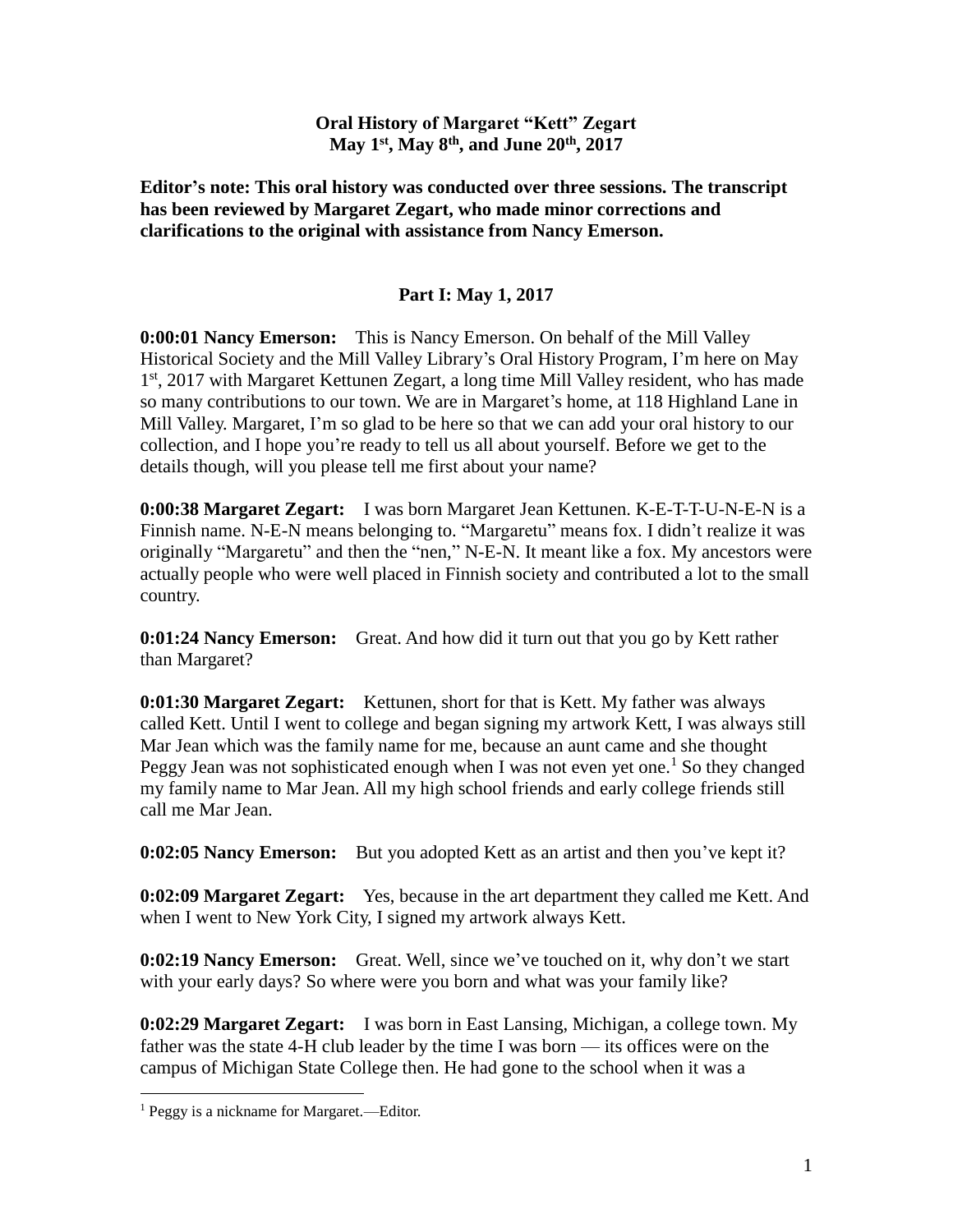Michigan Agricultural College and now it's called Michigan State University.

**0:02:55 Nancy Emerson:** Great. And your parents emigrated from Scandinavia?

**0:03:02 Margaret Zegart:** My grandparents, the Kettunens, came from Finland. My mother's grandparents came from Sweden. There were too many Johansens and so they would say at immigration, "Where did you live?" And they said, "Almer." So they took the name Almer. He was a minister from Sweden. First took for two years his congregation to Minnesota, and then they moved to Greshem, Oregon, where he had a church for many years. My daughter and I first visited the site of my mother's home. She would say that when she visited her grandmother, she could see three mountains from the home. It was nicely sited near the Columbia River. Gresham is just outside of Portland.

**0:04:09:** My maternal grandfather was a really significant person in his community.<sup>2</sup> My grandmother and grandfather met in Oregon, in Salem, at the first mental hospital where they both worked. He was sort of a gallivanting, always entrepreneurial person, searching out new things. My great aunt Mary was the first woman graduate from Willamette University and [my grandfather] also went to school in Willamette, though I'm not sure if he graduated. But in any event, he became superintendent of schools in a town called Shaniko. He ran a ferry across the Columbia River; he mined for gold in Alaska; he engineered on a railroad — many different kinds of things. He ended up owning large portions of land, including a dry wheat farm called Horse Heaven.

**0:05:31:** And so that's where my mother was born in Kennewick, Washington. She would spend about three years out on the dry wheat farm. When I first visited there, it was 126 degrees in the summer. One of her stories is that when she was a little girl it was very hot, she was very tired and wanting to get cool, so she jumped in the horses' trough.<sup>3</sup>

**0:06:02 Nancy Emerson:** This is recording number two with Kett Zegart.

**0:06:07 Margaret Zegart:** When I lived in Mill Valley, I had memories of all the things I did in San Francisco, and then all the things I did back in New York City. And when things always were very dim for me  $-$  a lot of different pressures  $-$  I would think, "Oh, I could go back to New York City and pick up where I was and be an artist." But then I decided, "No, I'm going to stay here and enjoy Mill Valley because it's a wonderful community to live in." I went at the end of my teaching career. One of the highlights towards the end of my teaching career was a Fulbright teaching exchange when I went to England and I taught at Testwood, which is a river on one side of the Southampton sound. On the other side, the Itchen side, that's where I lived on grounds that had been a stately home converted into apartments. And the exchange art teacher that I had did not place me in her home, which is what they usually do. I had a barren apartment, a new apartment that was furnished with an army cot without anything and a set of dishes. So it was kind of a different experience for me, because I had envisioned the kind of England that I had seen when I had visited there.

 $\overline{a}$ 

<sup>2</sup> On her maternal side, Margaret's ancestors have been in America since 1640.—Editor.

<sup>3</sup> Consequently, new water had to be hauled for the horses to drink.—Margaret Zegart.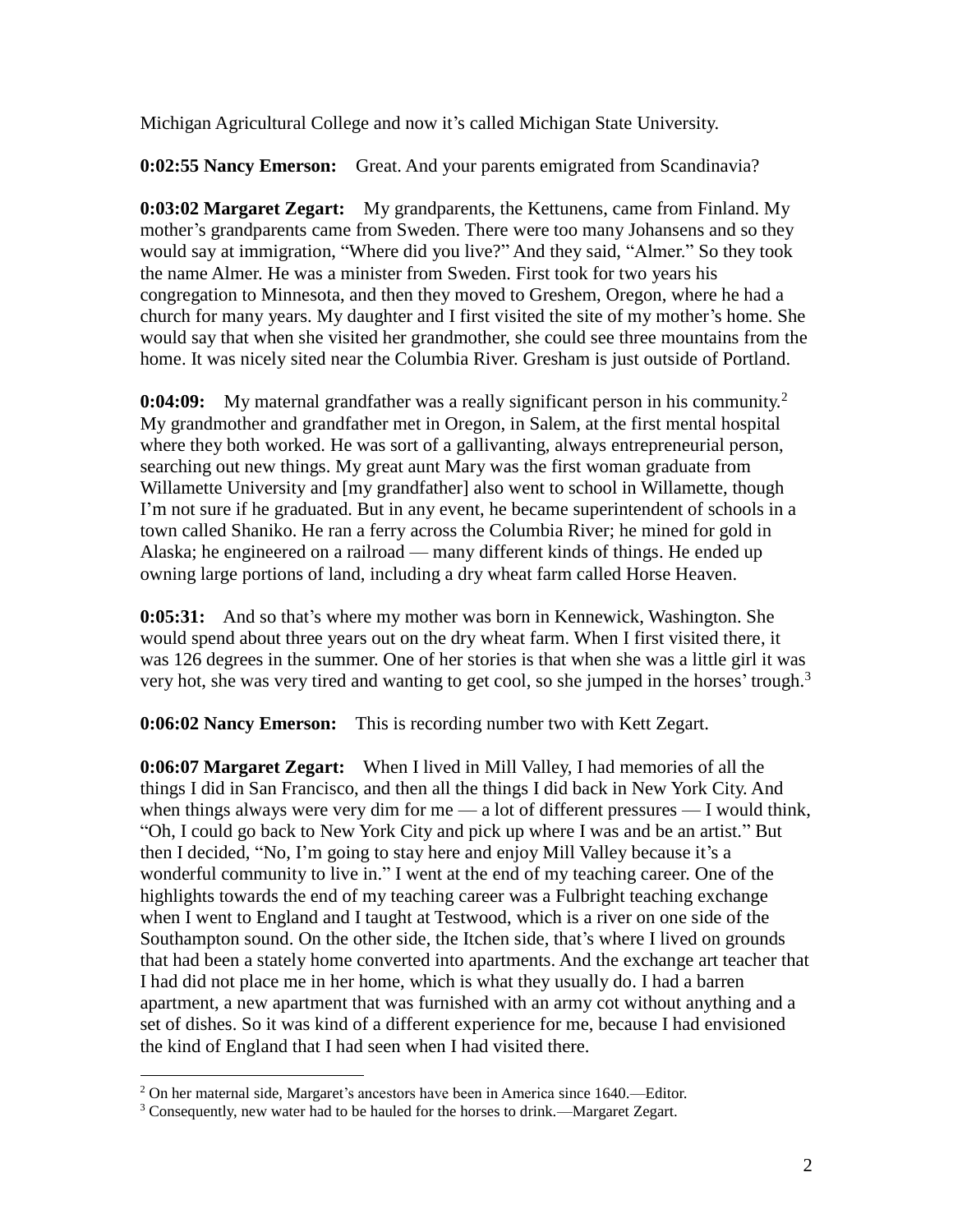**0:07:49 Margaret Zegart:** On that trip I had gone first of all to Finland — the summer after my daughter died — at the advice of Henri Boussey, who was a wonderful teacher that I had in the art department at Tamalpais High School. He and his wife Jean were wonderful people, supportive people and gifted, both of them. Henri suggested that since I would be teaching weaving — because he was leaving and there's weaving program that I should go to a weaving program in Scandinavia. So I went to a weaving summer program in Finland. The only thing is that they draft just backwards from what we do in America. (Sweden is like we have here in America, but not in Finland.) But I did learn how to weave. The surprising reason that I was doing the weaving is because I went in the second half semester of teaching at Tamalpais High School, and there were no roll sheets in my little cubicle. And we always got these role sheets. It said instead, "Please see the Principal." I thought, "Oh heavens, what's happening now?"

**0:09:16 Nancy Emerson:** Can I just ask you what a roll sheet is?

**0:09:18 Margaret Zegart:** The roll sheet has all the students' names which are for each class, and we usually had five classes. Some teachers had an extra session, but we had five programs a day and they were always varied. I taught everything in the art department except art metal which was very well done by Don Michaelian, who had also early on had done ceramics. In those days, the glazes were just done here at Tam and they didn't have any concern about their safety. I think that was part of his problem when he was ill for so long and then passed away. He was a mentor to me, Henri Boussey, whom I mentioned. Then we had the music people, Bob Greenwood, and he later became the art department chair. A lot of different people over the years at Tam were exceptionally gifted in their area. Bob Sherman in social studies, and Chuck Crawford is a special person. He was a counselor for one of my sons, John, and became his lifelong friend. Wonderful man. For one year, he was an assistant principal, but he decided he really wanted to work with young people.

**0:11:00:** We had many neat people. Just the other day I met a son, Chris, who was the son of one of my colleagues in the counseling department, Cy Beattie. Chris was just a student, a friend of a neighbor, and a friend of my children. So the whole Mill Valley scene has a beginning and an end — and a middle — and I'm glad I didn't leave and go back to New York City. But my dream is still to go back another time and to visit the museums. A friend has given me the *New Yorker* magazine for the last two years. I have a pile of them. I can't keep up with them. If they maybe came once a month I might do better. The *Smithsonian* comes once a month and I can get that read.

**0:11:56 Nancy Emerson:** Let's pin down your time at Tam High School. You started there in what year?

**0:12:02 Margaret Zegart:** Well, I began teaching I think in 1961 and I retired from the classroom in '81. But then for five years I was what they called a mentor and that began in 1981. Yesterday, met a wonderful person at a service for Peggy Hewett, who was a secretary to the social studies department. Peggy later became a chamber of commerce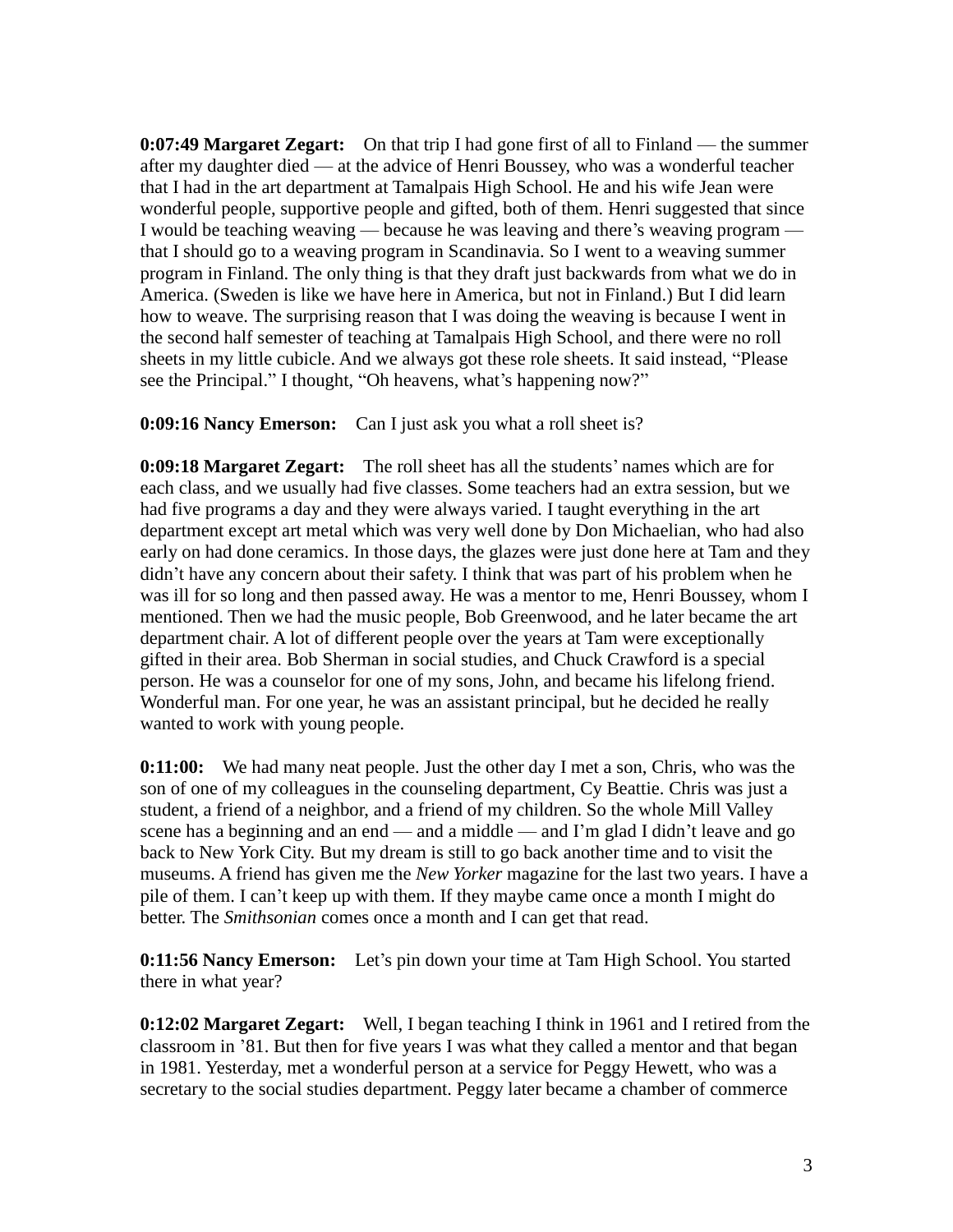for Mill Valley leader, and then she was very active in the Outdoor Art Club, which I joined. At the end of my teaching career I said, "I'm either going to belong to the Outdoor Art Club or the League of Women Voters." I wanted to go to the outdoor Art Club because they have teas. My mother used to have teas in our family garden. I perhaps mentioned my father's rock garden, but I didn't mention the flat areas. My father had bentgrass and that was very unusual in Michigan. It was always weeded and always a lovely carpet. At the college, special things often were in my parent's backyard.

**0:13:14 Nancy Emerson:** And their beautiful garden was a good venue for these.

**0:13:17 Margaret Zegart:** Yes. The flat garden and the rock garden on the hill slope were visited by horticulturalists. I wish I could have something like that here. I do have birch trees. Skipping way back to when my children were little and I was pregnant with my last child, I lived in San Francisco for three years in two marvelous places. One was at Hyde and Green Street, 1201 Green Street, and the other was a "floor-through" apartment facing over the Broadway tunnel. I had already graduated with a teacher's credential from UC Berkeley with an MA in painting. I had these small children, so I taught in Oakland and Claremont Junior High School, and then at Oakland Tech High School.

**0:14:32:** But I had to have something that was not during the day when Harold would have been busy. So I worked at night, in between pregnancies — oh, you know, the crucial months of pregnancies — at Bank of America. We had check proof computers and they were huge. They were almost the size of my Chickering square grand — 1864 piano, which is a treasure to me. They were very big and we worked at night. And by "we," I mean most of the people working there were wives of musicians who were there for the same reason that I was. They wanted some kind of a steady income, not just gigs, or else they were interested in having a night job. And we walked to the job but we came back in taxis from the Bank of America office down on Montgomery Street. But when I came from San Francisco to Mill Valley, my almost daily trips into San Francisco's Hospital, UCSF on Parnassus Street, was by public transportation.

**0:16:00:** I didn't learn to drive till after my fourth child, Jamin, was born in 1959 four weeks after I started taking a driver's training course at Tam High School. The teacher was someone who had been born in the town Negaunee, adjacent to the small town in Michigan where my father grew up, which is called Ishpeming. So, there's just so many ways things cross. They had given me always the first appointment, but when I had four little children not just three, they decided that I should have T.G. Brown for my teacher — I mean, not my teacher, but my doctor. T.G. Brown charged me the same rate that I was getting at the clinic, so she made no profit on me, but I could call up T.G. Brown as I was going to school. If one of my children had something she'd say, "Well, bring them down before school. Let me check the mouth to sure they don't have strep." For many years they were getting strep and it turned out we had a carrier, a strep carrier kid whom they played with, because at Kaiser they gave them pills rather than inoculations and they continued to be a carrier. She said, "Bring them down and we'll give them all shots." [laughs]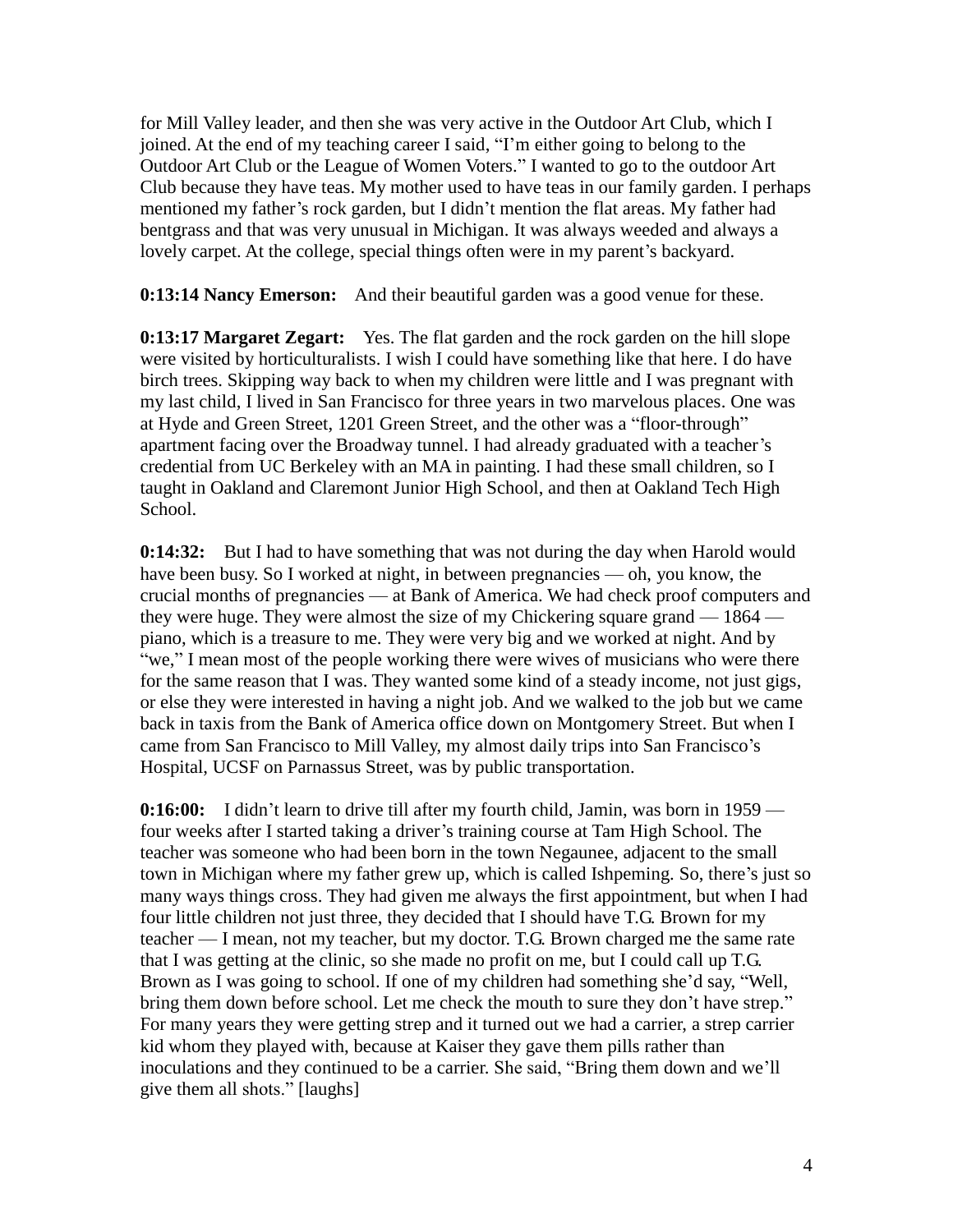**0:17:37 Nancy Emerson:** So we should clarify that T.G. Brown was a physician who was located here in Mill Valley, right?

**0:17:46 Margaret Zegart:** Yes. She was located in Mill Valley. She was a beloved physician for many, many years.

**0:17:50 Nancy Emerson:** Many years, yes. She made it easier for you to get your kids to the doctor?

**0:17:55 Margaret Zegart:** Yes, she was a wonderful doctor. Dr. T.G. Brown gave my oldest son Ben the opportunity to buy, very reasonably, her car, which was a Volkswagen bug that had an open section. And this rocking chair you see over here by the piano that I treasure, was brought by my son from Arizona, with part of it sticking out of the car. It's a treasure for me. [chuckles] But there's so many great things that she did for every family.

**0:18:36 Nancy Emerson:** Wow, yeah. Fortunately for you. Before we leave Tam High School, you taught there for 20 years, during the 1960s and 1970s, when it was really an interesting time of social change.

**0:18:53 Margaret Zegart:** It was. It was a special time.

**0:18:56 Nancy Emerson:** Any stories about those times?

**0:19:00 Margaret Zegart:** Well, for an example, Mead Theater was sort of a drug hangout, and Bob Greenwood once said — when we went to the service for Dan Caldwell, the commemorating service for him — "You know, I really don't think that everybody knew what it was like. We overlooked many things so that we were able to help so many other young people." Another thing that I must say about that time, the Methodist church welcomed and assisted many young people. The Catholic church also had meals for them. The Mill Valley Library kept them occupied. In those days at the library, you had to check out through a machine to be sure you weren't taking books, because many of the people, the kids, this was part of their ethic, that they would take books. Some places they even ripped pages out — especially in New York and San Francisco, they did that. I don't think too many of them did that in Mill Valley, but they had no place to be, especially in inclement weather, so they'd hang out at the library. I taught in Phoenix Hall, they now call it, it was one of the first rooms when the school was built, I think it 1904 or 1906.

**0:20:36:** One of the first buildings was Wood Hall, and then the building that they call Phoenix now went up in what later became known as the Freshman Court. There was the classroom and there was a space outside. When the kids came stoned, instead of saying they couldn't come to class, I had them go to the patio. We had cement that people had gotten breaking up roads and repair. I think my children and I picked up some of the cement slabs, but the kids did also. They made a patio and they could sign in for class and then do the work outside of the classroom. And whatever work they could do, we did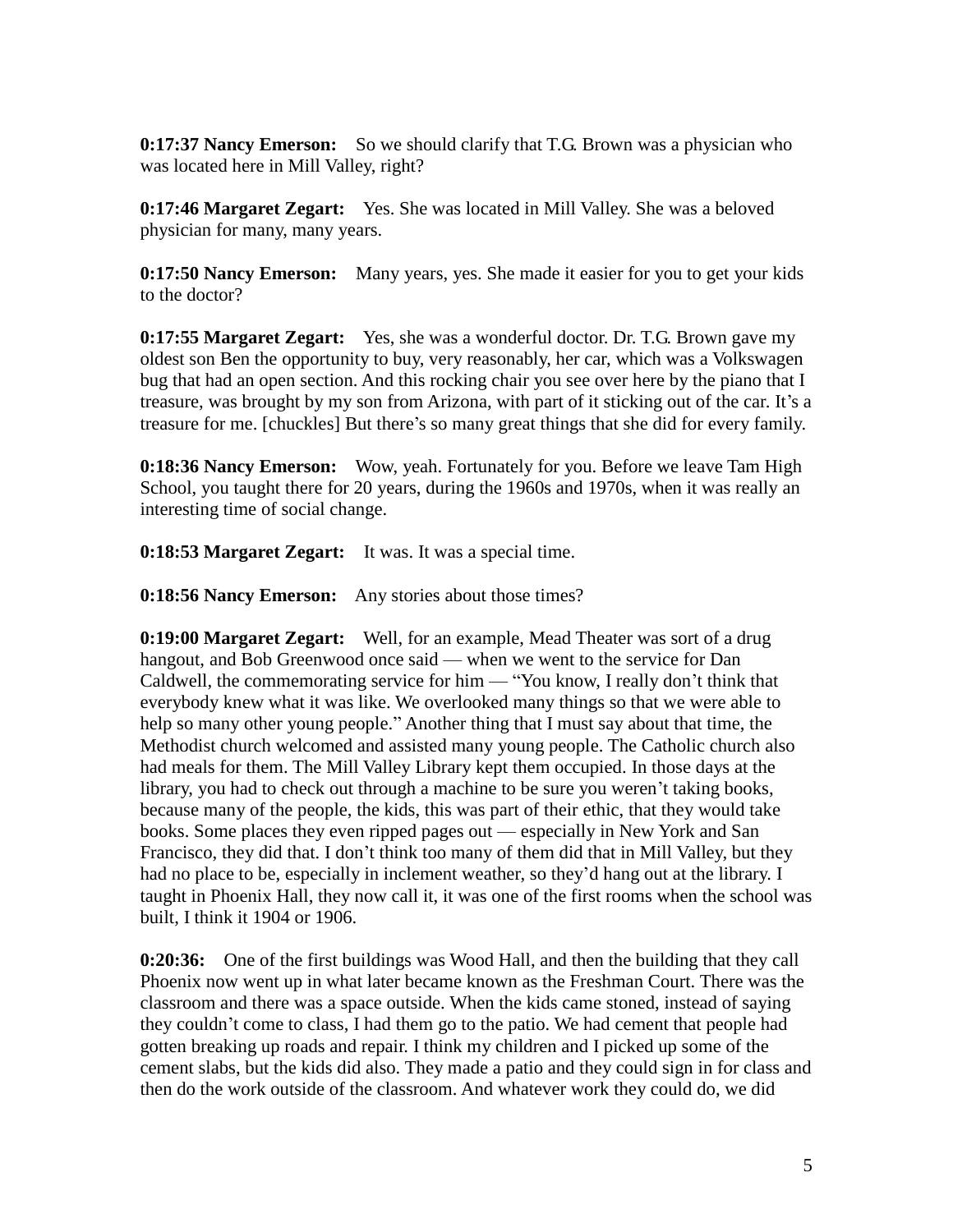outside of the classroom. At that time I also taught some classes in ceramics and the other day I was thinking the pipes. They made pipes. But as long as they did the assignments, they could come in at noon time and do things like that.

**0:21:43:** So you knew things were going on, but in order to keep kids in school and to keep them stable — we were critical of some of the things they were doing, especially the drug use. Some of our faculty had different ideas. But basically, we were always very supportive of our students. When I first was there, we really had a faculty run school because we had a principal who was a marvelous man, and he really let the teachers do the curricula. We had Bob Prather. He was a very good principal. Don Kreps and people had a different administrative focus, but we were very fortunate. We were a great, collegial and leadership-driven faculty.

**0:22:56 Nancy Emerson:** Now was that true for the entire 20 years you were there? Or did it change?

**0:23:00 Margaret Zegart:** No, just during Bob Prather.

**0:23:00 Nancy Emerson:** So the next principal who came started changing things?

**0:23:04 Margaret Zegart:** There were lots of principals later. And the reason we had lots of principals is because we had a committee and anybody who gets an excellent recommendation after two years, or two or three years as a leader in a school, beware. Same thing for ministers. You beware. Because they get these excellent recommendations if they've been there a short time because they want to have them move on. And so we had some very strange principals in terms of what we had had before, but always the highest standards. When I got my teaching credential at University of California at Berkeley, there were three districts that we were told were the excellent districts. One of them was Tamalpais High School, one was Claremont, and one was East Whittier. And when I did begin teaching, my first year of teaching was in East Whittier. But then there was an opening up here in Mill Valley, my home. We'd already had my home here that we rented out for a year. So I was able to come back and bring my family back here, where I'd lived before Harold and I separated. We didn't get a divorce for over 10 years but we separated just because I really had all I could do with four children. [chuckles]

**0:24:41 Nancy Emerson:** I didn't realize that you were a single mom to four kids and a full time teacher.

**0:24:49 Margaret Zegart:** For many years.

**0:24:50 Nancy Emerson:** For your children, most of their lives.

**0:24:53 Margaret Zegart:** Yes. But their father came every weekend, it wasn't that he wasn't involved in the family, but he literally was an artist. One of the things I told my students — in fact I think I told them two things — was, "If you want to be an artist don't ever marry an artist." That is a very true thing. They should remember that all their lives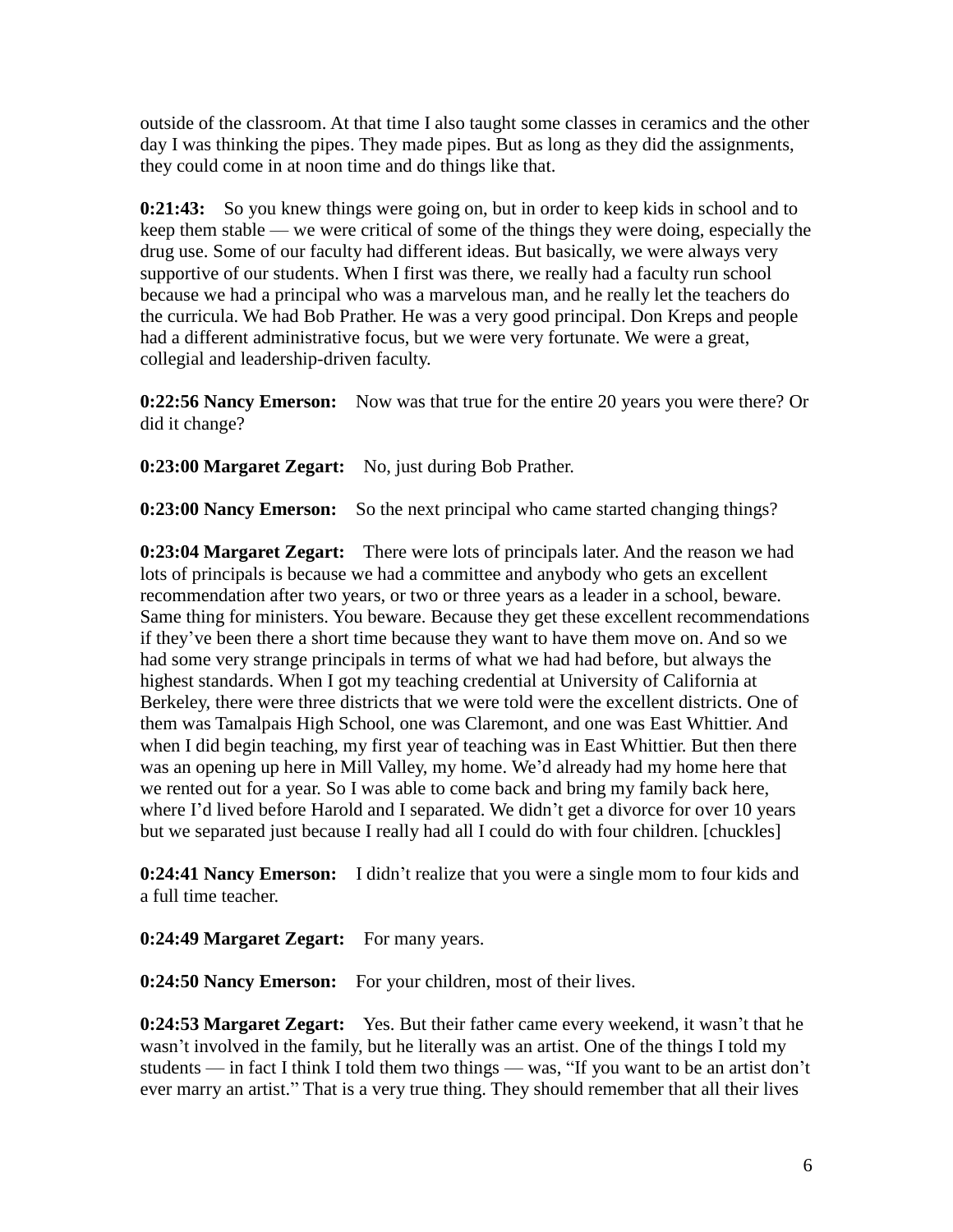and tell their own children that. [chuckles] It's strange because I think my grandchildren maybe are going to end up to be artists and so [chuckles] I think it's going to go on. I think for some of it is DNA. Creativity is a very strong DNA to be passing on.

**0:25:47 Nancy Emerson:** Must be. Because you have talked about how much in your family it is.

**0:25:51 Margaret Zegart:** And so I have that. My father also was very organized. He was an excellent administrator. In fact, because he was involved with young people in agriculture, he wasn't drafted during World War II. But many of the firms that used to help fund his programs wanted to have him as their executive, but he always refused. He was a founder of the International Farm Youth program and recognized by the United States government. After the war, he was sent to different countries to evaluate their programs for agriculture and how they could relate positively to world sustenance goals.

**0:26:47 Nancy Emerson:** Do you know which countries he went to?

**0:26:50 Margaret Zegart:** Well, certainly Scandinavia. I remember him saying that, "You would have a young person from the deserts of Africa go to Australia" — I mean Arizona. And then the Arizona kids would go to Africa. He recognized the values of existing cultures and then ways to look to the future. My father started the programs in the 4-H Club, which is an international program. He started the conservation programs, as I mentioned before, and he was involved in working with other departments. One of our close family friends was O.E. Reed, who later became the head of the dairy program for the country.

**0:28:12:** One year my brother would go to Washington, D.C. and another year I would go. And so I did go to the National Gallery of Art and I did go to Chevy Chase's home. O.E. Reed that was next door to Hoover, Edgar J. Hoover, and the thing I remember about Edgar J. Hoover's home was his fish pond. I had never seen koi, these wonderful fish. They were as large as they are at the Oakland Art Museum. [chuckles] All these kinds of things were great memories that I have always associated with art. Also, I took an art class probably when I was in fourth grade from Miss Getch and Miss Winkler who were teaching art at the college of Michigan State for youth. I don't think I took it for very long, but I remember that they always wore smocks. I must not have liked them very much because when I became pregnant I never wanted to wear a smock.

**0:29:21:** So I never wore a smock. In those days, if you were pregnant you almost always wore smocks. But Miss Getch and Miss Winkler had this wonderful house that I visited later. It was a Franklin Lloyd Wright house and it made me always wish I had the money to have a contemporary home. [chuckles] But I never have. I've seen so many of them, and especially in *Marin* magazine. I'm not able to go on the Outdoor Art Club garden tours but the Outdoor Art Club is the thing that I chose instead of the American University Women. But I have benefits. I get their magazine.

**0:30:09 Nancy Emerson:** So you can stay up with their activities?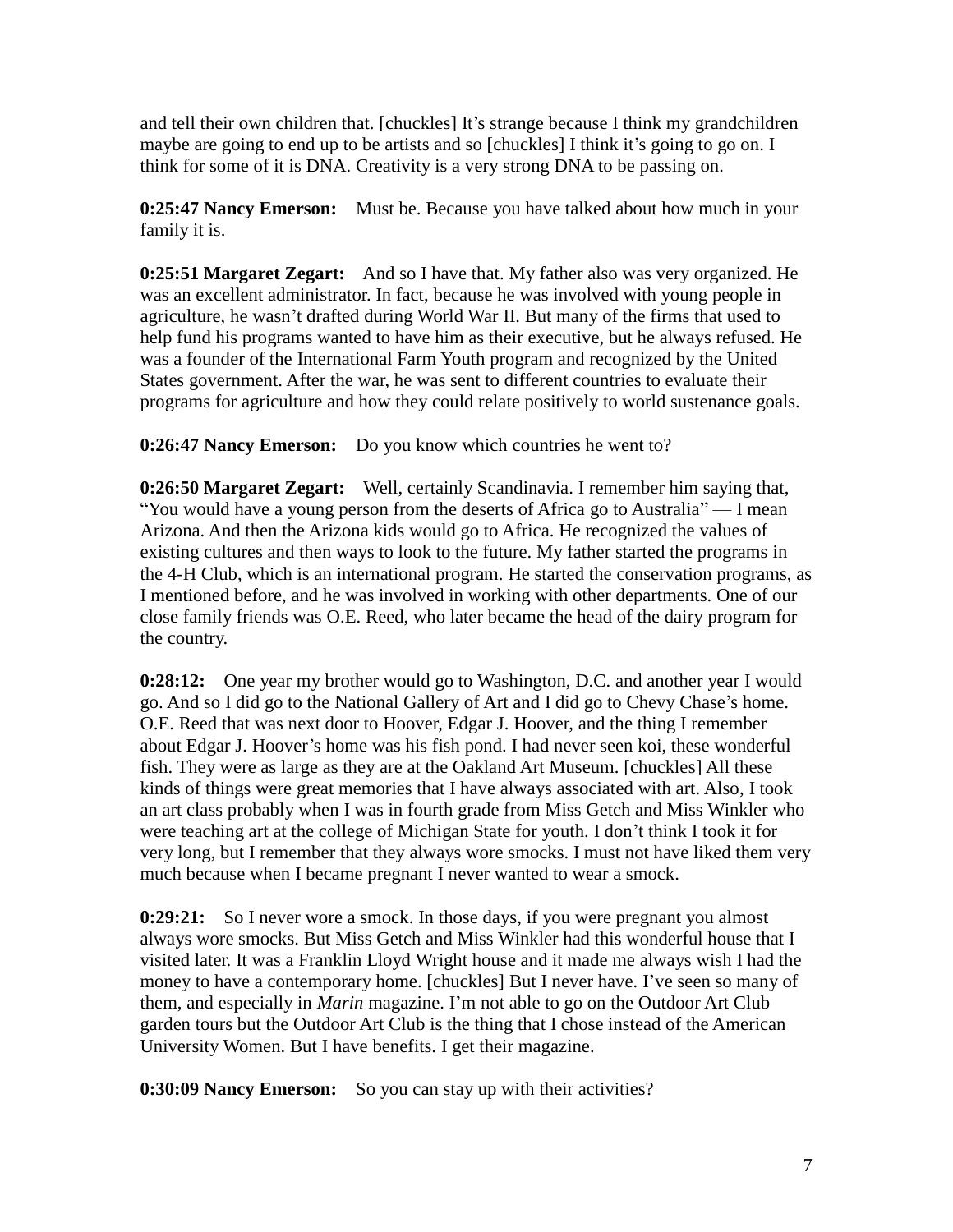**0:30:11 Margaret Zegart:** Yeah. So I do get their magazine.

**0:30:13 Nancy Emerson:** Let's segue into talking about you as an artist. We talked a little bit about your printing, and you also said that both you and your husband couldn't be artists at the same time.

**0:30:30 Margaret Zegart:** No, you can't.

**0:30:31 Nancy Emerson:** You had to put that on hold for a while.

**0:30:32 Margaret Zegart:** I did. And I haven't done anything like I used to do in New York City, but I still do a little bit. I've been on the art committee for many years at the church that I go to, which is the First Unitarian Universalist Church in San Francisco. And I belong to a wonderful organization called Center for Learning and Retirement. Initially, we were given tuition-free courses at the University of California extension. Then we were given special rates to take a class in the ordinary faculty taught programs. The extension programs gave us free rooms. It was a group of maybe over 250 people. Now I think maybe there are 40 people left. The draw for having young people is always to have something that they can have profitably to themselves. The courses for us when we were young people were the ones that were offered by the University of California. Then we had peer classes taught by our members. Most of all of them were very professional people. Initially I went to the program that San Francisco State had, but it was mostly teachers and not professional people, and there is a difference in the kind of ongoing learning that elementary school teachers generally have.

**0:32:21:** Now I enjoy teachers. For many years, I was on the board of the Marin Retired Teachers Association. And I still try to go to at least one meeting of their four meetings a year, sometimes more. I'm now going more to things like Marin Coalition. And recently I've started going to the Marin Philosopher's Association because they have very interesting programs. I'm always interested in learning.

**0:32:57:** I think that's one characteristic of mine that may be significant. But in addition to that, I hope to finish projects I have started. After I was done teaching, I began doing more prints again. First of all, I used the printing studios at schools and at San Francisco State University, I was able to go in. You could spend the whole day there. You could work at night, as long as you wanted to in their print room. So I did lithographs there. Not true lithographs. I use lithograph inks and did monoprints there, on their lithographic presses. So I did some series' there. I did a series called, "Creation." I did a series which was the Book of Genesis. One of the things that I have not done — that I wanted to do when I retired, when I had time — I was going to read the Bible, because growing up in that interdenominational church that I mentioned in East Lansing when I was a freshman in college, I just didn't have much time.

**0:34:25:** That's an interesting thing. I've tried to figure out how I was using my time. I spent 20 years at the church teaching classes and all kinds of things. Then I just stopped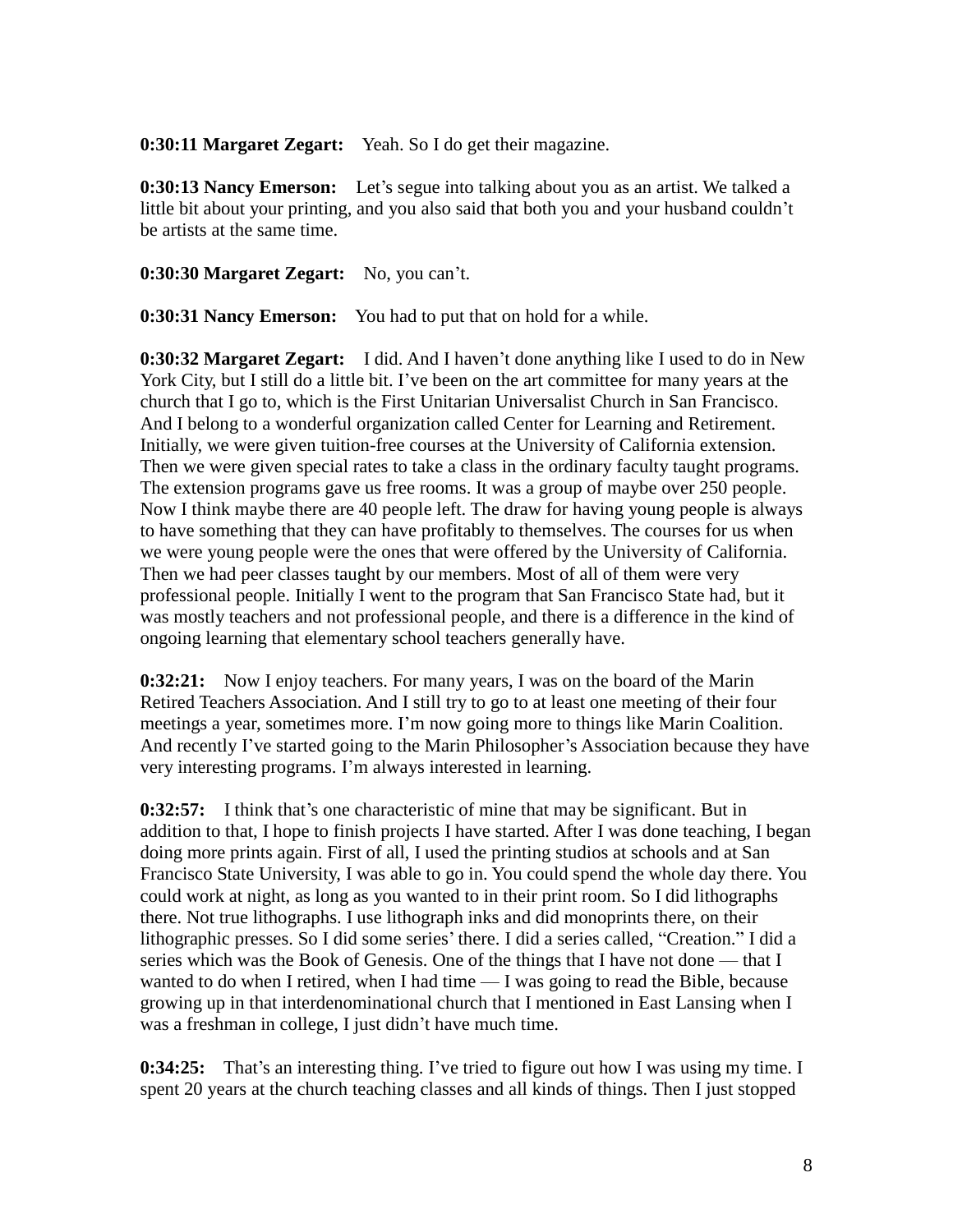having anything at all to do with the church so that I could do these other things. But then when I started having a family, Harold was Jewish and I had this very loose economical, no, ecumenical —

**0:34:56 Nancy Emerson:** Ecumenical. I think it's the word. **0:35:00 Margaret Zegart:** Ecumenical. All the 'icals.'

**0:35:01 Nancy Emerson:** Yeah.

**0:35:02 Margaret Zegart:** I had that program, and so I was on the art committee almost ever since I joined. One of the other things I did especially there was I worked on the stone soup that other people were having initially. And if you know the story of the stone soup, it's about a little boy that had brought a stone to put in the soup so everybody could bring something. So they had soup instead of everybody hoarding and thinking only of themselves. Well, people began to not bring the best vegetables and the best things, but as they got older they were bringing the things that weren't quite so fresh. So stone soup sort of evolved to the point where you would go out and buy the ingredients for the soups. Then I added to the people who were on the program aspect of that, and we would have outstanding speakers on different subjects. That became the forum at the program at our church, which is just before the service. And our stone soup was after the service. I began doing this myself. I would buy all the things. Fortunately, I was driving in those days. I would get the Jack and Jill, I think it's called. Wonderful. Oh, I can't think of what you call it. [chuckles] It's these marvelous desserts. What could it be? Generally, it's a large circle. Cheesecake.

|                                                        | 0:36:57 Nancy Emerson: Jack and Jill, huh? Something to do with cheesecake.           |
|--------------------------------------------------------|---------------------------------------------------------------------------------------|
| 0:37:00 Margaret Zegart: It's not quite Jack and Jill. |                                                                                       |
| 0:37:00 Nancy Emerson: Okay.                           |                                                                                       |
| another.                                               | 0:37:02 Margaret Zegart: It's Jack and something or another, or Jill and something or |
| 0:37:04 Nancy Emerson:                                 | Okay.                                                                                 |
|                                                        | 0:37:04 Margaret Zegart: It's right near the Humane Society.                          |
|                                                        | 0:37:09 Nancy Emerson: Oh, the name of the bakery where you could pick it up?         |
|                                                        | <b>0:37:11 Margaret Zegart:</b> Well, it isn't a bakery. They only make cheesecake.   |
| 0:37:18 Margaret Zegart: In San Francisco?             |                                                                                       |
| 0:37:19 Margaret Zegart: No, in San Rafael.            |                                                                                       |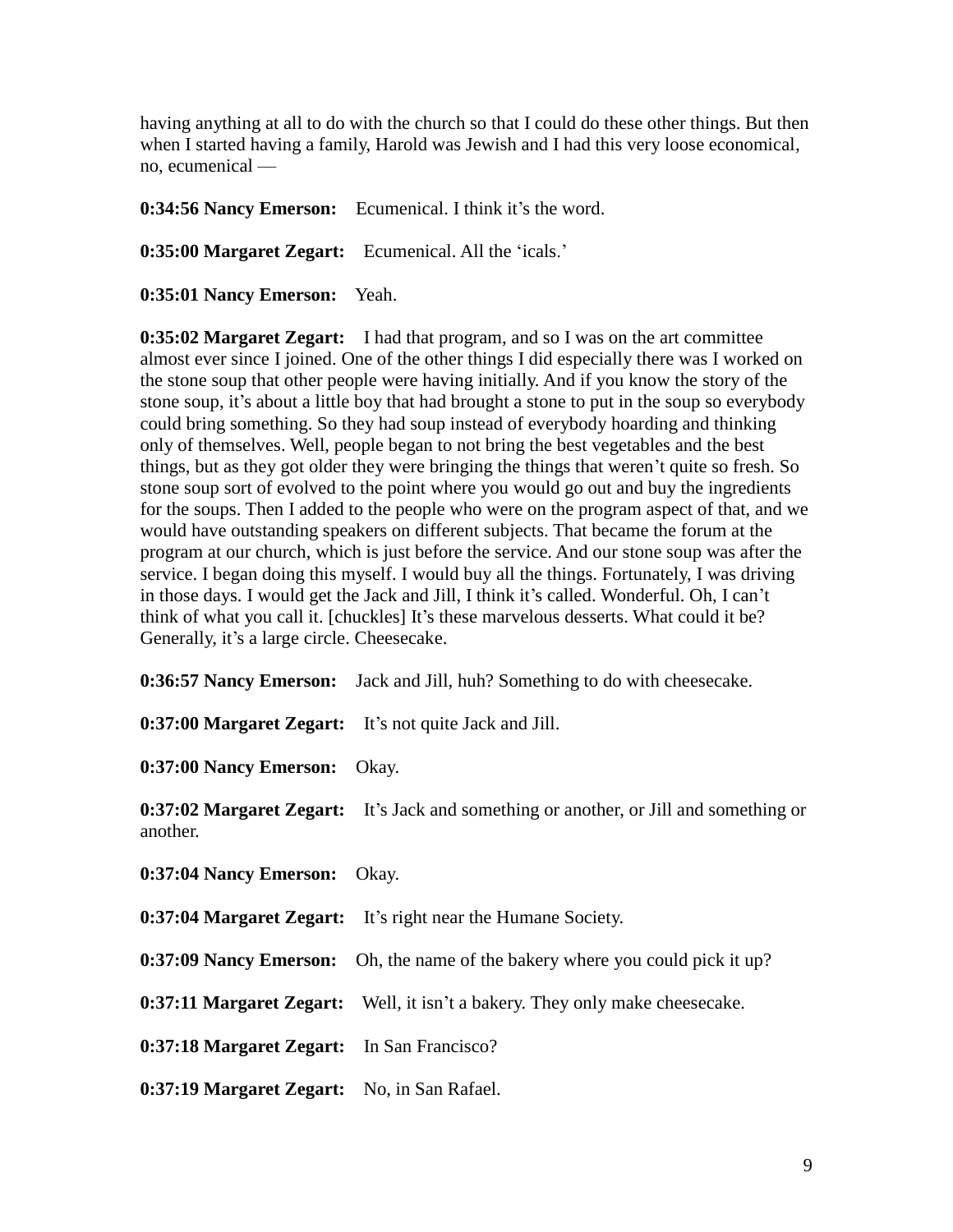#### **0:37:21 Nancy Emerson:** In San Rafael?

**0:37:22 Margaret Zegart:** No, north of San Rafael, almost near Novato, where the Humane Society is. I would get large cans of things like tomatoes or shrimp, and I would make a salad and a soup and then the dessert. Initially, we would get day-old bakery things, but the group became larger, and the bakeries would have less day-old things they would give away to the church. That's one of the things I did at the church, as well as many other things.

**0:38:02 Nancy Emerson:** Just to touch back on art for a second, because you were the recipient of the Milley award —

#### **0:38:07 Margaret Zegart:** Oh, yes.

**0:38:08 Nancy Emerson:** Tell me about that. When did that happen?

**0:38:12 Margaret Zegart:** Bob Greenwood was one of the initial people that started that program. Abby Wasserman was another. They were significant people in our community in the arts. Joe Angiulo was also early on working with Bob Greenwood. He had, at the middle school, a very strong music program. And there were other people that were very strong in the community like Phyllis Faber, who still is actively involved in West Marin. And there's another person called Jeanie Chandler, whom I have gotten to know quite well through conversation. She is a great creative person, a flautist, and for different reasons she became interested in art. She's a very proficient representational artist who spends many, many hours working out details in her watercolors. Of course, I have an entirely different background because, in addition to the program that I had at Michigan State, I was in New York City during the heady '50s that Hans Hofmann influenced. I didn't know Hans Hofmann, but all of my friends around Eighth Street knew him. When I went to New York City, I didn't really know anyone. I had an aunt that wasn't really close to my family who had been an artist for *Vogue* magazine many, many years ago, and she lived in New York City. But for some reason or another, the aunts and my father weren't close.

**0:40:37:** Although my father had worked as a teacher in order to help put the girls through school, the art school, his whole feeling about me going to New York, about becoming an artist — well, he actually disowned me. But we had a great family friend named Joe Alexanian, and these rugs from my family are from his store. He had an Armenian background. Uncle Joe went to visit me, and apparently he went back and told my father that I hadn't changed a bit. I was the same Mar Jean. I hadn't become a corrupted artist. [chuckles]

**0:41:44 Nancy Emerson:** He reconciled with you, then?

**0:41:45 Margaret Zegart:** I guess, he recognized that I was alright.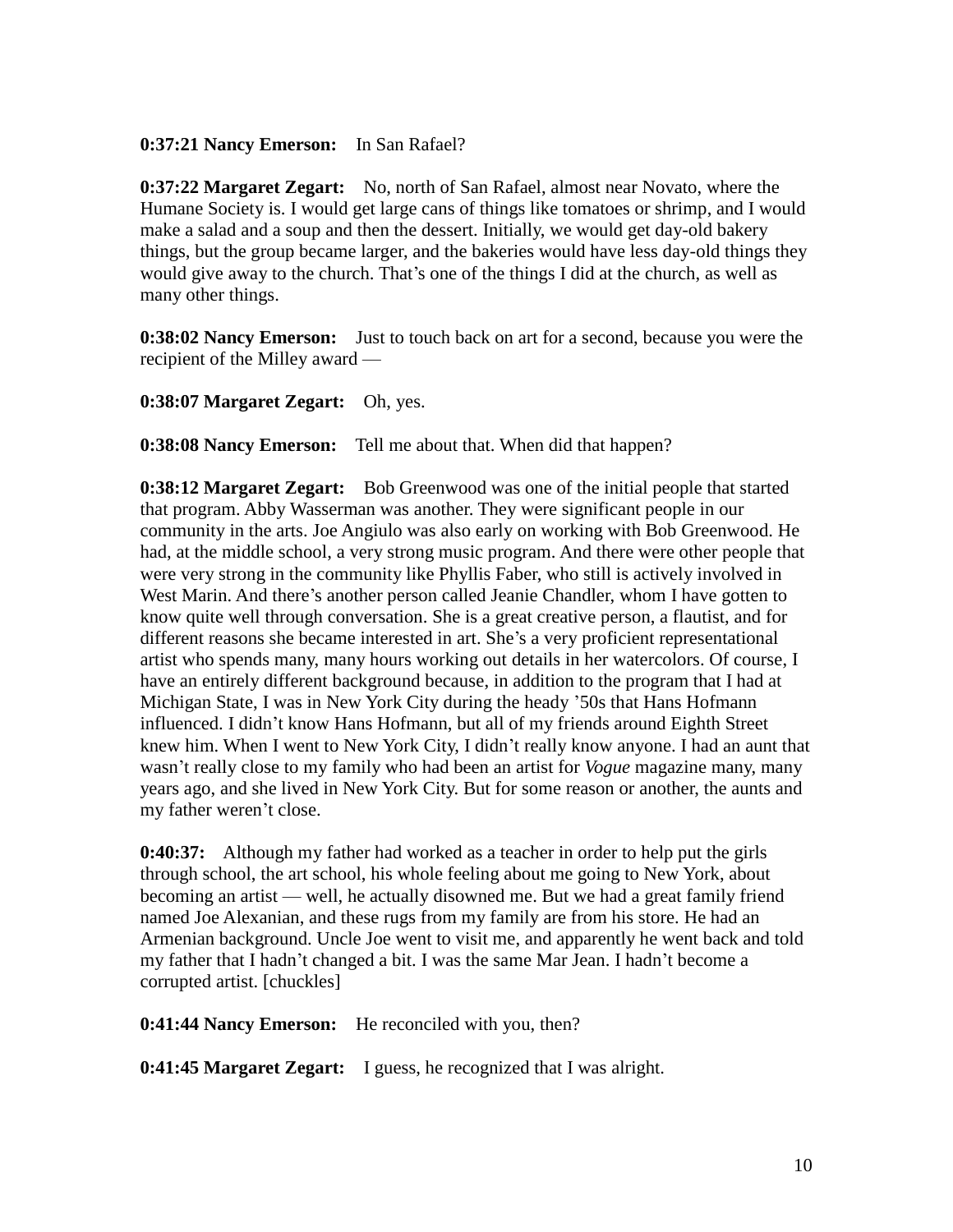#### **0:41:49 Nancy Emerson:** That's good.

**0:41:50 Margaret Zegart:** And my mother, to my dismay, published the letters that I had written to her and the information, like social occasions, in the Lansing newspaper. It turned out to be quite useful because I had no idea of the different things I'd done over the years that I was in New York City. I didn't keep track. But she had kept track through the newspapers. I had a wonderful friend named Sari Broner, who was the daughter of one of my colleagues. She and also my oldest granddaughter, Liana Leah Zegart, the daughter of my son Benjamin. They organized all my prints, and enabled me to make my website. Most of the work is from the time when I was in New York City. But then I did work, as I mentioned, right after my daughter passed away. Also, I went to courses at San Francisco State and used their press. I've now spent many years also using the press at College of Marin.

**0:43:35:** I like being around young people so much that this was to me a great thing to do. So, I did the printing there until about four years ago. And then they changed and you couldn't enroll in the programs. The state had made different requirements, and I didn't want to go to the community courses, because they were just old people. [chuckles] I wanted to be around young people. But the nice thing was that I did have the opportunity to use the press, so I could continue doing my print making. My print making basically is engraving on copper. You told me of one venue where my work is held. When I left New York, I probably left a lot behind. I think I was in 35 different museum exhibitions over a few years. So, I have had a good background. Here, people to be nice have suggested that I have a show in a store or something, but that is not what I want to do.

**0:45:06 Nancy Emerson:** Now you are involved currently with the O'Hanlon Center, right?

**0:45:11 Margaret Zegart:** No. At the O'Hanlon Center, they have juried shows.

**0:45:14 Nancy Emerson:** Okay. And have you showed —

**0:45:17 Margaret Zegart:** Just this last year, I've shown this print and two of my recent prints.

**0:45:26 Nancy Emerson:** This print is the triptych on her beautiful piano.

**0:45:28 Margaret Zegart:** The triptych on the piano. And my Milley Award is up there. It's a wonderful little sculpture.

#### **0:45:34 Nancy Emerson:** Yes.

**0:45:35 Margaret Zegart:** I also have up there a weaving, a very fine silk weaving from China. Nixon was given one of those after he went the first time. I went to China before that. My mother who was adventuresome like her father was. She was also strongwilled. She wanted to go to China because her sister, my aunt, had been traveling all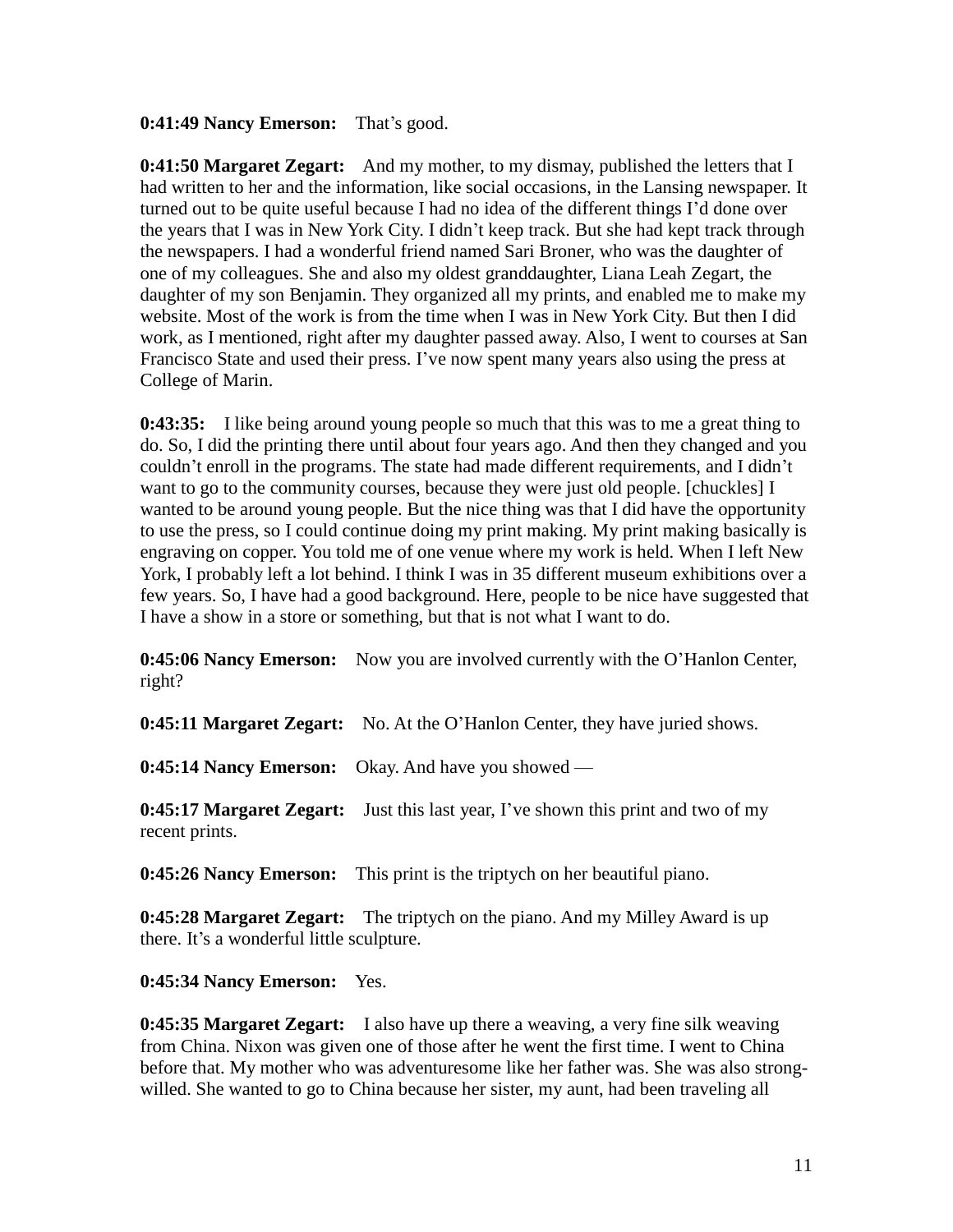around the world as the first lady ham operator. In 1936, when we visited, she had a tower in her backyard. At the time, we also visited one of my Kettunen aunts who lived in Pacific Grove. And the thing I remembered most about her house was that she had an organ, a real pipe-organ. So, I have all kinds of memories. My children say I should write a memoir. They'll be glad to know that I'm doing this. [chuckles]

#### **0:46:57 Nancy Emerson:** It's a good start.

**0:46:57 Margaret Zegart:** I am picking up different strands as I recall things. I traveled a lot after I left school in addition to doing the printing and the artwork. I would go on trips. Once we counted up the Elderhostels that I went on, and I'd gone on 17. What I would do is go on an Elderhostel to meet people. And then I'd travel by myself to places because very few people want to spend a lot of time in an art museum or go to places where painters had been.

#### **0:47:48 Nancy Emerson:** But you do?

**0:47:49 Margaret Zegart:** But I did. And the other thing I did, and I hope people still do, is — universities offer summer programs. And you're around young people. This is the thing to do. You go to a summer program. I went to one through University of California in Paris, and we had the head of the Sorbonne — who was our leader, our coordinating artist — from the art department. It was a wonderful four week program. Then I went to Hayward University which is now East Bay University, I think, and the program there was a six-week summer program. We had to take a full semester course. Economics was one of my classes, and then something else. We got there just when the Euro started. The teacher said we had to change the whole course. So we read the *Economist* as our textbook. Then I had art courses and we had membership to all the city museums. I would go to the Monet museum, which was a private museum, two or three times. I've been to Giverny maybe two or three times. I have these wonderful memories about all these art experiences. When I was traveling independently from different Elderhostel programs, I went across into Belgium, and I went to a small town which had a wonderful art exhibit.

**0:50:02:** It was the first time I saw a painting like my painting. I always painted in a little different way than most people painted. I only painted for one year, but that year – I think 1953 and then 1954 — I had an invitational showing of my art at the Legion of Honor, in the Achenbach collection. They purchased one or two prints early on. Then I've given them prints over the years, which I have printed since I left New York.

**0:51:04 Nancy Emerson:** Can I just clarify, these classes and seminars that you took, the month or six weeks or wherever, were those after you retired from Tam?

**0:51:16 Margaret Zegart:** Oh yes, absolutely.

**0:51:17 Nancy Emerson:** So you were very busy in your retirement till now.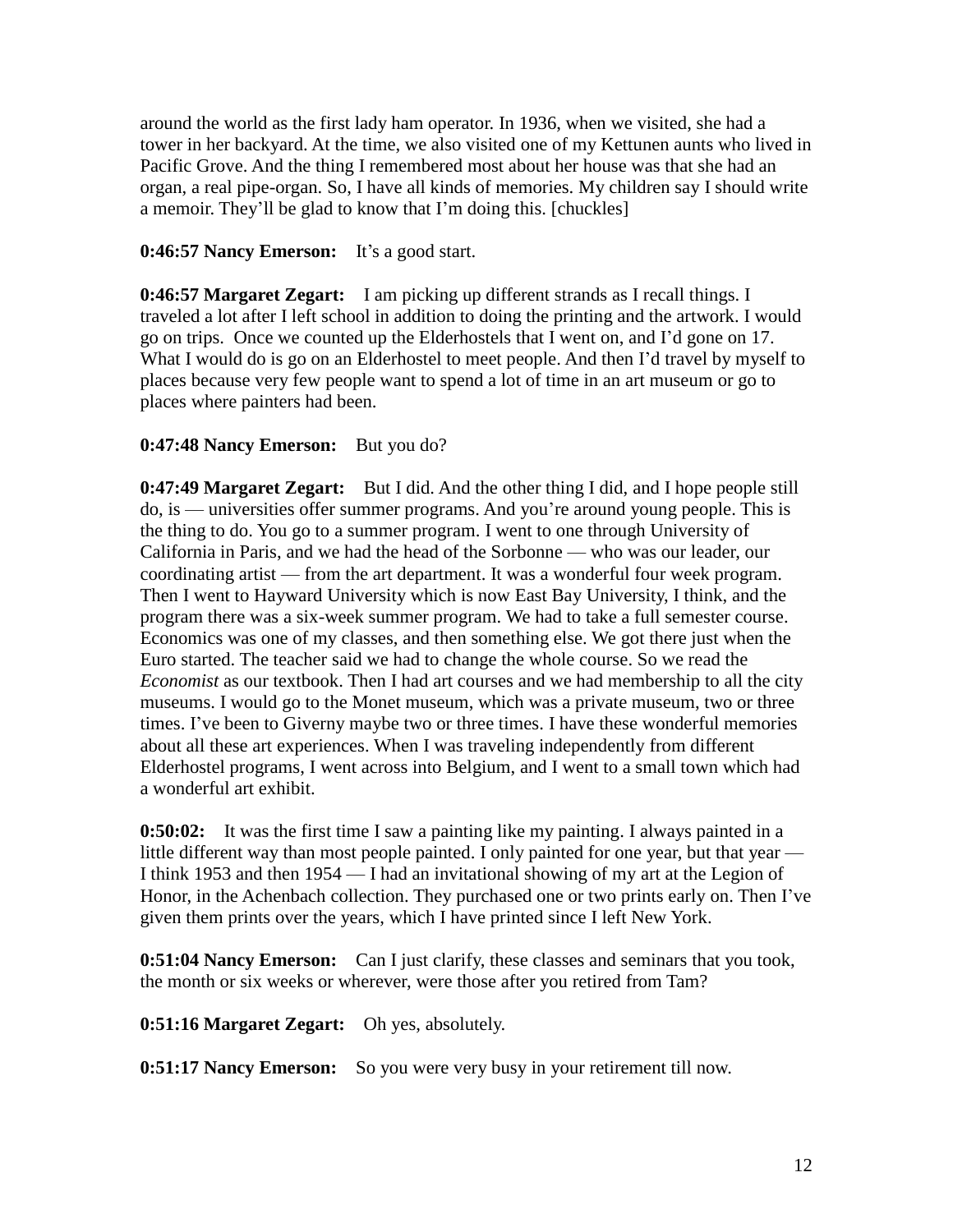**0:51:18 Margaret Zegart:** I always am busy. I keep very, very busy. Now the Outdoor Art Club has wonderful programs, and I've always been on the Civics and Conservation Committee there. I hope you become a member. Are you interested in becoming a member of the Outdoor Art Club? [chuckles]

**0:51:37 Nancy Emerson:** We'll have to talk about that.

**0:51:38 Margaret Zegart:** If you are, the Outdoor Art Club has a waiting list. They have over 400 members. If you find a woman's organization that has 400 members in it these days you know that there is something really wonderful in it. In addition, it's in the Maybeck building.

**0:51:52 Nancy Emerson:** Yes, there is something special —

**0:51:53 Margaret Zegart:** It is a wonderful organization. We have brilliant young people coming in. Of course, Mill Valley has changed a bit. Someone today said, "Mill Valley is an entitled community." I think that's the difference. We have a different attitude in Marin County now. We still have wonderful people who are here, but our *Marin Magazine*, for example, shows you the level of living style that many people can afford. Fortunately, there is still the balance of the old timers who lived in the community and who give their homes to young people of their own, so we have those young people coming in that have the values that we have always had in Mill Valley. There is a nice balance. And Tam High School — of all three schools in the district — I think was the best school possible because, as I said, we had Bob Prather for the initial principal. And we had an opportunity to have the kids from Bolinas, who were a different strata during the '60s and '70s. They had names like Heather and Summer, you know, and they had wonderful parents that were very free and creative. Their schooling program was very creative.

**0:53:34:** They were always very capable. When the tide was up, if it was a beautiful day, there wouldn't be the boys in school, because they would be out surfing. Then they would come the next day. We had the most responsible Teixeira boy, and his family, and others, that had the Portuguese ranches. They'd get up at 5:00 in the morning and help milk the cows, and then they'd come into school, and then they'd go home. So they weren't able to participate in the school activities, but in the classes they still contributed.

**0:54:17:** And I remember Bob Sherman —no, it wasn't Bob Sherman. It was John Nicholson, another outstanding teacher, who said, "We have streaming and it's wrong, it's wrong because you segregate kids on your expectations for them" and I'm afraid they're going back to this again and it's a wrong thing to do, because as John Nicholson said, "You have someone from Marin City who has insight and experience and actual life encounters that you won't get if you've been brought up in a middle class or upper class environment." You know this stratification — we didn't have that at Tam. We had an integrated kind of population. I'm living in unincorporated Mill Valley. My address is Mill Valley, but we never had the real estate pressures that they had elsewhere. From the time my children were three and four, we had two families on my street of maybe eight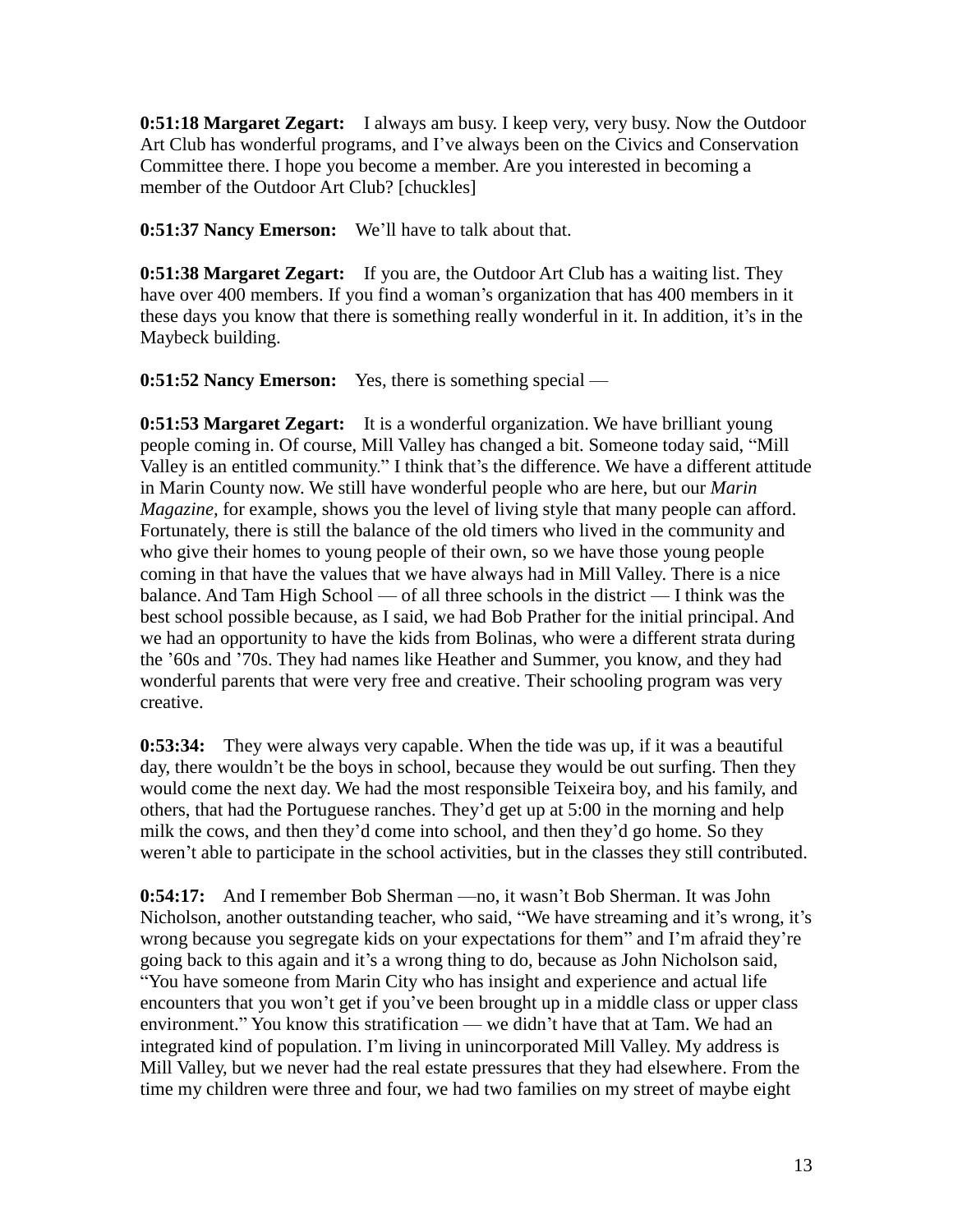homes, two families that were Asian. They were wonderful, wonderful families.

**0:55:47 Margaret Zegart:** Blanche was a designer for one of the department stores in San Francisco. Her husband was a gifted sculptor who had worked with Isamu Noguchi, a very prominent and well-known sculptor. He worked in his studio. Another one was an architect and his wife had worked for an outstanding ceramist in Corte Madera and she was from Korea and had been in Japan during the Korean problems. She has been a neighbor for many years. Sonjantan passed away recently. Their children now are middleaged as my children are. They are important in their different fields. But they all started out as a part of Mill Valley. You asked about Tam High School then. This was at the time when there were the riots. One summer a message was sent to the black students of Marin City — now they call them "people of color" — and others not to do any rioting or parading. The president was preparing naval and military housing for demonstrating or rioting people, and the warning was passed around by the students in advance.

**0:57:54 Nancy Emerson:** Was that the '60s or the '70s?

**0:57:57 Margaret Zegart:** This was the '70s, after the riots in the Los Angeles.

**0:58:04 Nancy Emerson:** Oh right, okay.

**0:58:06 Margaret Zegart:** We had two teachers, Ruth Sluser and I, and we would break up the fights of the girls, because they kept razor blades in their hair. The men and the boys had chains. The girls would fight because the black boys now were dating white girls. There were many young people who were really adventuresome and liberal and courageous. That's why I like young people so much. That's why I don't want to be in groups of old people. And that's one of the nice things about the Outdoor Art Club. There are both mature and young women, all ages. And that's why it was so great to have the Center for Learning and Retirement here close. This April was the last of the meetings. They had to close. They only had 40 people left and we started out with maybe 250. But the Outdoor Art Club is growing because it is welcoming of all ages. I used to be on the board some years ago, and one of the things we decided then was that some people were joining so that they could have the rent adjustment as members for weddings and funerals and special occasions. So we decided that they couldn't have those until after two years.

**1:00:01:** They also had to do service. Often they work in the kitchen. And they have these teas and luncheons that are once a month. The teas — you can't believe the teas. I have a friend with whom I have done many, many happy things, who lives at the San Francisco Towers and she would take me to special events that the museums and the symphony would have, for which she was a special level donor. And these OAC [Outdoor Art Club] teas outdo their teas. They are fantastic. You can't believe them. Our last luncheon was the most exquisitely prepared, visually and tasty wine luncheon. But I'm sure if you had it out in the public at large, it probably would have been a \$300 experience. It was just astounding.

**1:01:25 Nancy Emerson:** And these are prepared by the women members?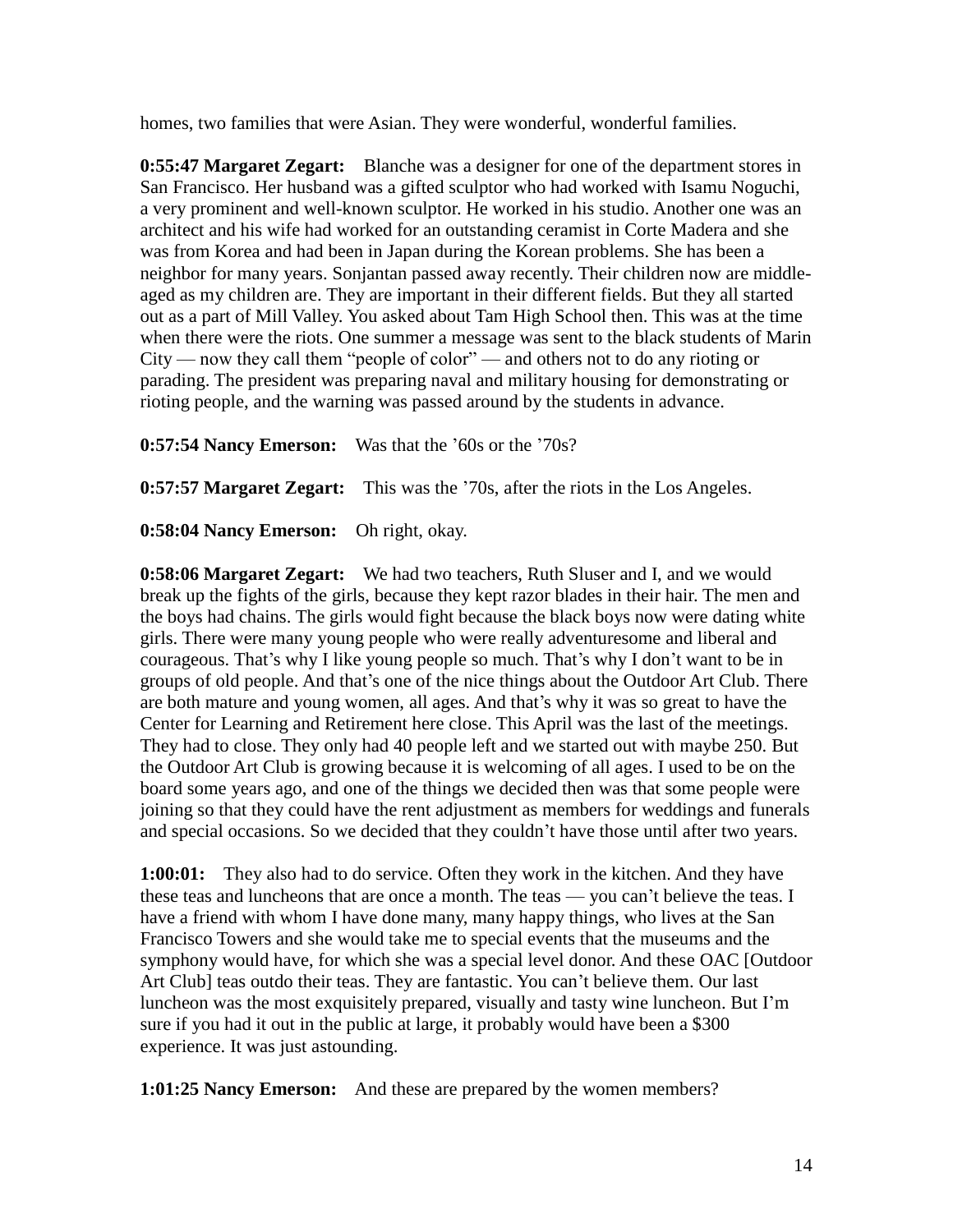**1:01:27 Margaret Zegart:** By the women members.

**1:01:28 Nancy Emerson:** Not paid chefs?

**1:01:29 Margaret Zegart:** Oh no. Outdoing chefs.

**1:01:32 Nancy Emerson:** It sounds like it.

**1:01:33 Margaret Zegart:** People bring things, you know, but they seem to outdo each other. We have one person —

**1:01:52 Nancy Emerson:** Patti Boston?

**1:01:53 Margaret Zegart:** Yes. She does these fantastic flower arrangements. They all are outstanding. If you're very fortunate, you might be able to take home for five dollars one of the centerpieces and feel that you were really lucky. There may be six or eight people at the roundtables, so you would not necessarily be able to take one if somebody else had gotten their dibs first. So, it's been a very interesting program. As I said, I've been on the Civics and Conservation Committee. We have the most wonderful thing that we read when somebody passes away, and there are many, many wonderful members that have gone. But we also have many goals. There was a shift maybe two or three years ago with young people, and so we're becoming more up to date. We still are a volunteer organization. We're not a profit organization; we're nonprofit. So, we have some constraints because of that, but our new focus is to go back to the original goals of the Outdoor Art Club in 1902, one of which was to become involved in the community. The first things they did, for example, was start the first library. And they had a World War II hospital facility in their building. When there was an earthquake, they are an earthquake shelter place.

**1:03:29:** So they are now trying to be more actively involved. This is their goal. They're actively involved with the different community organizations. And this year they have received publicity for it. I don't think you should have to have publicity for doing good things, but to them it's important. For the young people it's important to have the publicity. But we've been doing good things all along. For example, we had a clock that we helped restore, and then they had publicity about it. This is a way that they pass on the original intention and relate to the community. So, we're having a meeting next Thursday of our Civics and Conservation Committee to find more ways to relate to other organizations. We have an outreach program where we give major and minor gifts to organizations. So that's a monetary thing that we do. Principally, we don't take — and I hope we never do but we probably will end up doing it — donations to our club from other entities, like the Chamber of Commerce.

**1:05:14 Nancy Emerson:** So currently you're fundraising is within the club?

**1:05:14 Margaret Zegart:** Right now the Outdoor Art Club raises the money within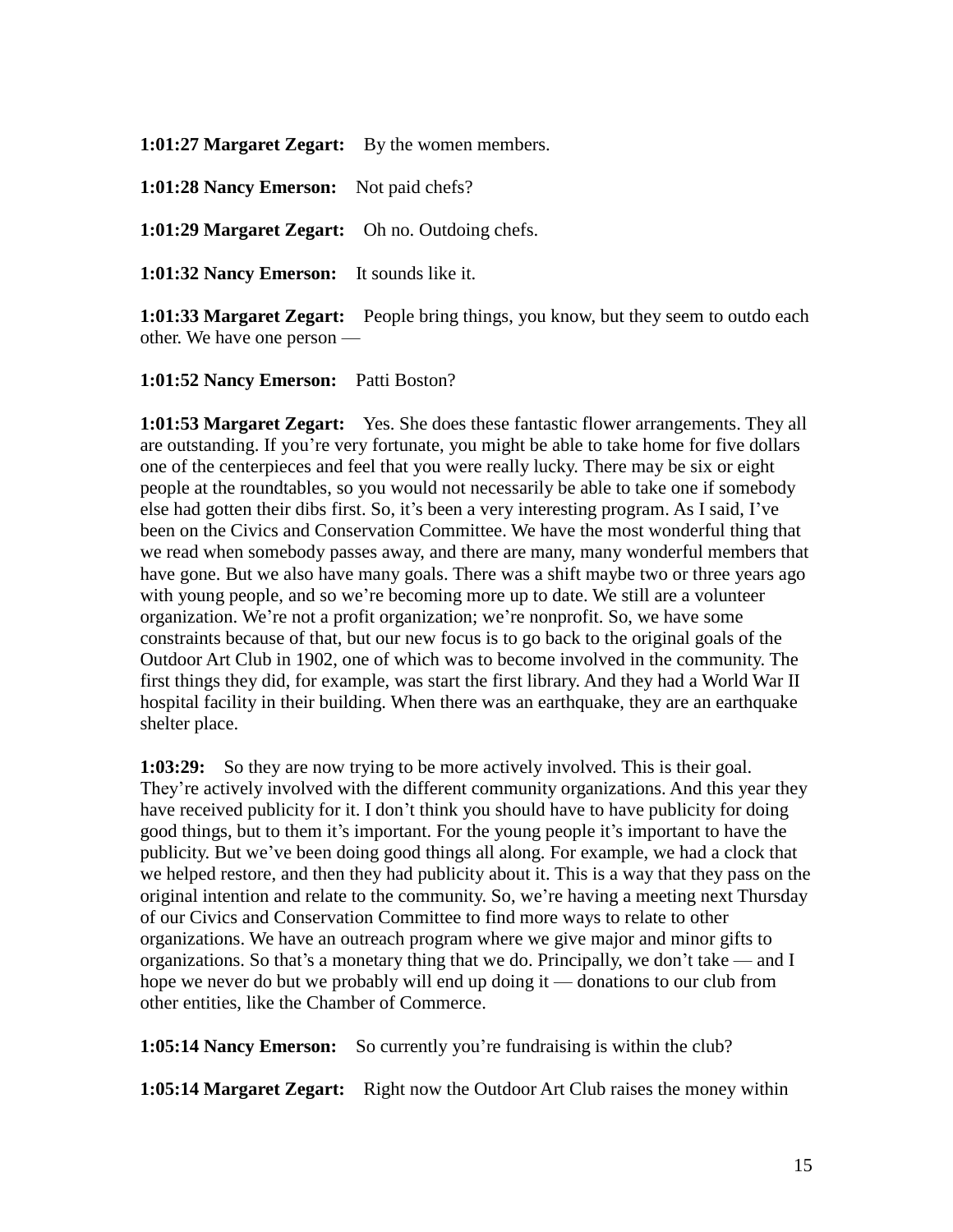the group. We have a garden tour every other year. They just had a garden tour. I hope you've been able to go on those. And then on alternate years, we've been having an art program — an exhibit with sales — and so we'd raise money that way. This is for the artists. So, you do all kinds of things. One of the things you do as a new member is you come in and you sit around a table and you meet new people. A new member of maybe two or three months has started a boutique **—** pattern drafting fashion, making garments. We have a knitting and sewing club. I mentioned that one of my neighbors was really involved with the sewing club. She told me about it. So they bring in new ideas and new things. It's a growing institution that isn't dying. We have people on the new membership waiting list.

**1:06:57 Nancy Emerson:** Tell me again: when did you join it? After you retired?

**1:07:00 Margaret Zegart:** After I retired. I made the decision between the university women and the teas.<sup>4</sup> I mentioned perhaps that my mother had these teas in our backyard and I always helped. And to be at a tea and not having to help **—**

**1:07:16 Nancy Emerson:** Being the server or the baker. [chuckles]

**1:07:18 Margaret Zegart:** The other thing that my family did **—** they only entertained, really, once a year on Easter. We probably had 40 or 45 different people come in groups, because there would be a sunrise Easter service, then there'd be an early Easter service, and then a later service, depending on what service you went to or what church. Some people went down to Lansing, Michigan to their Episcopal Church, or they went to the Catholic Church, or the Baptist Church, or People's Church. My mother would bake quantities of blueberry muffins, and my father would squeeze **—** we didn't have orange juice in those days. He would squeeze oranges for a whole day ahead of time to have fresh orange juice. And then we would have Canadian bacon and eggs and blueberry muffins, and I would help serve. [chuckles]

**1:08:26 Nancy Emerson:** So I'm hearing that people, depending on what church service they went to for Easter, afterwards they would come to your house for brunch.

**1:08:33 Margaret Zegart:** Yes, or before. **1:08:34 Nancy Emerson:** Or before. **1:08:35 Margaret Zegart:** Before, yes. **1:08:36 Nancy Emerson:** You had a very busy day.

 $\overline{a}$ 

**1:08:36 Margaret Zegart:** So that's my mother. And then my family always had bridge clubs. Here in Mill Valley, some of the people that I really admire, play bridge.

<sup>4</sup> Margaret refers here to the American Association of University Women and the teas regularly hosted by the Outdoor Art Club.**—**Editor.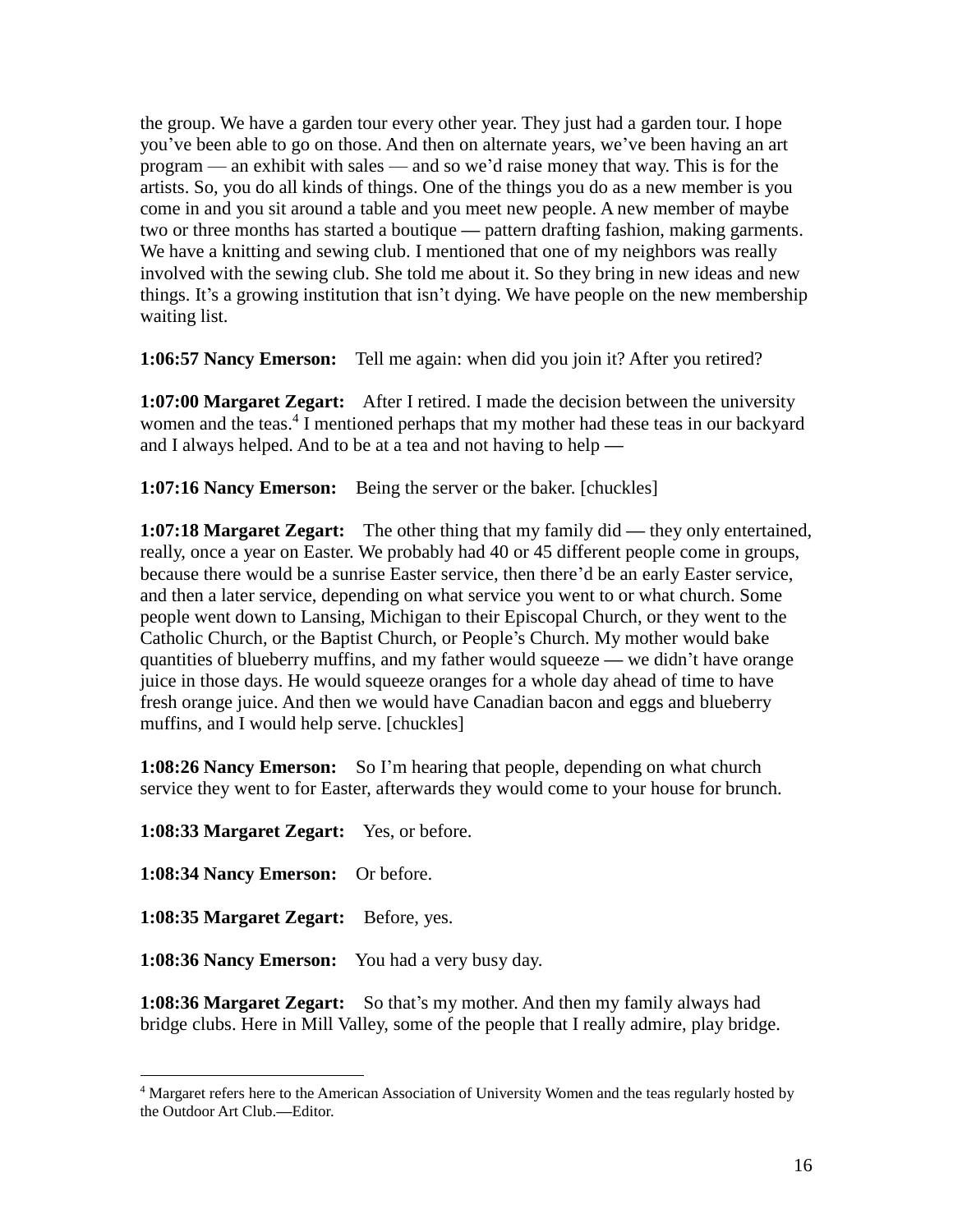# **Part II: June 20, 2017**

**0:00:01 Editor:** This is part two of the oral history interview with Margaret "Kett" Zegart. It was recorded in two segments on May  $8<sup>th</sup>$  and June  $20<sup>th</sup>$ ,  $2017$ . You will hear the June  $20<sup>th</sup>$  segment first as it revisits a portion of the interview lost due to technical errors. Topics covered in this segment include much of Kett's early art career in New York. It is followed by the May  $8<sup>th</sup>$  segment, which details Kett's life in both the Bay Area and Mill Valley as a teacher, artist, and mother.

**0:00:37 Nancy Emerson:** It is June the 20<sup>th</sup> and I'm here with Kett Zegart. Hi Kett.

**0:00:43 Margaret Zegart:** These are in sequence but I'm going to reflect a little bit about my schooling, which began at East Lansing's central school. It was formally the only school in East Lansing. There were desks that were very high that we went to for assemblies. They had been for the high school age people. The other thing that I especially remember was a chute, which was a fire escape, that was a great, big chute. It was much fun to go down and the playground, which had teeter totters. As far as education goes, there were four of us that were in the class, one right after the other all the way through, alphabetically seated, that had our work done early.

**0:01:25:** So we were often out of class. After we would help the teacher, then we would go help the principal and then that sort of gave us free time. It was a pleasant experience. The only sad thing was in kindergarten. A little boy was killed crossing the main street. After he was killed they started having safety patrols. I never was the safety patrol person, but I was always glad to see them. Then we went on to junior high school and that was seventh, eighth and ninth grade. This was East Lansing Junior High School. The high school was in the same building. We had our assemblies and we had a balcony. That was the first time I'd ever sat in the balcony. I've sat in many balconies since then, because they're in the price range, but for the sixth graders that was where we would sit. We had outstanding teachers in high school.

**0:02:30:** And at our 55<sup>th</sup> high school reunion — I only had gone to the 50<sup>th</sup> before we talked about our favorite teachers. Every one of us said, "Miss Hawks was our favorite teacher." And not only that, most of us said she was the best English teacher we ever had, including in college, because she taught us grammar, she taught us ways to use references, and she expected us to do as much as we could possibly do. I must've been a very precocious, insufferable person, because I remember reading the *Rigveda*. That was the thing that I wrote a report on in seventh grade. I researched at the college library and used footnotes from our family's *Encyclopedia Britannica*.

**0:03:19:** We didn't ever buy any new books, because this was during the depression years, but we always used the library and we had the *Encyclopedia Britannica* new book that came out each year. Our library was really a marvelous place for me, because we had a fabulous librarian. It was a small library. The children's section I went through, and then I went through the junior high school section. We had this librarian who helped me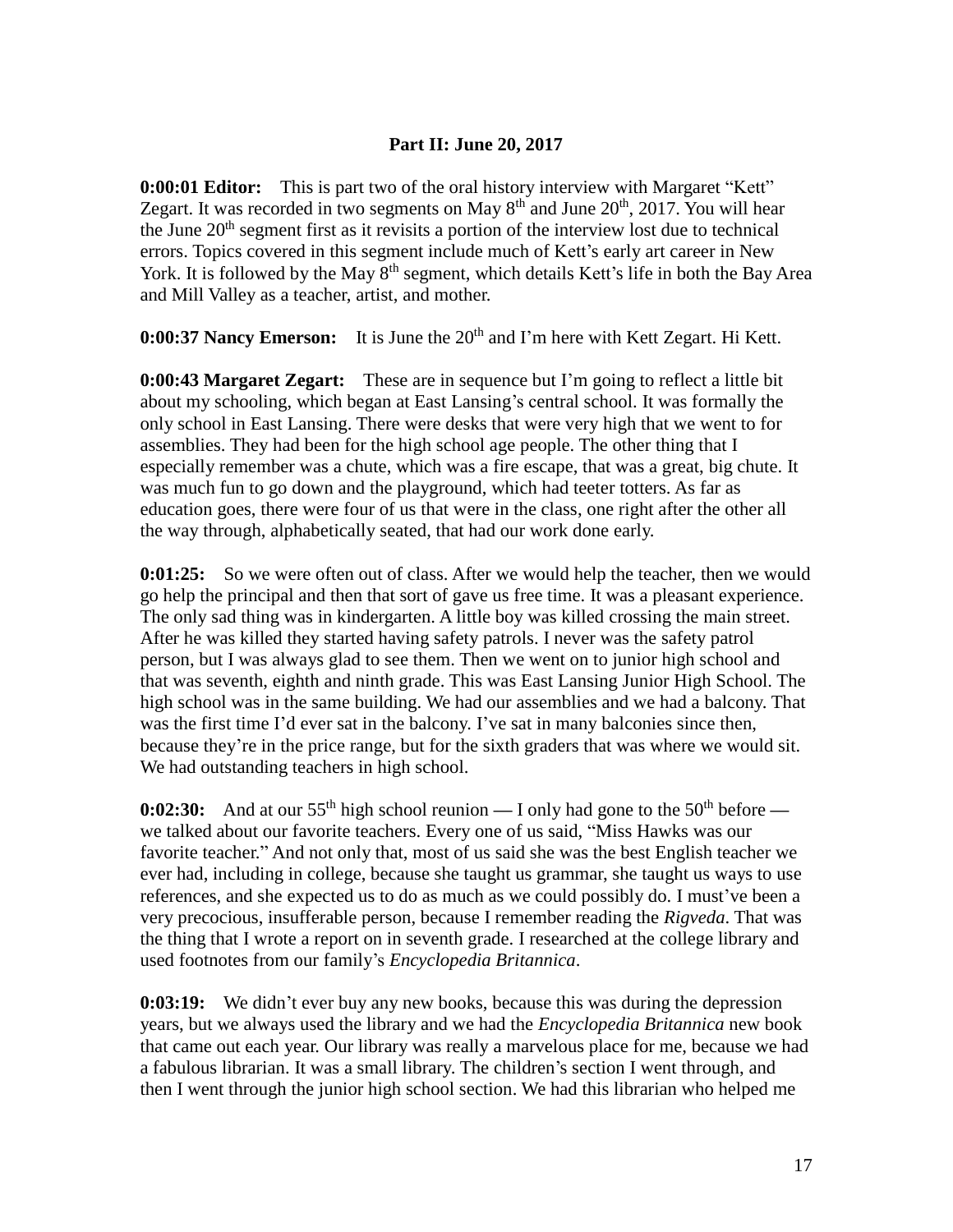go through the other sections. And there was one book I never read that was always on my mother's shelf. I don't recall her reading it either. It was called *Anthony Adverse*. Someday, I want to read and see what *Anthony Adverse* was about, because now when people say there's a negative impact on some element of planning, I keep thinking, "It's not negative, because negative means it's positive. It's *Anthony Adverse*'s word, "adverse." The documentation uses the word adverse.

**0:04:28:** It was an easy transition into Michigan State, which was in the same town, East Lansing. But I lived in a dormitory, so I didn't live at home. The dormitory had two wings, Mason and Abbot, and was used as housing for the Air Force that was located there. This was the year that they were downing troop size and so our wing, Mason, was used for girls. We went off to college to a room that had triple bunk beds and two mirrors and no closet. [chuckles] Many of us had a great time. We had a very strong person who was the — I can't recall what you called her, but she was sort of overlooking all of us on the floor.

**0:05:33 Nancy Emerson:** A house mother maybe?

**0:05:35 Margaret Zegart:** Well, it was not a house mother.

**0:05:36 Nancy Emerson:** Counsellor?

**0:05:38 Margaret Zegart:** No, it wasn't either of those, but whatever it was, Ruth Mikee became a really long-term friend. And later, she came back to East Lansing and sold real estate, and became a good friend of my mother's. My mother had teas for different organizations, and this was because my father had this fabulous backyard. It was really, really nice. We had a bent grass front yard. Perhaps I told you about the bent grass. One of the people that was at our 55<sup>th</sup> reunion, Burton Edelson, came up to me and said, "You know, I'll never forget — " and I thought, "Oh, what wonderful thing won't he forget?" — "your father's front yard." [chuckles] Because it had a front yard of bent grass with no weeds. One of the things that we did was hand weed out all the clover and dandelions. And sometimes there were four-leaf clover. There was a small patch that had four-leaf clover, so every once in a while there was that pleasure about weeding between strips that my father placed.

**0:06:55:** The backyard had a very natural landscaping. My father, as I probably mentioned, had four sisters who were artists, and one that was a doctor. He had a strong sense of nature and artistic design, which, actually, one of my sons inherited. But the thing about high school and going into college was that I was familiar with the campus, and it was ranked as one of the most beautiful campuses at the time. Lovely landscaping. It had a tower and chimes, and the carillon that played music. I was reminded about my time in high school because just recently there was a meeting at the GGNRA [Golden Gate National Recreation Area] Cavallo Point Lodge in Marin County for people who had gone to Michigan State, the alumni. There were maybe seven of us there. We had a very nice conversation, and we remembered things about the campus.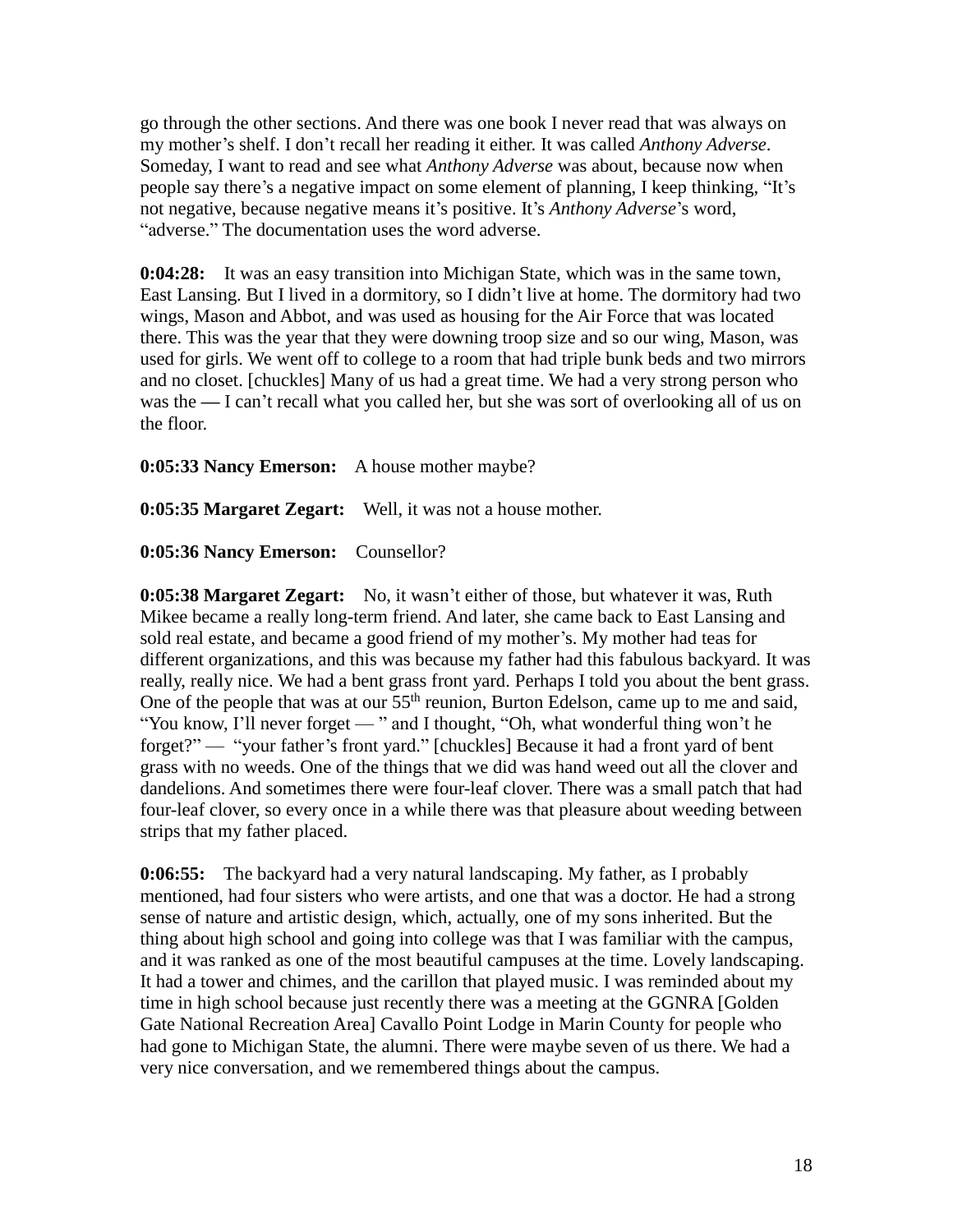**0:08:13:** The schooling that I had was most unusual at the time for a state college, as we called them then. University of Chicago had a new program called "Basic Skills" — I think it was — that we adopted. Having the basic skills, you could read a textbook, and if you could pass the exam with a very high score, then you didn't have to take the other terms. You had to take one term, but maybe not the other two, because we were on the term basis. So by doing that, I was able to graduate after three years of three terms and one summer school. I was going to be in the class of 1948 because I entered in '44, but I actually was in 1947. This past weekend, or past week rather, my fifth-grade grandson had a graduation ceremony, and I recalled that I had never been in a graduation ceremony except at high school. So my high school years terminated with pleasure. I was very, very busy.

**0:09:35:** We had a yearbook that I looked at it the other day, and I was in almost every kind of an organization. In college I was very active. The first term of my freshman year I helped at the People's Church across the street from the campus. It was actually a WASP town by law, which I had never known about. There were Methodists, Presbyterians, Baptists, and Congregationalists. At the college, they built this large, very nice church with a wonderful organ in it, and for 25 years no other church could be in the town. At that time there were no black people and my mother used to say — I really probably shouldn't say this because it made me always angry — "Well, some of the Jewish people are my very best friends." She was in many organizations and they were in the organizations that she had been on different boards. Once during my freshman year, I sat down and realized I didn't have any time at all. So I charted out the hours. I was not in the sorority at that time, but I spent 20 hours at the church each week. So I just stopped going to church. Just cut it out altogether, stopped teaching Sunday School, and all of the things I was doing, and became very active on campus. I started off in the Home Ec department.

**0:11:23:** The people that I really knew were in the arts department. The thing that I liked about the Home Ec program was the draping and fashion design and color, things like that. But then we had to do something with nutrition. In the nutrition class, the first thing we did was we were given a rat. At that point I decided I wanted to change, and I went into the art department. That was not particularly pleasing to my parents because they had both been working with young people, giving them opportunities and extension work throughout Michigan, and their friends were in the department. My mother was an extension person before being a parent, and they were based in the Home Ec department. My father worked originally in agriculture extension. And then when he was still in the Northern Michigan, he became involved with the 4-H club and became the 4-H club state leader.

**0:12:27:** In high school, perhaps even in junior high school, every other year I would go to Washington, D.C. with my parents and the outstanding 4-H club boy and outstanding 4-H club girl. So I was familiar with art museums from there. And then our exceptional fine art teacher that we had who took us to art museums like the Toledo Art Museum and the Detroit Art Museum.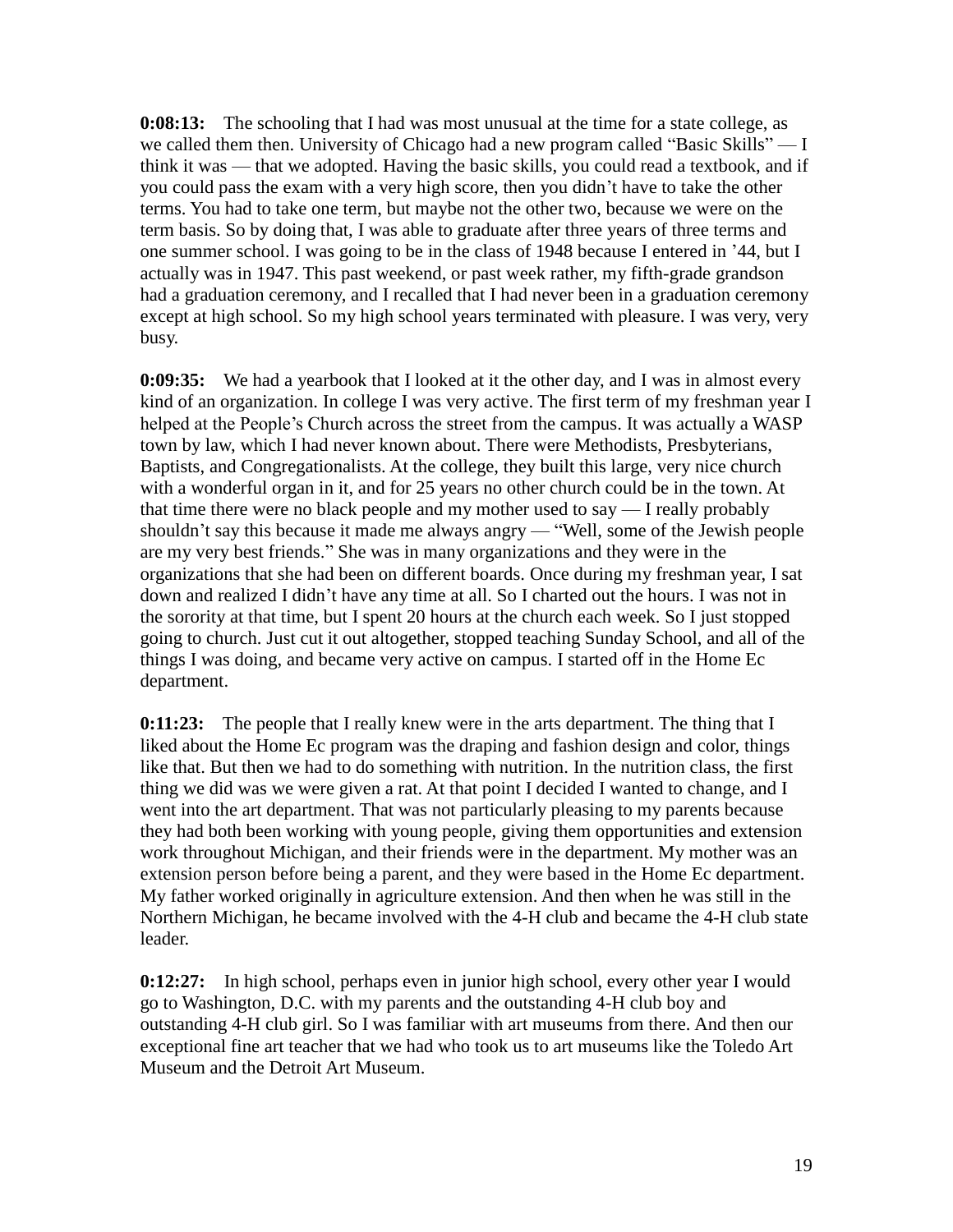**0:13:07:** Recently, I found out that I had actually been in two different exhibits, from college art work, at the Detroit Art Museum. So I really was involved and really liked art. The artists had very good discussions, and we spent a lot of time discussing things over tables as I think most young people do when they are interested in ideas. My experience at Cranbrook Art Academy was phenomenal. My basic teacher there was a man from the Bauhaus. He'd been teaching at the Bauhaus.

**0:13:51:** My family actually paid for this, going to the Cranbrook Art Academy, although this was the tail end of the Depression. They paid for this because it was a Finnish man, Eliel Saarinen, who was the director and had designed the campus. Leonard Jungwirth did sculpture there. He was Swedish and my mother was Swedish. Eames had just finished his time there.

**0:14:30 Nancy Emerson:** This is Eames, the furniture designer?

**0:14:35 Margaret Zegart:** Yes, the designer. And Robert Sailors, as I remember, was a weaver; and Maya Rose John was a superb ceramist. So this was an opportunity to be around professional people.

**0:14:49 Nancy Emerson:** Where was Cranbrook located?

**0:14:50 Margaret Zegart:** Cranbrook is by Bloomfield Hills, which is near Detroit, Michigan.

**0:14:54 Nancy Emerson:** Detroit, okay.

**0:14:56 Margaret Zegart:** It's north of Detroit.

**0:14:57 Nancy Emerson:** And when was it that you went to that academy?

**0:15:00 Margaret Zegart:** I went between high school and college in the summer. I may have mentioned that I worked as an employee for a gift shop. I worked there from the time I was 12 until I was 18, I guess. Did I tell you about the summer that I went to Lansing, Michigan?

**0:15:32 Nancy Emerson:** This was the factory that you worked in, yes.

**0:15:34 Margaret Zegart:** Yes. The next summer, I worked at a realtor — it was just on the tip of my tongue and I forgot, but I worked in a realtor's office. I did line drawings. I don't think they ever used them, but it was very nice.

**0:15:52 Nancy Emerson:** Line drawings of the houses that were for sale or buildings?

**0:15:54 Margaret Zegart:** No, just for advertising for realtors.

**0:15:58 Nancy Emerson:** Okay, so you were using your art skill.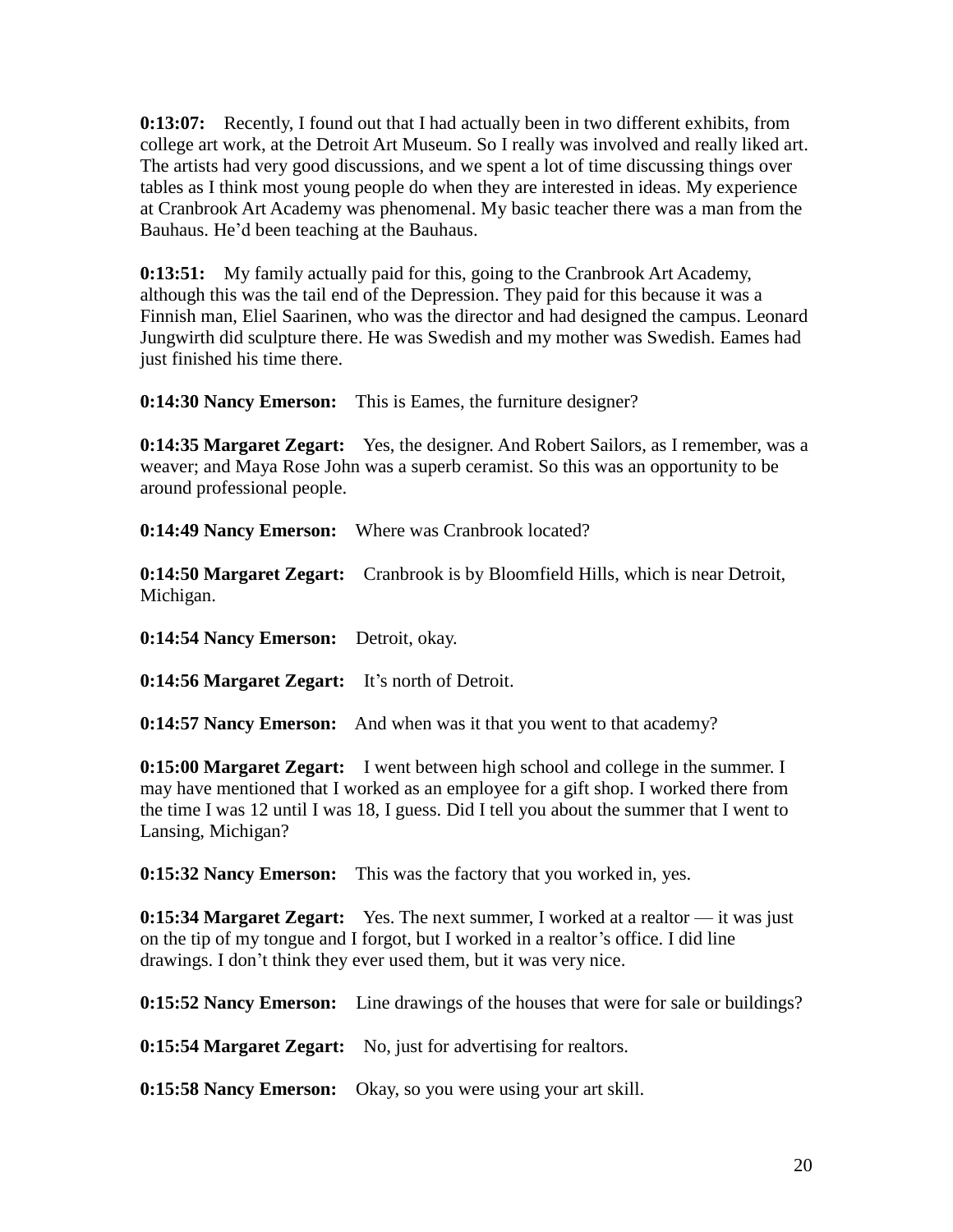**0:16:02 Margaret Zegart:** Somewhat. And I did the general things you do in an office to help. I spent the next semester at Cranbrook. And then I went to Michigan State and I graduated after my third summer in college. And I've mentioned that before I lived in the sorority house when I was a sophomore, I went into the Kappa Kappa Gamma house and lived there, and made several friends there, but not ones that I really kept up with, because I didn't keep up with hardly anyone actually until recently. We had a friend who sort of revived contact for all of us. We have more time as seniors who are retired, and she had a correspondence loop. But I think most of us had died since we started this maybe four years ago, or were in very poor shape. One of my special friends in high school just has passed away. So maybe there's five of us left that I keep in touch with. That's part of being 90, you see many people are gone.

**0:17:28 Nancy Emerson:** And you're here in Northern California, keeping up with these people you met in Michigan 70 years ago, right?

**0:17:38 Margaret Zegart:** This was interesting, too, because I just met, two weeks ago I think it was, the group of people who are trying to get you to donate large sums of money. Michigan State gives scholarships to young people who wouldn't normally be able to go to school and that does seem to me to be a very strong point because that's what my father offered through the 4-H program. These young people would come and stay at our house, maybe two or three weeks until they got a place to live. Usually, they went to a co-op, and sometimes during the Depression they'd only had one set of clothing that they came with. It was always a very good thing, and so I've always been interested in community and the right of everybody to have an education and to have opportunities.

**0:18:39:** Currently, I'm interested in housing and in advocacy, so that people are not given the worst building sites that are going to be flooded. I'm sure that that may be happening because those sites that have been selected, but our planning department says that they'll probably never use these sites. By state legislation, if a developer comes and says, "I want to build here," there's not much you can do about it because it's tied to transportation and housing development for affordable housing. Instead of being integrated into a project, inclusionary housing is not the choice of the developer, but it should be a requirement.

**0:19:32:** This latest development on Miller Avenue by Vonderwirth is exempted by sale and reduced to nine units because he began his development six years before they made it a requirement. So the general trend is that for all opportunities like BCDC [Bay Conservation Development Commission] they are having nine meetings, and they have the eighth meeting trying to get fairness added into their program, social equality and conservation. When I was in New York, this was not an issue for me, because I actually had a very nice place to live in New York.

**0:20:28:** I went into Sage House, which was a girl's residency between Fifth and Sixth Avenues. I was on the top floor. There were five of us in the room. It had been a private home that was built in 1820, a sandstone home on Ninth Street. That had the residence of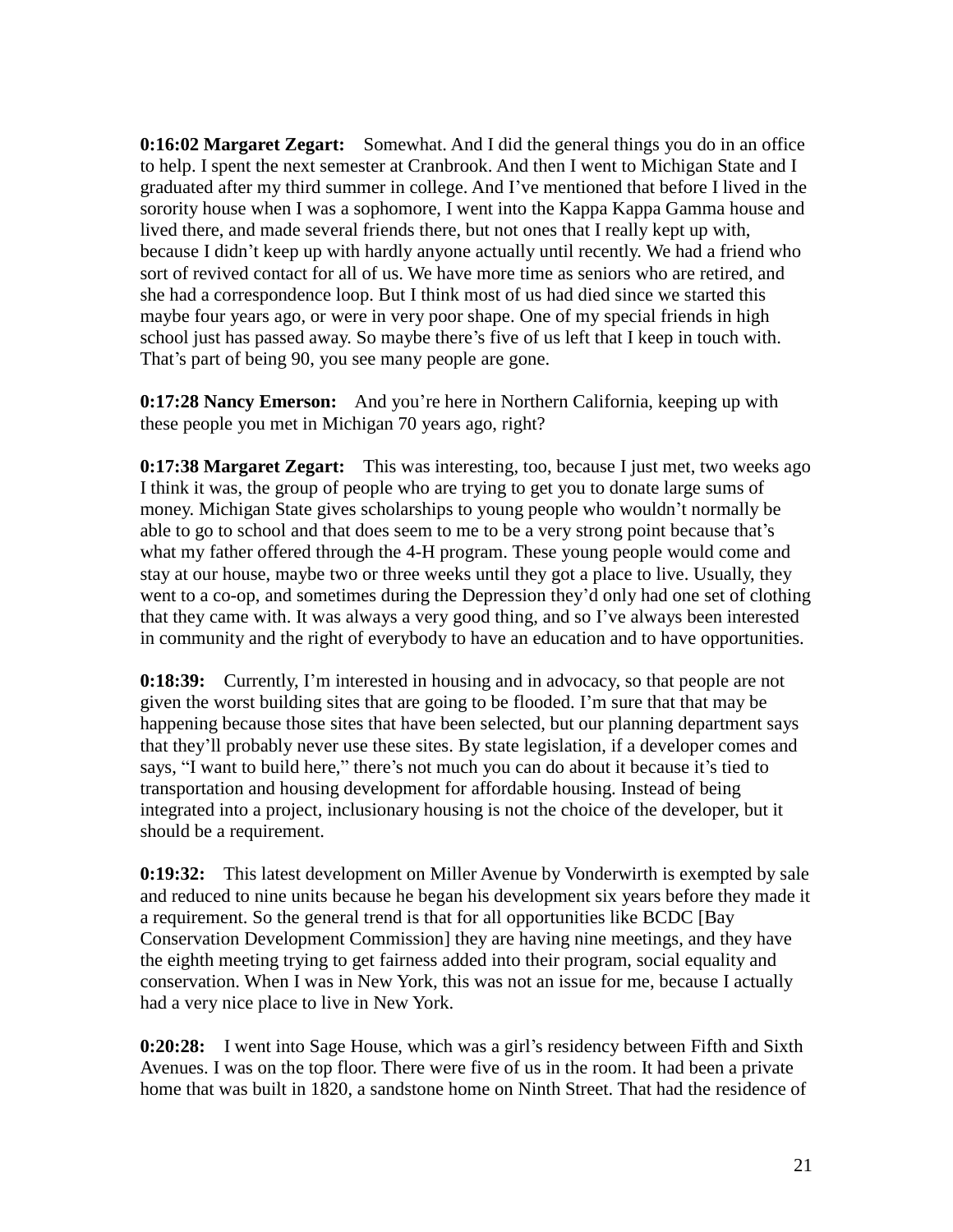where servants lived, so we had a great big space. We weren't confined in a small room or anything. Even in the sorority house, the college experience had been amazing. Space was very nice to have. We had straw mattresses at Sage House. No one would believe that, but we did. We literally had straw mattresses.

**0:21:17 Nancy Emerson:** I'm glad that you brought us to New York, back to New York. But could you just fill in, after you graduated from college, how was it that you ended up going to New York?

**0:21:29 Margaret Zegart:** Well, the reason I think was because I took typing in high school and in my junior year I entered a competition through *Vogue* and received a second place. So possibly that had something to do with it. They never said anything, but I did write three letters of application. When I decided I wanted to go to New York City, I'd already been offered a job to be an interior decorator designer. But instead, I wanted to go to New York City, because the year before I'd gone with a friend, Mary Loring, who lived in the Alpha Phi Kappa House opposite our house. I'd known her because she had taken a few art classes. Well, Mary and I went to the Museum of Modern Art and we also were taken out by one of her friends. I was extraordinarily naïve. I thought the blue plate special was something really special, not realizing that the blue plate special was probably the most economical meal that anybody could offer me.

**0:22:52 Nancy Emerson:** A learning experience, huh? [chuckles]

**0:22:54 Margaret Zegart:** But anyway, when I went to New York, I lived at Sage House. The Ladies Christian Union gave teas every so often. You'd think that would be sort of for the poor people, but it really wasn't. The secretary for David Rockefeller lived there and the librarian for the Cooper Union lived there and my roommate Anne up on our third floor was the secretary to the doctor for the mayor of New York. And Barbara had a position at Columbia University.

**0:23:46:** So we were a varied group of people. And to be given a tea by these people, these ladies were treating us as though they were doing us this big favor. It always made us laugh. There was one woman that would come in and raise her little baby finger and say, "Cup of tea? Cup of tea? May I serve you a little cup of tea?" [chuckles] And the other thing I recall that made us laugh was that we had a woman who ran the program on site. She ordered all her groceries from Gristedes, which was one of the more expensive grocery stores around the corner and towards the end of the month we would sort of go downhill on what we were eating.

**0:24:30:** Our breakfasts and our dinners were always challenging. We would have orange and onion salad. Now, of course, that's not a bad thing at all. In those days it seemed a very strange kind of a salad. [chuckles] In New York I worked at *Glamour* magazine. I had applied, as I mentioned, writing three letters — to Batten Osborn advertising firm, *Mademoiselle*, and then Condé Nast. Condé Nast was the first place I went. It was my first interview and I got the job. I didn't realize how difficult it really was to get a job in New York City and I stayed in New York for seven years and worked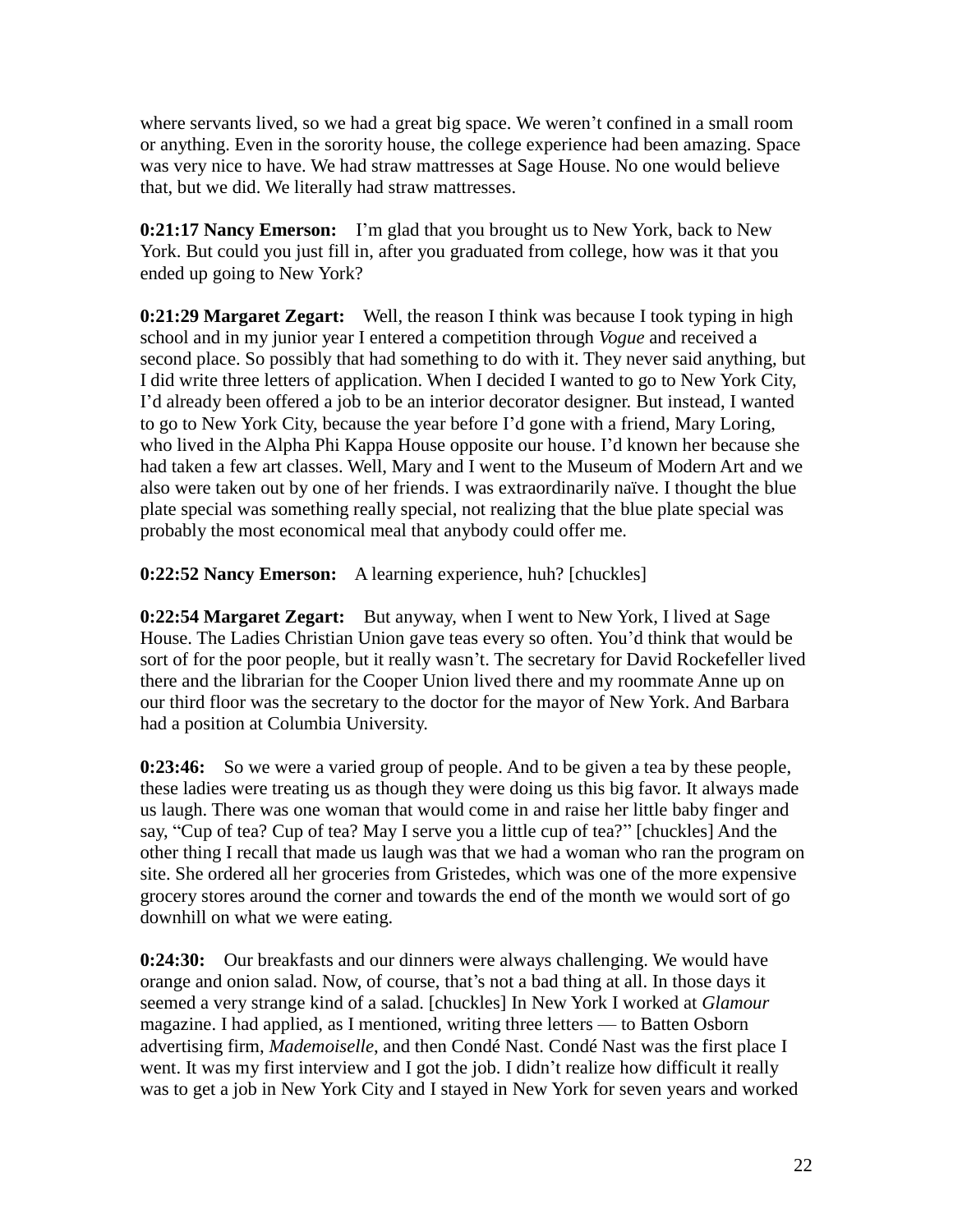at Condé Nast with some outstanding people.

**0:25:37:** Tina Safranski Fredericks brought in many major artists that were just beginning. She had a good eye. She'd come from Germany. She no accent because she said that when she was learning English she was told to put a hot potato in her mouth and talk with the hot potato. She lost her accent immediately. [chuckles] So I don't know whether it was because she didn't want the hot potato or whether it had something to do with how you were supposed to feel when you spoke.

**0:26:07 Nancy Emerson:** Can I just ask you a couple of questions? I think you said that you got an interview with *Mademoiselle*?

**0:26:16 Margaret Zegart:** No.

**0:26:16 Nancy Emerson:** Oh, with *Glamour*. **0:26:18 Margaret Zegart:** With *Glamour*, that was my first job.

**0:26:18 Nancy Emerson:** And they made the offer?

**0:26:20 Margaret Zegart:** I'd written the letters of application because that seemed to be a good thing. I always told my high school students later that at *Glamour* I was sure I got the job because I could type. I was the assistant to the art director, Tina. That enabled me to go out and meet different people. I think I've already told you about meeting Andy Warhol and Gordon Parks and Diane and Alvin Arbus, who were both photographers, her husband and her. Of course, they separated and she went on to become a very recognized and unique kind of a photographer.

**0:27:04:** It was a very wonderful experience. We sometimes had very short lunch periods. But when the magazine had been put to bed, then we had a little bit longer. so I was able to go up to the Museum of Modern Art. I first went there with a woman called Peggy Berlin who worked as a copy art person. We wrote very luxuriously. We set out the type, which was Bodoni. For the headlines, we'd just put down "dummy type," as we called it. I helped sometimes doing the paste up. Very rarely I did any artwork. The copy department had to write copy to fit the layout. Peggy was writing copy and her husband was a well-known painter who taught in a university in the Midwest. She had extra time, and so she would take me to the museums, where I saw my first Paul Klee.

**0:28:14:** A year before, or two years before, I saw Max Ernst's *Celery Stalks at Midnight*. It was something else. I believe, in retrospect, the work that I saw of his probably influenced the kind of shapes I used when I worked at Atelier 17, which was Stanley William Hayter's studio on Ninth Street. A great many fine printmakers and wellknown artists were working there at the time, like Louise Nevelson, who later on became a sculptress. She did prints there. Many people. Fred Becker taught summers when Hayter wasn't there. I worked year round, every night and on the weekends. Then I would eat supper at Stage House. That was on Ninth Street. Actually, sorry, Atelier 17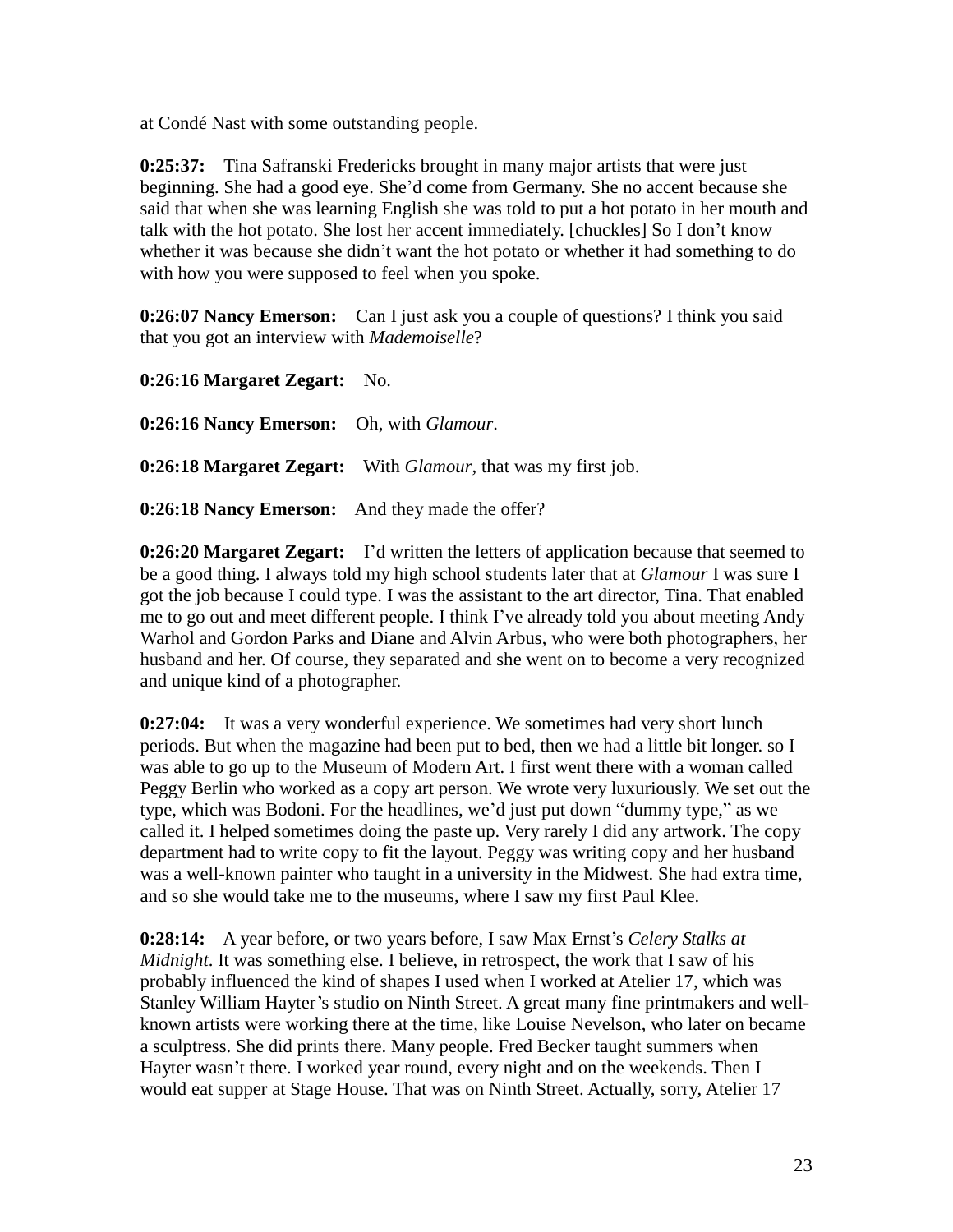was on Eighth Street, I misspoke.

**0:29:37:** So it was just a short walk, two block walk. Another short walk was to the New School of Social Research, which was on  $12<sup>th</sup>$  street. The old Whitney used to be just a block away. I'm really skipping around. I'm almost 91 years old. I want to go back and see the new Whitney Museum because apparently it's just something else. It was a surprise for them when I walked in with an artist pass, maybe 20 years ago, because I had had work exhibited there, and in those days they give you an artist pass.

**0:30:18:** It's something that I would really, really like to do, and maybe I will if I get more mobile in my life. The last time I was in New York I was able to go to the Metropolitan Museum. The first time I was in a juried show was at Atelier 17. Hayter said to us, "Everybody has to bring in their work!" Well, I said, "I don't have any work." And he said, "If you don't have any work you don't belong here." So I went home, and I had pastels and I took a big sheet of paper home from the studio, and I did a flower drawing, and brought it in and put it in the pile. It was accepted at the show, so that's the first place I exhibited at a New York show.<sup>5</sup>

**0:31:12 Nancy Emerson:** Do you still have that piece?

**0:31:14 Margaret Zegart:** The one in Detroit Art Institute must have been an invitational show or a group show.

**0:31:19 Nancy Emerson:** That piece that you did for the show at Atelier 17, do you still have that?

**0:31:24 Margaret Zegart:** No I don't, because I traded it for a vacuum cleaner. And Julia Bovasso who was one of the —

**0:31:37 Nancy Emerson:** Writers?

 $\overline{a}$ 

**0:31:38 Margaret Zegart:** No, no. She was a performer. She was married to Bud Ortman, and Bud Ortman used to come to the apartment and lived with Barbie for a while. And while I was living with Barbie, he would come and take showers because where he was staying he didn't have showers. But after this, I needed a vacuum cleaner. He had one because he wasn't staying at a place where he needed a vacuum cleaner. When they divorced many years later, he became a teacher at Cranbrook, actually. She apparently, in the divorce proceedings, got this drawing. I don't know what's happened to it. But anyway, I signed my work as Kett, K-E-T-T, which I still do. Other things that I did in New York — after the intermission you'd get into the operas free. And New York had an uptown YMCA. I think it was, YMCA. It had marvelous programs. And then there were concert programs where I heard Wanda Landowska play on the harpsichord at the Frick Museum on Sunday afternoons.

<sup>5</sup> The New York Public Librarian of Arts told me that I had been in 32 museum exhibitions.—Margaret Zegart.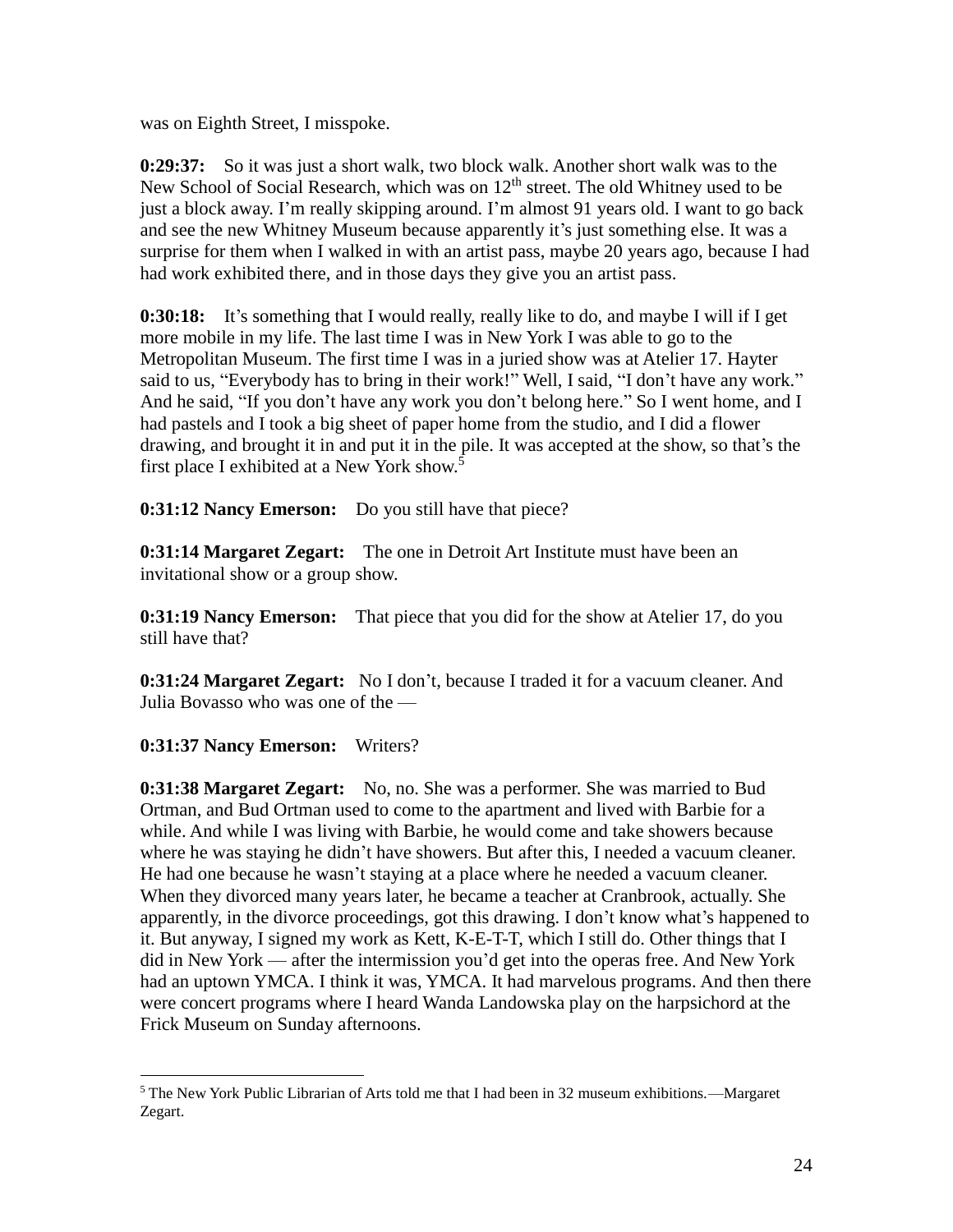**0:33:08:** Everything I did was on the lower end of the price scale, because I really didn't have any extra money. *Glamour* magazine was a part of Condé Nast. That was a prestige organization, so you didn't have a high salary rate. Also, people didn't leave. It had a very stable group of employees, and over the years. Alex Liberman was our art director. He was the art director of *Vogue*, but he was also the art director of overseeing all of Condé Nast. Tina was our editor, and Gerry Stutz — I think I've probably told you about Andy Warhol. Gerry Stutz was the shoe editor. Andy's initial drawing for a little job's column didn't work out too well. We really wanted to help him because he obviously had skills, and he was given shoe drawings to illustrate. This relationship with Gerry Stutz sort of started him off, and then he went on to performing arts and different kinds of things. Did I tell you about his letter to me?

**0:34:46 Nancy Emerson:** I don't think so.

**0:34:48 Margaret Zegart:** Did I tell you about meeting and seeing his portfolio?

**0:34:52 Nancy Emerson:** Yes, but I don't know if it's in the transcript.

**0:34:55 Margaret Zegart:** He'd written me a letter with wonderful cat drawings on it, and apparently I had saved this because I have a photostat of it. I also had a colored reproduction of the drawing that I bought from him because it was not appropriate for a fashion portfolio. So, I'm trying to do something with that, because I made photostatic copies of this letter a year ago. At Fort Mason, I found they have seven wonderful presses. I was working quite at different school presses, because I never have had a press. I always have continued doing the copper engraving that I did at Atelier 17. I prefer that as an art medium.

**0:35:55 Nancy Emerson:** Maybe this is a good time to ask you, was it your work at Atelier 17 that got you into printmaking?

**0:36:03 Margaret Zegart:** Yes.

**0:36:04 Nancy Emerson:** Because that's been the focus of your art career.

**0:36:07 Margaret Zegart:** After that first day, I came back and [laughs] — I don't think he thought I would, but I did. And in the evening, after working, they would go to either the White Horse or the Red Cedar. Dylan Thomas and two other poets would come in there. I remembered Dylan Thomas was on his decline. He was drinking a lot, and he also was going around campuses giving readings at that time. And his wife Caitlin was in kind of a peculiar state. Later, after I left New York, I probably told you that I came to California, came by train. I must have stopped in East Lansing because my mother had had a lot of copper plates that I have in the basement of my house. I came upon a great big large piece of copper, so I'm going to do a large copper engraving, 8x10 copper engraving. I'm going to continue doing the copper engravings I began doing in New York.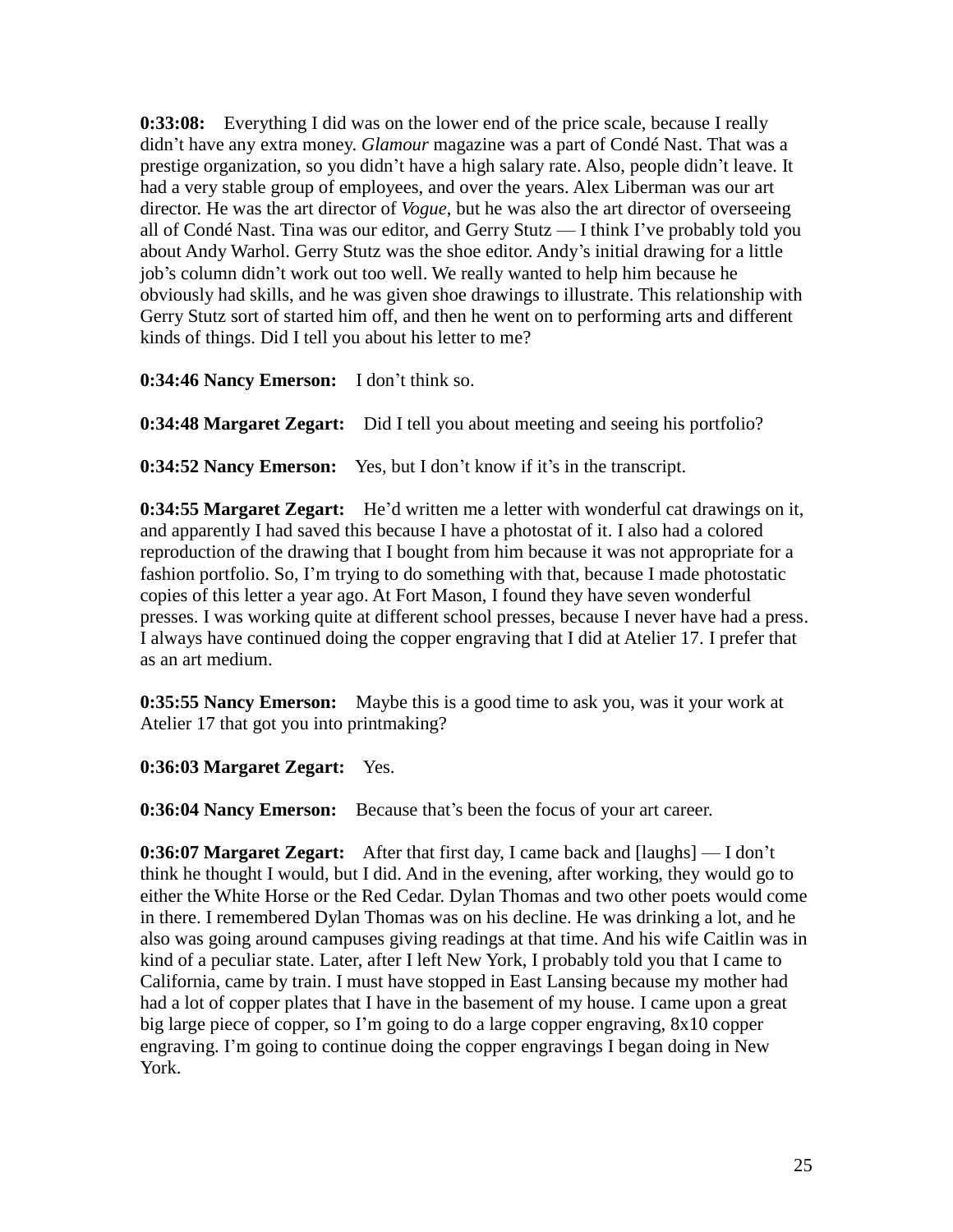**0:37:32:** The first place that a print was purchased from me — Alex Liberman suggested I go to Betty Parsons, who was a dealer, and Betty Parsons looked at my work and she suggested that I go to the Museum of Modern Art. I had not done very much work at all, probably just been maybe a year or two years engraving. And the museum was the first place that bought a piece of my work, the Museum of Modern Art. There was a lot of exciting things going on for me.

**0:38:42 Nancy Emerson:** Let's just take a break for a second. [pause in recording] Now we're back.

**0:38:47 Margaret Zegart:** Well, I probably forgot to tell you something about my first several days in New York City when I lived at Sage House on Ninth Street. The Christian Union Girls Club was a block away from the Detention Center for Women in New York at that time. In college, I hung around with some of the writers on campus. I must have done a lot of poetry writing because I did several things incorporating poetry with linoleum block images. One day Hopey — a friend from college whose last name I can't recall — said to me, "I want you to go and meet E.E. Cummings." So I said "Okay, how would I do that?" And he said, "Well, you just go into this bar." I can't recall the name of the bar, but it was the next block beyond the Women's Detention Center. I went in and sure enough there was E.E. Cummings, and he said, "Please, come to my home."

**0:40:05:** So after I talked with him a little bit at the bar, I went to his nearby apartment, which was down at a lower level below the street, and it was filled with books. It was just wonderful to see all these books around, but it smelled so badly from cats that I just didn't want to have anything to do with E.E. Cummings, which shows you how naïve I was. Another thing that happened to me was a friend from Michigan State gave me the opportunity to meet the editor of New Directions who had grown up with her as a child. She had this older friend in high school when she was already in junior high school and so she gave me his name, but I never followed through on the relationship with New Directions.

**0:41:00:** So I must have had some kind of an interest in writing poetry. I recall going and staying overnight at Anaïs Nin's home in Cambridge. And then there were a group of poets, and I went to their meeting at a cold water flat without any electricity because they hadn't paid their electrical bill. I was just too conventional from Michigan; I did not want to have that kind of a lifestyle. I know I must have been interested in poetry because I remember programs that I'd gone to at the YMCA uptown in New York, but then the whole episode of writing in my life sort of disappeared.

**0:42:02:** Sometimes I hope to go back to things I wrote maybe 40 years ago. I have done all the prints for a project called *The Book of J*, and I have half-written it. There's the five books of the Bible, because when I retired I was going to read the Bible. I never got beyond redacting in poetic form these five books of Bible, five chapters. And so I have this poetry kind of thing written. I married somebody who was Jewish, and so it seemed a reasonable thing to go to a Unitarian Universalist Church to raise our four children.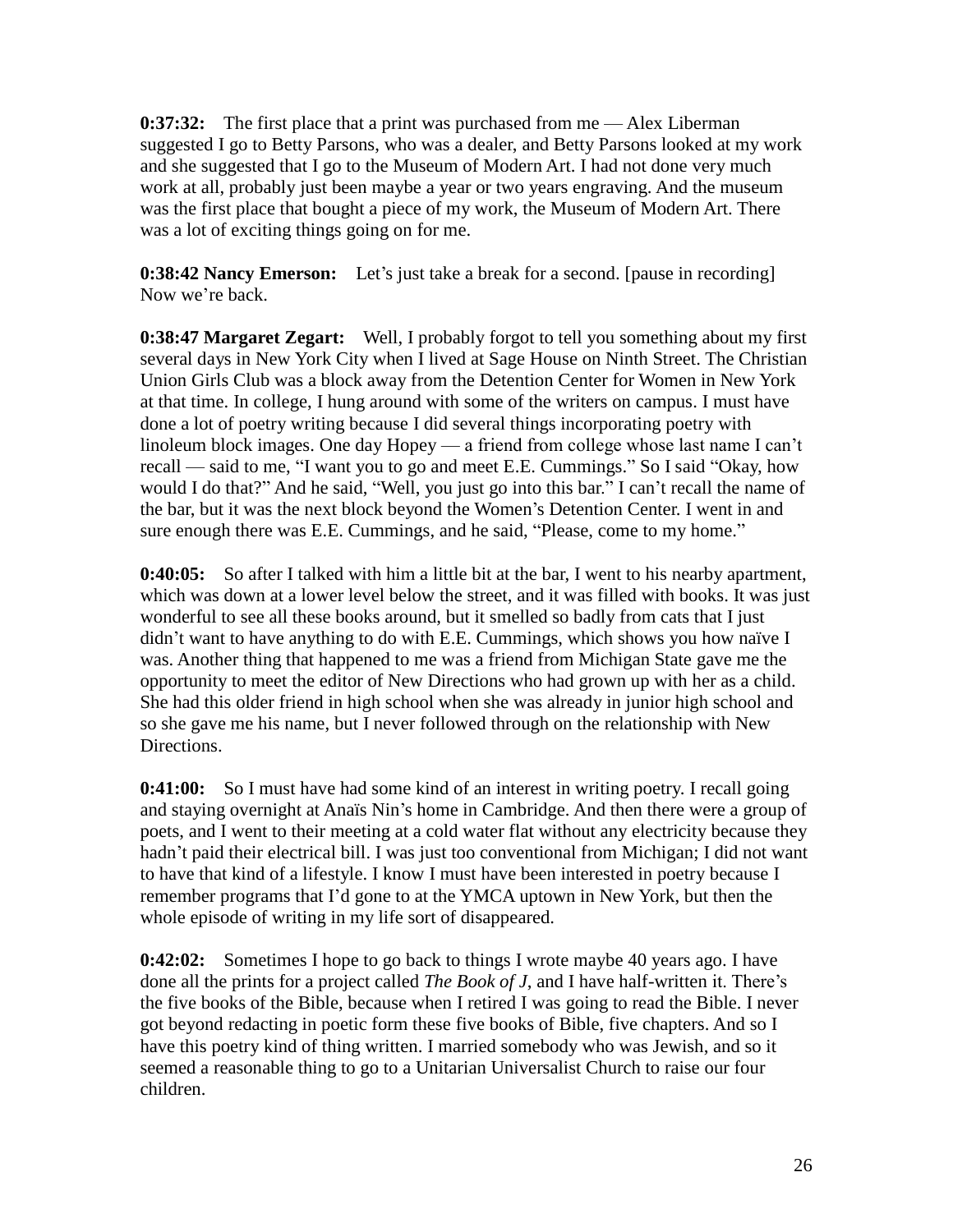**0:42:54:** A writer called Freedman said that his book was in the poetry form using the style of Emily Dickinson. I really knew that was wrong [for *The Book of J*] because the oral tradition would not have been in the style of Emily Dickinson. My granddaughter was probably two, not even two, and she was memorizing works from her mother playing Celtic music. She remembered all the words because they were in a pattern, a poetic, linear pattern. Anyway, that's the only writing that I really have done since then. When I first came to New York though, I did do some poetry writing, because I have some poems that were published in *Contour*, which was a literature magazine at that time out there. So that whole phase of my life disappeared when I became a mother and a teacher.

**0:44:13:** New York was a wonderful experience and I often wish I were able to go back and see some of the places. The Metropolitan Museum was the first place that I exhibited the work that I had done that first day at Hayter's Studio. The first place that purchased my work was MOMA. Betty Parsons had been referred to me by my art director, Alex Liberman, who was certainly a really recognized artist. First of all, he was the art director, then he was a photographer of books because he knew so many painters. Then he painted and did work himself. The reference was to Betty Parsons's gallery and she referred me to go to the Museum of Modern Art. They were very interested in my work and that was the first print that I had purchased.

**0:45:14:** Later on, I was in group shows. Atelier 17 and I had purchase awards from different museums. One of them was the Rockefeller purchase award for Sao Paulo, Brazil. Apparently, I was in some group shows and never collected the work. So, I had a lot of work that has been sold. One piece was sold for \$90 recently. But most works approach \$1,000. So I really should do more art work. I seemingly do not, but that was my sort of my special times in New York. I was fortunate to live by Riverside, between Riverside and Broadway, on 107th Street, I think it was. That was the place where I was able to be along the water and the trees, which were something that I enjoyed as well as Central Park.

#### **0:46:30 Nancy Emerson:** That's great.

[pause in recording]

**0:46:34 Nancy Emerson:** This is Nancy Emerson with Margaret Zegart, resuming our interview on May 8<sup>th</sup>, 2017. Margaret, do you want to finish up those days in New York?

**0:46:50 Margaret Zegart:** Well, yes. The days in New York, I remembered, when I first went there that I met some wonderful people. One of them was Dodo. She was a fashion artist. She brought in her portfolio and she was unique, did her own kinds and styles of things. So we used her often in *Glamour* magazine. Actually, the elongated fashion drawing, was later copied by many others commercially. The nice thing about knowing Dodo was that she was going with a young doctor, who was a resident in psychiatry up at the Columbia Hospital, and his friend, Joe Stein, became a friend of mine. All four of us would go out to eat in the Lower East Side. I'd never known about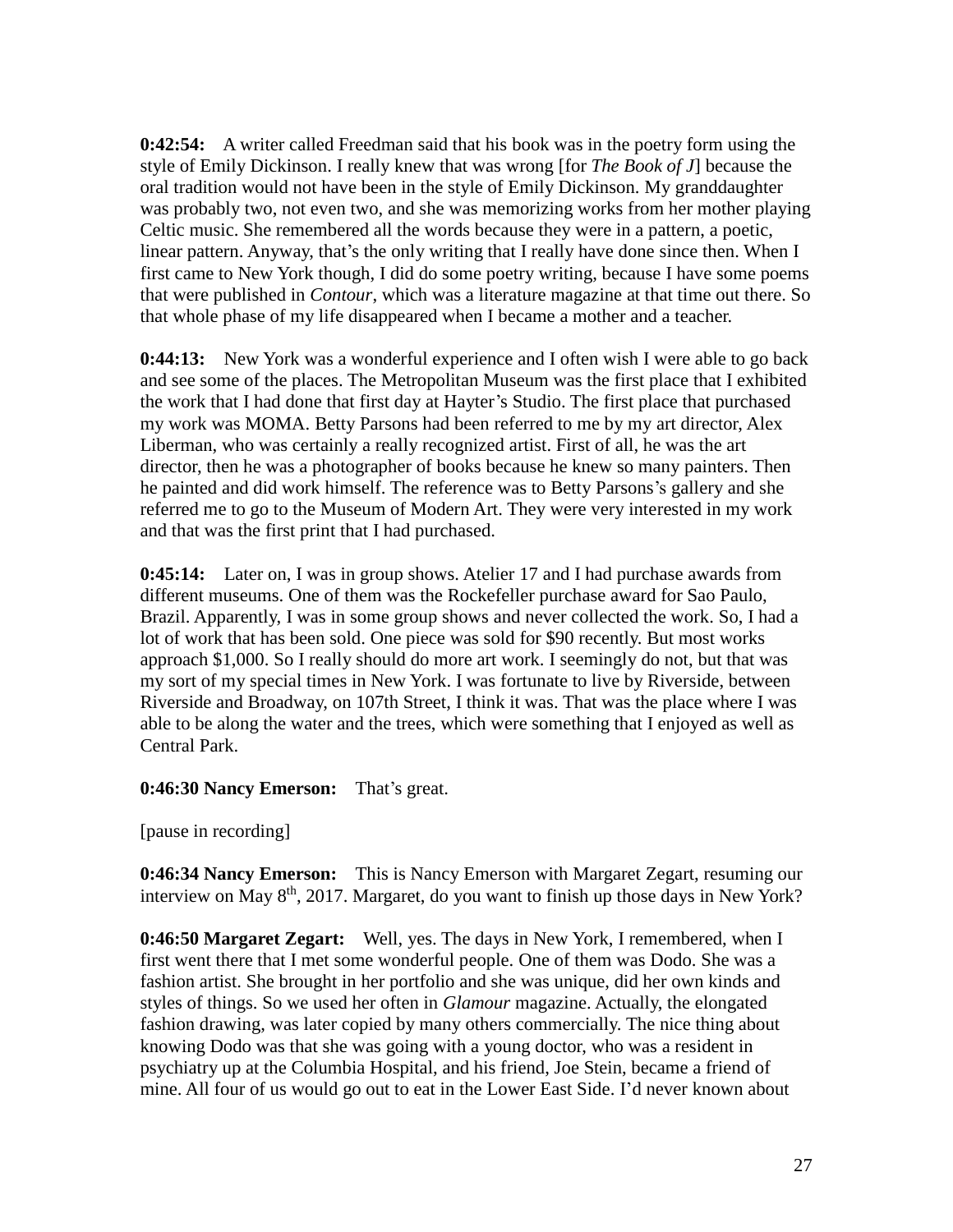dairy restaurants, and I'd never known about meat restaurants, and the fact that you had holiday plates. Later, I went with another young man. His mother wanted to follow the traditional Jewish ways of cooking. Allan Halpern's mother was nonplussed when they brought home ham for one of the meals.

**0:48:22:** She used the holiday plates. The restaurant served just uniquely dairy food and then uniquely meat foods. And on the Lower East Side, they were classic with waiters with the white napkins on their arms and the mid-European characteristic grace. That was kind of an experience. Again, people were trying to introduce me to a more sophisticated, or even in this case, a more specific way of life. But one thing especially significant was that Joe Stein worked at Bellevue hospital in the ward where they found Lead Belly. I had Lead Belly records and they knew I was interested in him. And because they were concerned about how close he was to death and how uncomfortable it was there in the ward, they were able to get him released to go back to his own apartment, where they looked in on him. They took Dodo and myself to visit him, and he actually took up his guitar and played, probably the last time. He did play the guitar. He didn't think he could, but he did.

# **0:49:42 Nancy Emerson:** Wow.

**0:49:42 Margaret Zegart:** I really enjoyed that opportunity and he still is a favorite. When I hear his songs, I get nice memories.

**0:49:52 Nancy Emerson:** You had a private performance.

**0:49:54 Margaret Zegart:** A private performance for the four of us. [laughs]

**0:49:57 Margaret Zegart:** So that was another way that I began to know New York in a special manner, through the people that I had met through *Glamour*. I mentioned Andy Warhol, who was then Andre Warhol. Tina Fredericks sent me out to review the portfolio, and I purchased a drawing from him that I didn't feel was appropriate for fashion. And then we had him, at *Glamour* magazine, drew small illustrations for our job column, but that didn't work out very well. So Tina, with great insight, suggested that he do shoes and he did some neat drawings. Again, unusual for our fashion editor Gerry Stutz and for the magazine. He wrote me a letter thanking me for the tear sheets, which is what we call the sample sheets from the magazine, and I have that letter copied, but unfortunately when I needed money once again — I've sold my Kathe Kollwitz, and I sold my drawing, and the man said, "What about the letter?" "Well," I said, "you can have that."

**0:51:30:** Just because I wanted to really, sort of, get rid of him. It wasn't anything significant to me then. I was busy being a young mother and a new teacher, and so fortunately we had made copies of those. I do have those and we'll do something with them at some point. Another person that I met was someone called Howard Low. I did have an exhibit of prints with Howard Low's drawings and mine, as well as other exhibits and galleries, and I had acquisitions of prints from shows in museums. Apparently, I had traveling shows around the country as well, and I do know I have some purchase awards.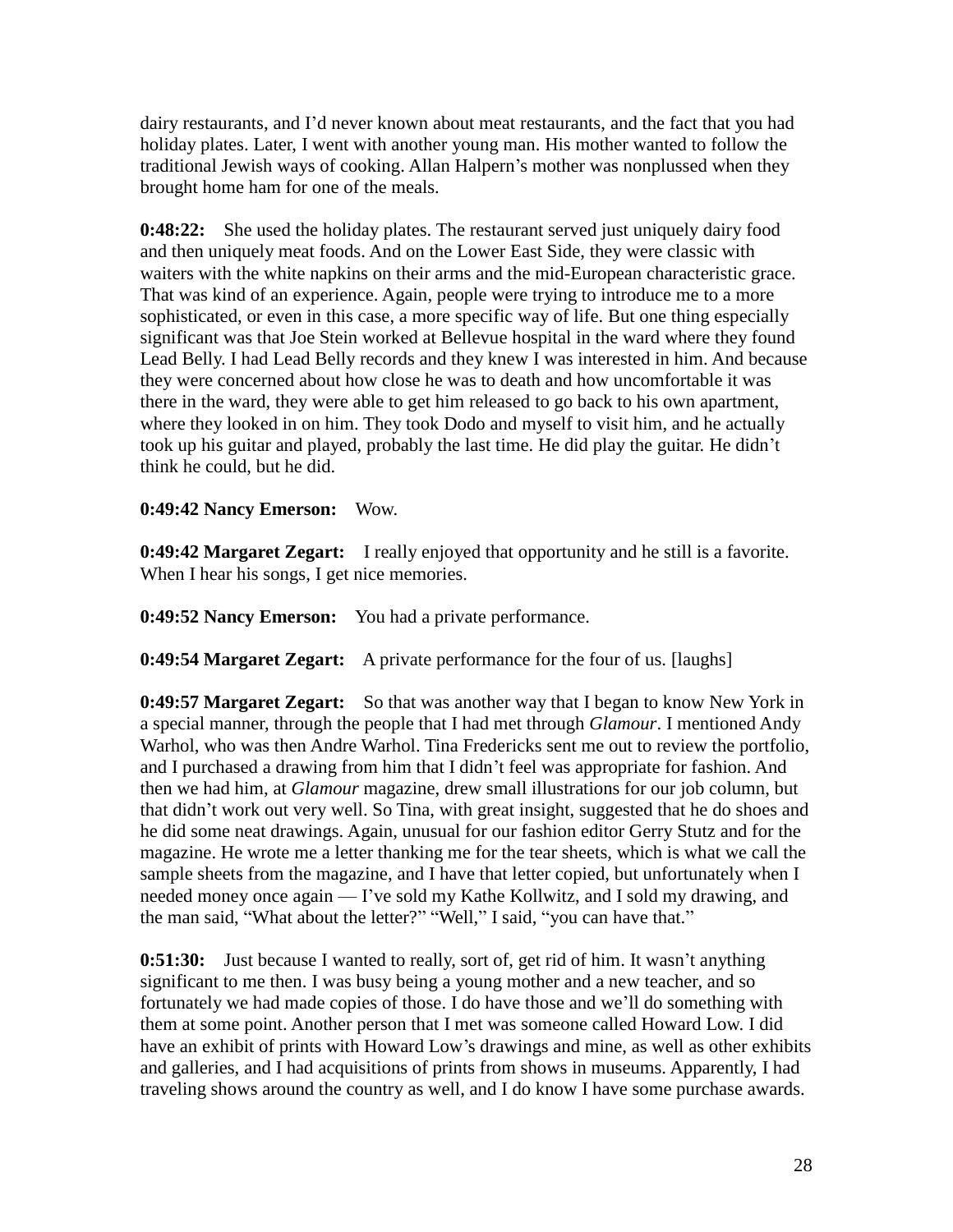I'm not sure if I told you about David Rockefeller's purchase award, but that was one that was significantly important to me. And at Smith College they had another purchase award, as I remember, and when I visited Smith College later on with one of my friends  $-$  I think perhaps the time my daughter was maybe interested in going to schools  $-$  I looked in their catalog and they had my prints in their art collection catalog.

**0:52:50 Nancy Emerson:** What was that like to win these awards and to be shown?

**0:52:54 Margaret Zegart:** Well, it was nothing, because I was busy doing my job, my new work. And the thing about prints, you make editions, and I was optimistic. Now, for example, I have a print here that I've had hanging up. Some images, I only have three or four prints of. For some, there is only one left that is printed. These are the ones of value, except I'm still living. As long as I'm still living, I can have more prints done because I've saved the plates, and they're not cancelled yet. So when I die, they'll be cancelled or authorized in some way to have more prints made. The interesting thing about choosing to go to the San Francisco area was, I didn't know where I would live —

**0:54:04 Nancy Emerson:** Let's stop for a second. Let's back up. So you met the man who would become your husband.

**0:54:10 Margaret Zegart:** By going through his portfolio. Actually, he had more interesting photographs than some of the other major people. However, he never did become a fashion photograph person. He had accounts here in San Francisco. He had worked with Fred Zinnemann on a film called *Teresa in Italy* and had photographed some very significant pictures there. He'd grown up in Chicago. After the war, he had gone to school at — not the Chicago Art institute, but Chicago School of Design. Man Ray and Moholy-Nagy from the Bauhaus were instructors there. He was just very good. You would say he would have a good eye. When we came out here, he went to the California Institute of Arts, and also finished off a degree there.

**0:55:19 Nancy Emerson:** So he was from San Francisco and happened to be in New York when you met him?

**0:55:27 Margaret Zegart:** No, no. **0:55:27 Nancy Emerson:** Okay. **0:55:28 Margaret Zegart:** He was from Chicago.

**0:55:31 Nancy Emerson:** Right.

**0:55:32 Margaret Zegart:** He had worked in the Hollywood area. Then he had gone with Fred Zinnemann, the director of films, to do special publicity work, and became a good personal friend of his in Italy, working on this film, *Teresa*. I think at that point he was transitioning back and had thought he might like to do work for Condé Nast, so that's when I saw him.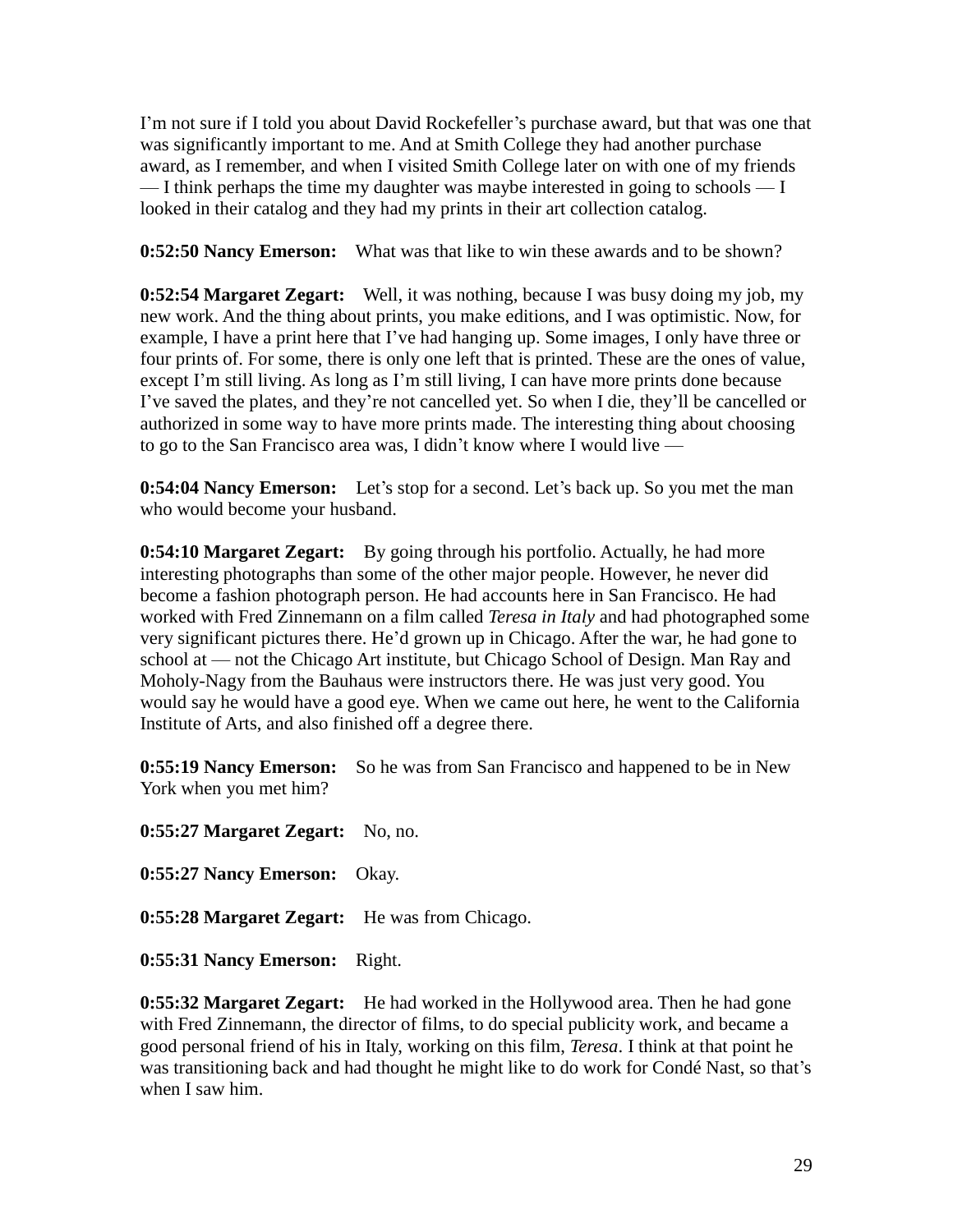#### **0:56:00 Nancy Emerson:** I see.

**0:56:00 Margaret Zegart:** They actually took more photographs of his work than of Avedon, who was a very well-known photography artist.

#### **0:56:11 Nancy Emerson:** Photographer.

**0:56:13 Margaret Zegart:** And Bruce, who worked in our department, later became a close friend of Avedon's. So there was some intertwining of events. I did, though, have other interesting relationships with young men. I wasn't really interested in just going to all kinds of special, fancy things. I was more interested in doing my work and being employed and seeing everything, because there was so much to see in New York. Any spare time, I went with people that would want to go to art things and to go up to the Metropolitan Museum or to go and hear Wanda Landowska. And on my lunchtimes, I would go to Pierpont Morgan Library, which always had an interesting show, and still does.

**0:57:25:** I gathered all of my things from my aunt's apartment, but I had to leave my tables. I kept two chairs from the dining room chairs, two Eames chairs. I took them on the train with other basic things, stopped at Michigan, left my copper plates at my mother's house in East Lansing, Michigan, 323 Marshall Street. There was no place I planned to go, but I was shown the neighborhood around where the Phoenix studio was, 802 Montgomery Street. I worked 20 hours a week at 802 Montgomery Street, went to school, and the second semester I was on a fellowship from the university.

**0:58:39:** I found a place at 1201 Green Street. In those days, there were enough places that you could have "For Rent" signs in the neighborhood you liked, and then you'd find a building that had an available place. Ours was a nice building. You walked in and there was a place to sit down in the lobby. We were on the second floor over a laundry. On the block up to Union Street there was an ice cream cone place. I would get on the bus, take the bus down to the Embarcadero, and get on a ferry that went to Emeryville. Then at Emeryville, I'd get on to the Amtrak train. I'd get the Amtrak train to Berkeley. At Berkeley, I'd get off and I'd walk all the way up with a painting, oil, fresh oil sometimes, for my classes. I took five different classes at the University of California, including those for a secondary teaching credential.

**1:00:00:** There were outstanding people. Hans Hofmann had been there before and so the whole New York school was transitioned in a way to new young people that were in our classes, like Paul Wonner. Not Diebenkorn, but most of all the other painters of that era of the San Francisco, the West Coast, evolved there. In San Francisco, then, I lived at 1201 Green Street. I completed my MA in Painting. I kept remembering my father had always said, "You should become a teacher," and I said I didn't want to. I had had a few teaching courses in Michigan State, so I took enough others to get a general secondary teaching credential, which I had at the end of a year-and-a-half. I remember that the test was given in the school classroom, and I was so pregnant with my first child that I could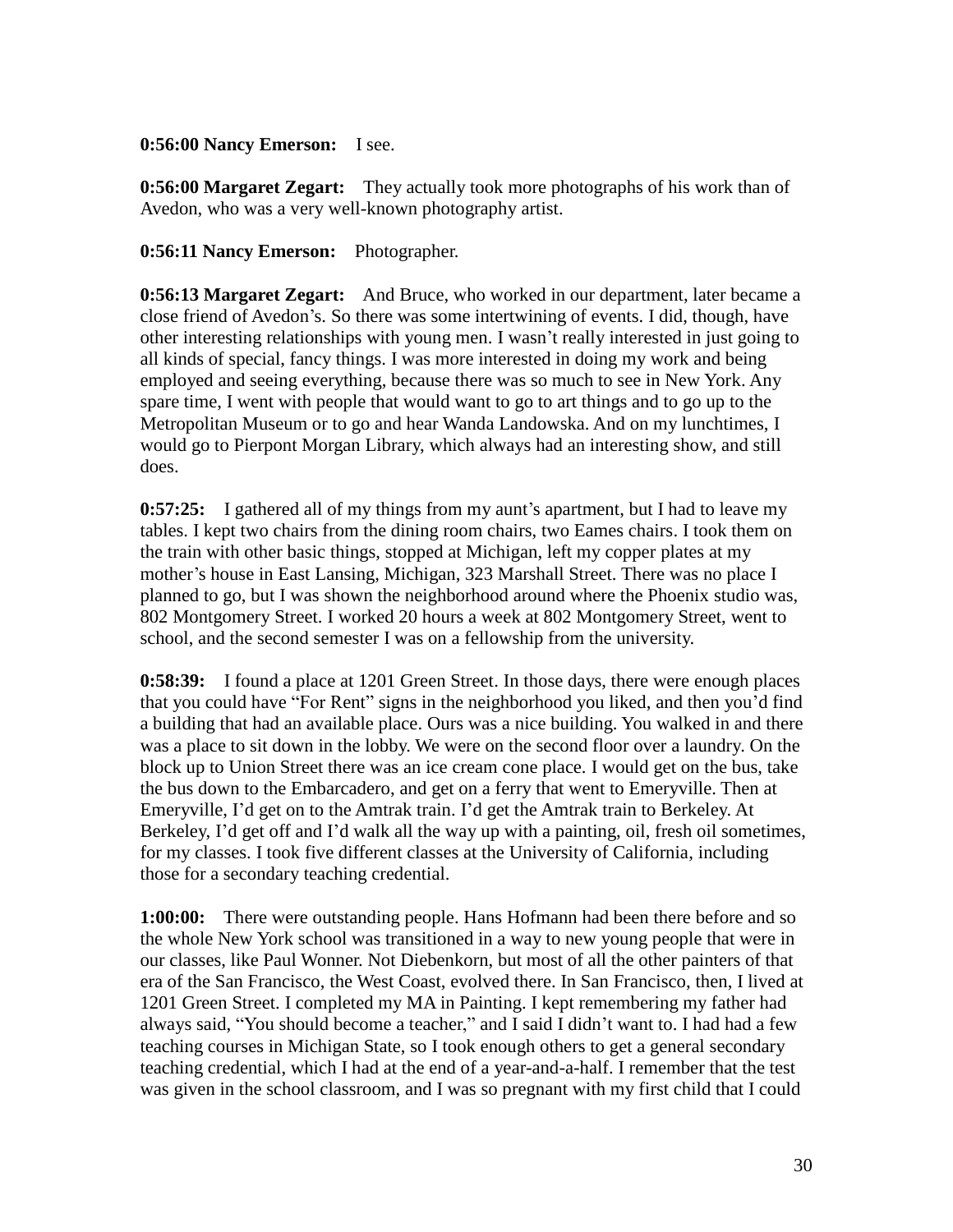barely fit into these desks [chuckles], which were the old fashion kind of desks.

**1:01:23 Nancy Emerson:** Do you remember what year that was?

**1:01:27 Margaret Zegart:** What year this was? Well, this would have been, probably, the spring of 1955, because Ben was born early. I almost had a miscarriage. I got off the train and at a funny hotel I went into the lobby and laid down until I felt better was able to get back on. But Ben did come in early. The reason he came down is because of the poor conditions of the Highway 101. We went down to meet his father and the highway along the bay shore to the airport was all bump, bump, bump, bump. I moved around the elevator, and Harold had gone to get the luggage, and his father and I were standing in the elevator and my water broke. He was so sweet. He knew just exactly what to do. The next thing I knew, I was in the hospital, in the admitting room. I heard the young resident, maybe a young doctor say, "Hell, it's a breach." And the next thing I knew after that was that I held a little baby boy. I was so amazed. [laughs]

**1:03:04 Margaret Zegart:** That was my first son Benjamin Arne Zegart.

**1:03:06 Nancy Emerson:** Benjamin.

**1:03:07 Margaret Zegart:** He was named Arne after my father. My next child was Kathleen Anne. Benjamin projectile vomited all the time. He had a problem because he was a preemie. Kathleen Anne was always sick. At that point Francis said, "You're going to have too big of a family." They told me about a wonderfully spacious floor-through apartment over the Broadway Tunnel. The floor above us was the landlady and her husband who had amassed a lot of money as a butcher during the war years. Because it was a steep hill, there was another apartment, a large apartment where the woman who was the first president of the Chinese Bank of America lived, and they played mahjong, all day long and all night long it seemed. Our playground was Nob Hill. And then I had a third child there named Jonathan Morris.

**1:04:40:** When we came to San Francisco, we had no idea that we'd want to move and leave, because it was such a nice location and life. Harold used to go down to the bookstore City Lights that was so famous right nearby. He worked down there to keep a steady income, which we needed because you get large contracts with advertising, but the photograph assignments would come in spurts. So I decided to get a night job. I worked at night at the Bank of America in the check proofing. We had huge computers about twice the size of a large refrigerator, and I sorted out the different accounts. And there was something called the Chowchilla. Many, many years later I found there was a Chowchilla off of Highway Five, when they put Highway Five through. [chuckles]

**1:05:49 Nancy Emerson:** Named after the Chowchilla town.

**1:05:51 Margaret Zegart:** Yes.

**1:05:52 Nancy Emerson:** Interesting. So that's three children.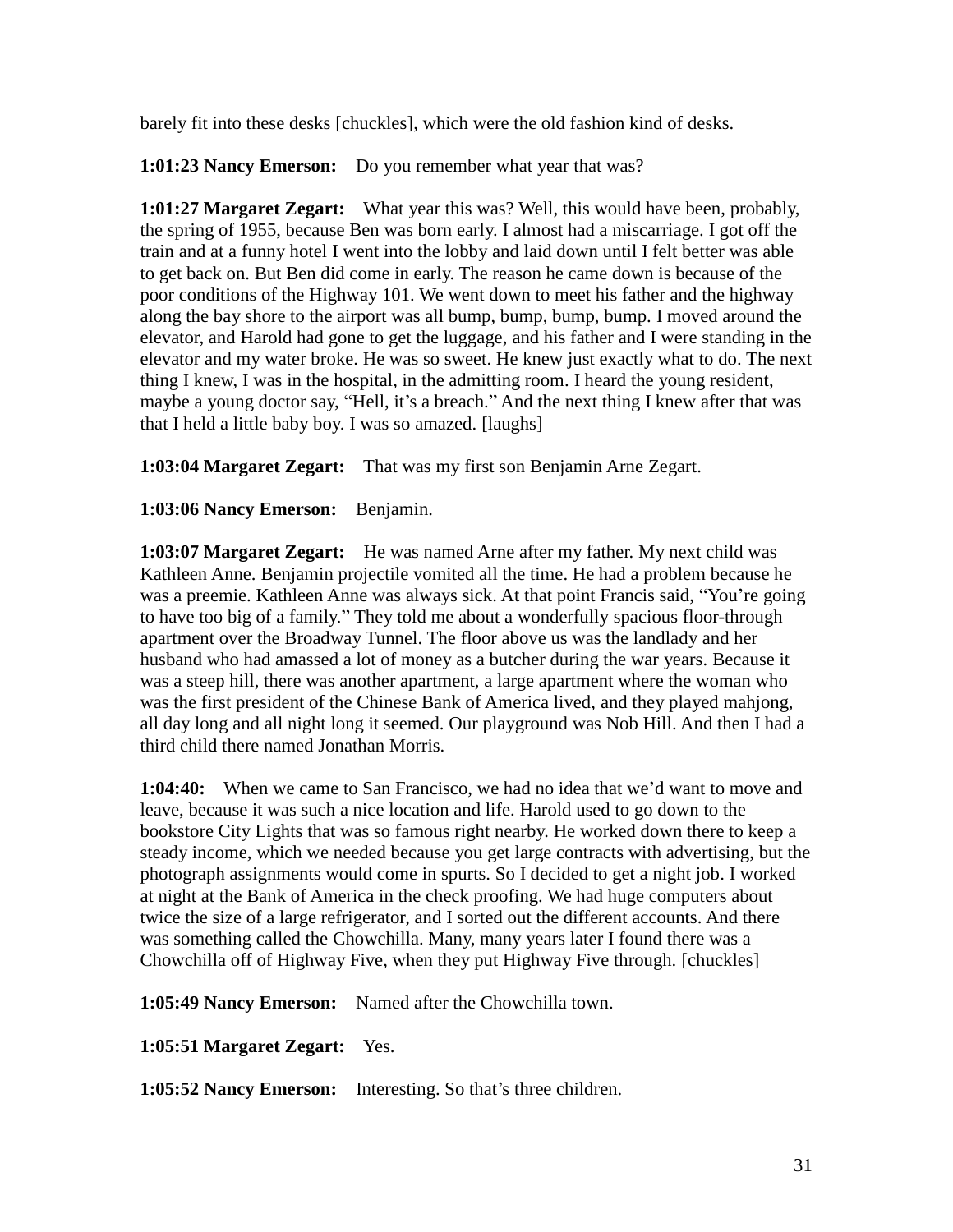**1:05:55 Margaret Zegart:** So my days were very busy and I didn't do any painting after my year of painting. But apparently, I was in two different exhibits at the Legion of Honor — paintings of mine that I had done during the year. I have still quite a few. Many of them I traded for things, like we traded with the warden at San Quentin. His wife's father had made handcrafted wooden furniture and we traded for a little side table, a bureau and a very large bookcase. We went down to the antique stores along Market Street and I saw a table upside down that had wonderful legs, so I said, "Well, let's get that," because it was just discouraging to shop. But this table was a wonderfully square oak table, and now we use that up at the cottage. But we had that here and we had to get rid of all of our nice rugs that I'd purchased at the store that —

# **1:07:27 Nancy Emerson:** At Gump's?

**1:07:28 Margaret Zegart:** Gump's. I had to get rid of those because of my children's allergies. Well, it turned out that Ben's problem was allergies. Kathleen Anne was extraordinarily allergic, but basically she was an infant diabetic. They could not figure out what was wrong with her, and I was pregnant, again, with Johnathan Morris, my third son. A woman was going to come to take care of the other children while I was in the hospital and I was trying to tell her that I'd been told that the children should have fruit juices not sugar drinks.

**1:08:12:** But in any event, she didn't understand and she gave sugar drinks. And when I got home, Kathy's bowel movements were very small like a little rabbit, and I told that to the doctor because I'd read that as a symptom in this general book that they gave to new mothers. I said, "I think my daughter's a diabetic." And it turned out that she'd been an infant diabetic and that was the problem. Well, then John turned out to have allergies, food allergies to milk, so we had soybean milk. And then when Jamin came along he just started that, we never did ever have any milk for him.

**1:08:56 Nancy Emerson:** So Jamin is your fourth son, your fourth child?

**1:08:58 Margaret Zegart:** My fourth child. I had him in Mill Valley. We moved to Mill Valley after deciding that we didn't want our children to go to the Chinese school in the neighborhood. We didn't want them to be around two languages (Chinese). They'd get very confused, these little kids. So Benjamin was probably four and we moved out to Mill Valley. I wanted this house because I didn't drive then and I was going to the UC hospital maybe two or three times a week. One of the small children's pleasure was walking around the square dining room table saying, "Paging Dr. Peter Cohen. Paging Dr. Peter Cohen. Paging Dr. Peter Cohen." What they did was let us go as the very first patients so that we wouldn't have to wait all day long because I'd have these four little kids.

**1:10:04 Nancy Emerson:** Now, I have to say —

**1:10:05 Margaret Zegart:** My husband had our cars because he needed them for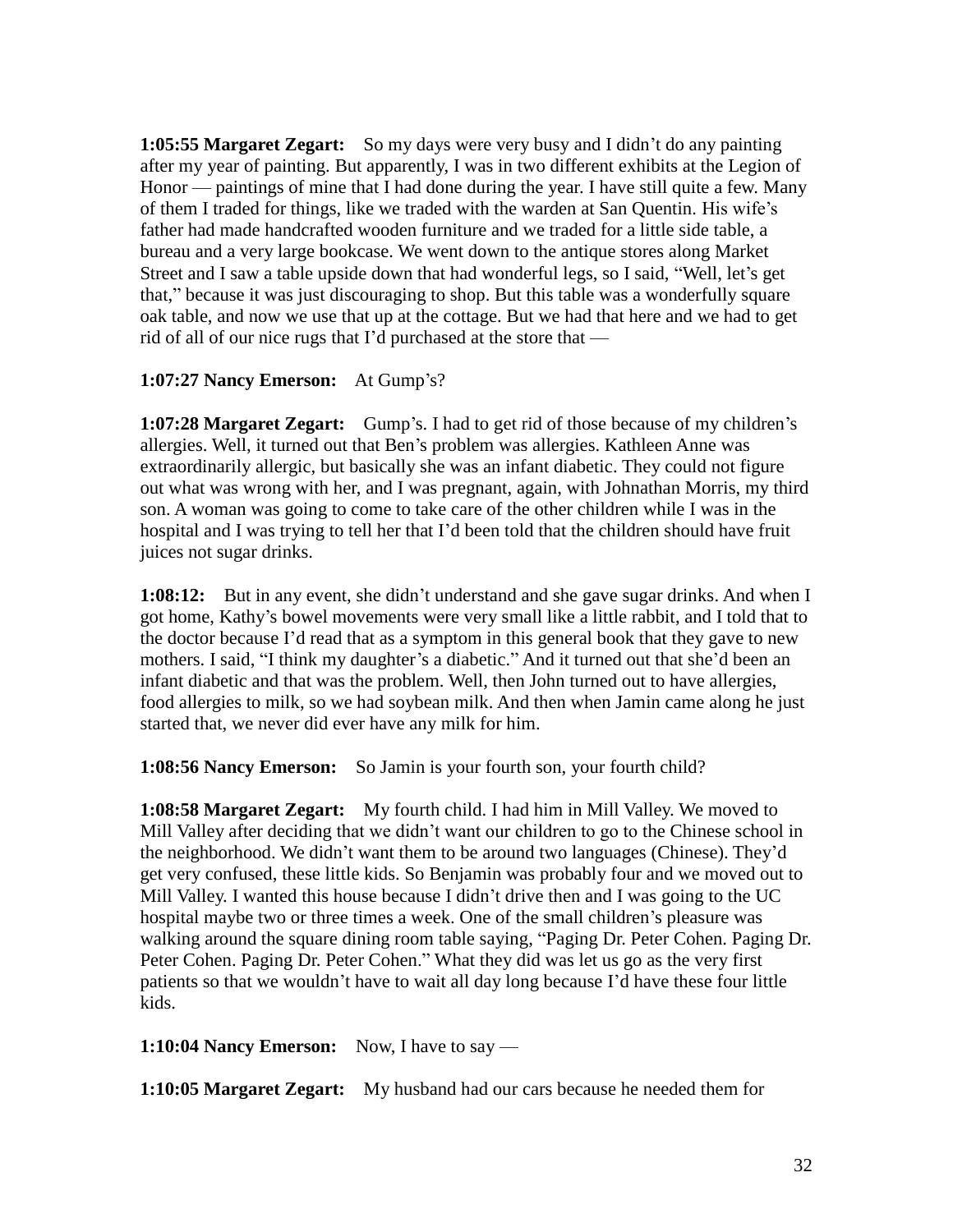business. We had some splendid cars. The first car we had was a wood paneled station wagon. The second one was a Volkswagen Bug. There weren't any, hardly any then, and you'd honk the horn and wave at someone if you saw someone with one. But because the family was growing, we got a Borgward. No one seems to know what a Borgward was, but it was a German car. The design was the prototype of the Hondas and the Toyotas and all the ones that are still going around. That was our final car when we separated. But Harold took the car and I took the deed to the house. I don't think that was finalized till years later when we were divorced, but that was informally how we handled things.

**1:11:06:** After my fourth child Jamin was born, I took driving courses at Tamalpais High School where I was going to be teaching later. It turned out the person that I learned from was also born in Ishpeming, Michigan — no, born in Negaunee. Ishpeming was my father's birthplace. My father would take us there on February  $22<sup>nd</sup>$  when they had the first ski jumping tournaments. There's always a coincidence some way or another. Negaunee meant "Hell" and Ishpeming meant "Heaven" in the native language of that area.

**1:12:02:** In San Francisco, my route was always by cable car and then the N-Judah train. Somehow we'd get to the N-Judah train and get off at Parnassus where the University of California Hospital was. My children were all born there. Jamin was the last child. When he was born I looked at his feet and I said, "Oh, there's something wrong with his feet." And, of course, there was. So he had a bar and casts and he got so maneuverable that he could climb out of his crib and then walk around.

**1:12:48 Nancy Emerson:** So you're saying these bars connected his feet to help —

**1:12:51 Margaret Zegart:** His feet were in casts.

**1:12:53 Nancy Emerson:** I see, to help turn his feet a certain way.

**1:12:55 Margaret Zegart:** Yes, in the sense of a growth pattern. One time at the hospital he started crying when the man was sawing the cast. I said, "You're cutting my child. My child does not cry. You are injuring my child. You stop right now." The resident was upset, but I was insistent. And he in fact had just begun to cut into my child. If he had gone any further he would have cut tendons. At that point they decided that maybe I should have a doctor in Mill Valley, so they referred me to Dr. T.G. Brown who charged me the same low rate of the clinic at the hospital. Dr. T.G. Brown was just a dream and a wonderful person. When my children had a spell, when they would be always sick and they would get strep, she would call up and say, "Bring them down before school, get the blood test, and then after school call us and we'll see if we need to give them shots if it is either Coxsackievirus or strep."

**1:14:22:** We had just as long, maybe a year or so cycle, and finally we found out why they were getting strep all the time. It was because of a neighbor with whom the kids all played. We had the Highland Hill kids and the Rising Road kids, and I could stand on the back deck and see the kids and call them in. They played together, they threw apples at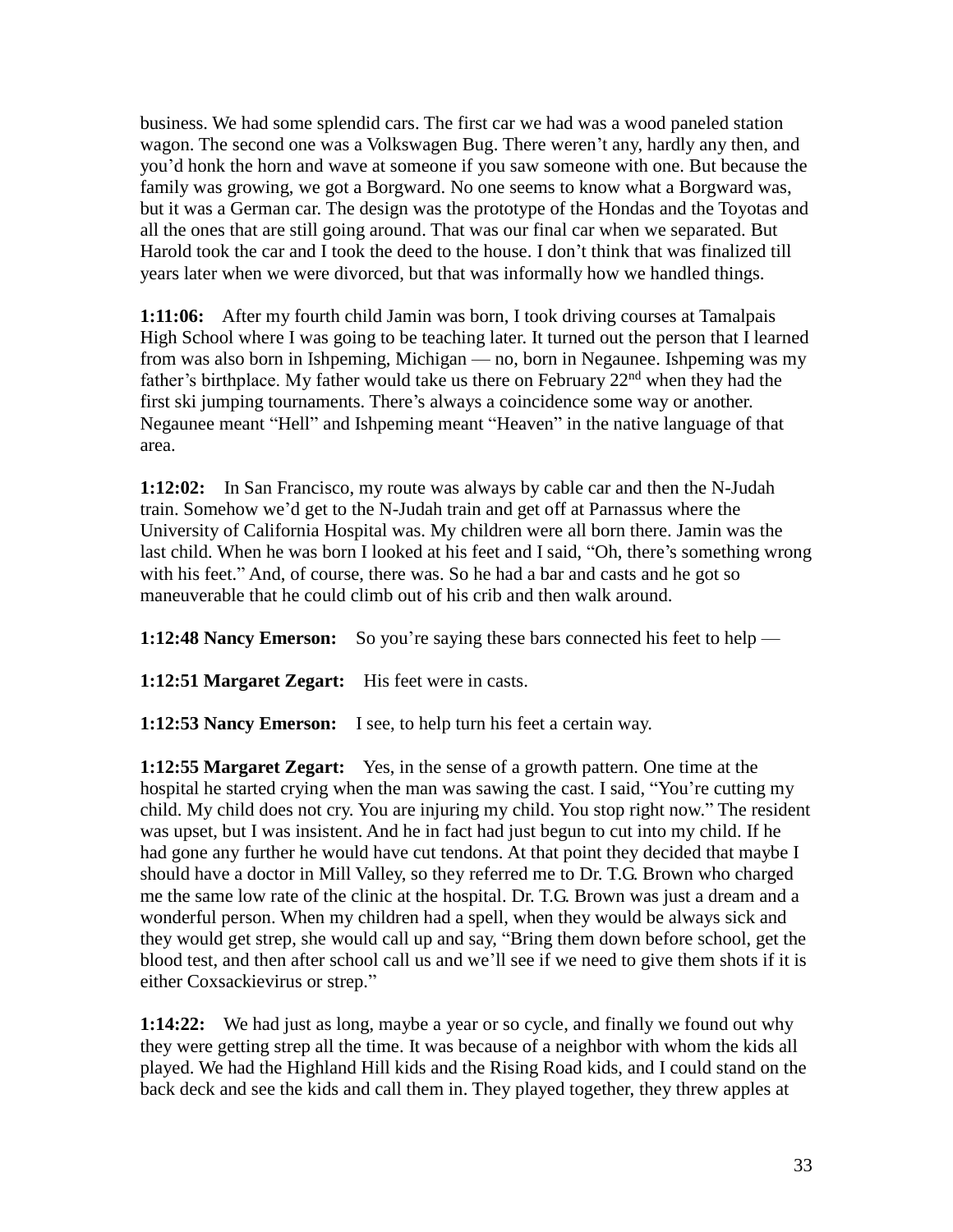each other in warfare, they did all kinds of things. But one neighbor's kids had Kaiser, and Kaiser physicians only gave pills. They didn't give inoculations when you had strep, so they were carriers of the strep. We finally found out why, and our doctor got them to give their children shots so then they could not be carriers. So that ended happily. But that went on for far too long. That was how obliging doctor T.J. Brown's office was. She always put herself out.

**1:15:32:** When my son Benjamin graduated, she offered to let him buy her car at a reasonable rate. It was a Volkswagen and he drove from Arizona with that rocking chair you see over there all the way back here. Ben loved to drive. I think probably it's because I like to drive, having just learned how to drive when I was probably 33. Twice we drove across Canada and returned through the States crossing the country. And the first time we went, my good neighbor who lived on Rising Road and whose husband also taught at the Tam High Art department — after the one year I taught in Whittier. My friend moved down to that area and he had a family of maybe four or five children. He went out and looked for a place for me to live and he found one that was similar to the Eichler home in design. It was on a cul-de-sac, and at the other end of the cul-de-sac, about a block and a half away, was an elementary school. So Benjamin went into first grade and Kathy was in kindergarten.

**1:17:16:** It was at a fenced yard and was an ideal place to live. I taught school. Unfortunately, I had five different preparations because I was a new teacher. It was a brand new school. The first month or so I was teaching ceramics in a room that didn't have any water connection yet, so I had to use a hose outside. Then I had to mop the floor afterwards. Perhaps the first week we had no real supplies. There was this huge box that somebody brought in full of leather scraps. What are you going to do in a crafts class with leather scraps? Well, you certainly are not going to do crafts with a mess, so I had all the students sort them. We had these empty boxes for the storage areas and the kids in this particular class just started throwing all these colors into the boxes across the room.

**1:18:20:** Everything was happening all which way. The principal came in to pull one of the kids out of the class for some other prior problem and the kid said, "This is a stupid class. All we're doing now is throwing stuff. I don't mind leaving" — you know, in conversation. So the principal came back with the kid and the class was completely in order, all the pieces were sorted, and the kids were happy and well-behaved, and the class was going to end. He looked around the room, then he looked at the kid and he didn't believe the kid. He thought the kid was lying to him, but he wasn't. [chuckles] I said, "We were sorting leather." And he said, "Well, I have to tell you something when this class ends." So the class ended and the kids left. He said, "This class you have is composed of the worst kids in the Los Angeles district. We broke up their gangs, and so you have the worst L.A. gang kids in this period. You never, never want to have confusion in your class. You always want to be at the back. You keep them in a circle, and you always walk around the circle so that you always can keep your eye on them." These things that were completely contrary to the way I believed in teaching.

**1:19:54:** The person who was the art department had sorted out all the classes. I had the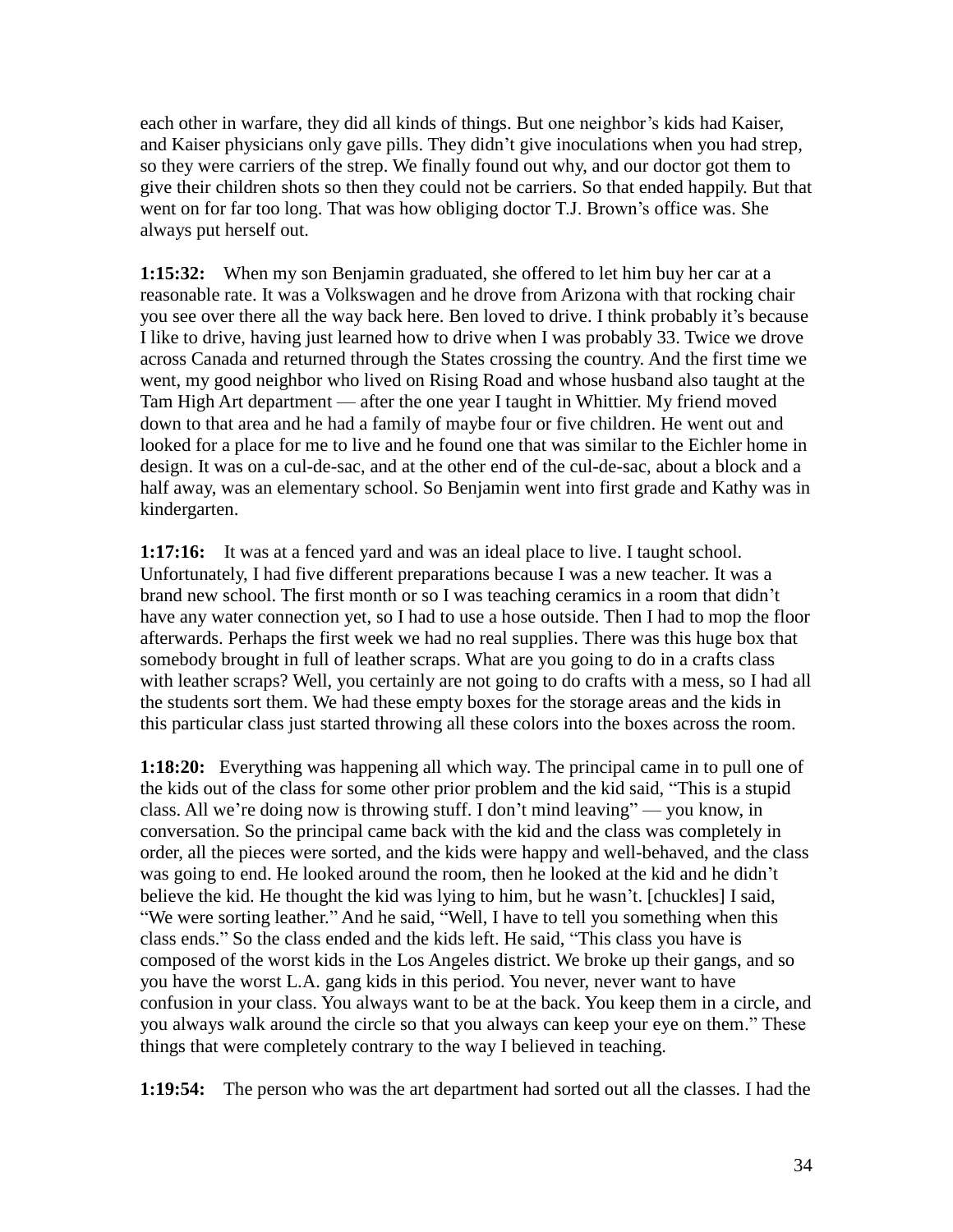classes with the least abled people and he had the students who were supposed to be so special. And the great shocker to him was that I had these kids who weren't the most special, but we did some rendering of a pitcher and fruit still life, and I taught them to use an improvised edge and to blend the colors so they had a chiaroscuro rounding traditional appearance for the fruit and for the still life objects. I put out the drawings from everybody in the class. That's always been my philosophy.<sup>6</sup>

**1:20:53:** You don't just take the very special things, but you always have everyone's work exhibited. I was pleased to see last year at the art show of Tamalpais High School that every single student's work was up. That really pleased me because that's the philosophy that I had developed. By teacher training courses, I trained at Claremont junior high school in the English program for my minor, and I trained at Oakland Tech with a very excellent teacher for my arts program. I never had to do a lesson plan or anything for the art teacher. But for the junior high school English teacher, I had to write out a lesson plan. I had to say what I was going to ask, and I had to write down the replies that the students were going to give me from the questions that I ask. It was a completely controlled, entirely different approach, and I managed pretty well in both of them. [chuckles]

# **1:22:22 Nancy Emerson:** Good training.

 $\overline{a}$ 

**1:22:23 Margaret Zegart:** It was the fall semester and Benjamin was to be born in April, so the students at the middle school gave me a shower and they said, "You know you are the best teacher we ever had." One thing I really enjoyed was when I discussed Robin Hood. I did not know much about Robin Hood, but I had a strong background after all my reading for this program about the life of Robin Hood. He actually was a person. I didn't realize that. I was prepared to teach well. The three schools that we were recommended to try to teach at were Tamalpais High School, East Whittier High School, and the Claremont High School system. Tamalpais High School was considered, statewide, one of the three best schools.

**1:23:43:** So I was pleased to teach at two of those. I think the unique thing about Tamalpais High School was that we had a very collegial group of teachers and we had a principal who had a very good open philosophy. Robert Prather was not a directional leader, so the teachers could co-direct their own departments within the framework of an excellent school system. I think that was one great thing.

# **Part III: May 8th, 2017**

**00:01 Editor:** This is part three of the oral history interview with Margaret Kett Zegart, recorded on May  $8<sup>th</sup>$ , 2017.

**00:12 Nancy Emerson:** We are resuming our interview with Kett Zegart. In this segment we're going to talk about what she's been doing post-retirement as a high school

<sup>6</sup> All the faculty a LaSerna commented on how great their work was.—Margaret Zegart.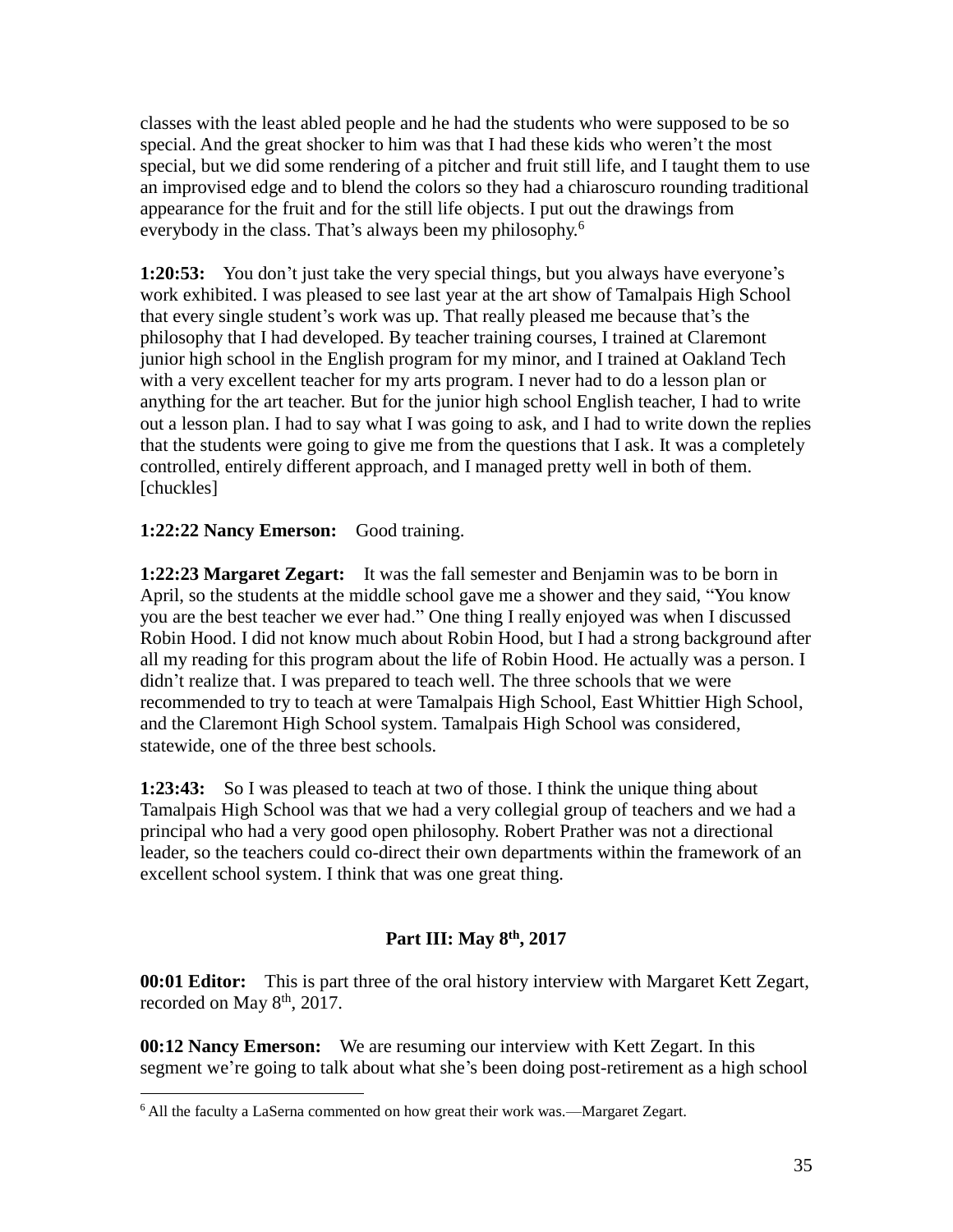teacher up to today.

**00:25 Margaret Zegart:** Several days ago, I met someone who said that they left Tam High School District in 1981. And I said, "Well that's just about the time I was given a program of mentorship for five years after I left the classroom." I stayed in the district of Tamalpais High School for 25 years. She, on the other hand, was not able to get a job, and so she stopped teaching and found some other field. Because at that time there was a way to reduce the teachers who had higher income. They'd been in the district longer, and there was this new program that the state and the school districts were following. We were given \$5,000 each year as a mentor. Of course, that wreaks havoc with your social security. As a teacher, your social security is minimal because the state teachers voted not to have social security option. Marin County, as opposed to San Francisco, decided to have our own retirement program.

**01:53:** The mentorship gave me the opportunity of having \$5,000, and I sort of used that as gold money because I didn't have the responsibility of my children who were quite well grown, or else they were in school. My daughter was going to school, so I was able to travel. One of the last years that I was teaching, the chair of the fine arts department was Bob Greenwood. But my former chair was Henri Boussy who had retired. Henri had been teaching a weaving class, so I had to teach weaving, and I told them I couldn't unless they would get me a student teacher that knew how to draft and pull a loom. And they found one, a student teacher; I thought they wouldn't. So I was teaching weaving without a real background in weaving, because the only weaving I'd ever done was on a loom that was already set up in a church summer school program. However, there were lots of excellent books, and I had the wood shop make plank looms. The first thing the students did was they came into the classroom and made a finger loom with four fingers, like when I was small and we had a thing with thread —

# **03:30 Nancy Emerson:** A spool.

**03:31 Margaret Zegart:** A spool. And you had little nails that went through the spool. What you do is you use your hand as the nails and you can make a long cord. The boys and the girls in the class did the same thing. My classes were always coeducational in opportunity and in expectations. And I had basic expectations. The kids often had been put in my class by counselors because they weren't really very successful in terms of learning in a linear fashion, which would be like words following words. They were more holistic in how they approached a problem. They were good problem solvers. They're the kinds of kids that were very good in shops. They were not dumb, but just not academic linear learners. And so those were the kids that helped me out when I didn't have a film that worked or something. When a machine or something broke, they could always it.

**04:47:** And we had a lot of interesting kinds of things that we did, because as a teacher you had all kinds of disciplines in an art program that you had to cover. Weaving was not one that I'd ever anticipated. So Henri Boussy suggested that I go to Finland, because I am Finnish, and learn weaving. Well, I don't think he knew that they draft backwards. Sweden is like all the other nations of the world, but the Finns are doing just the opposite.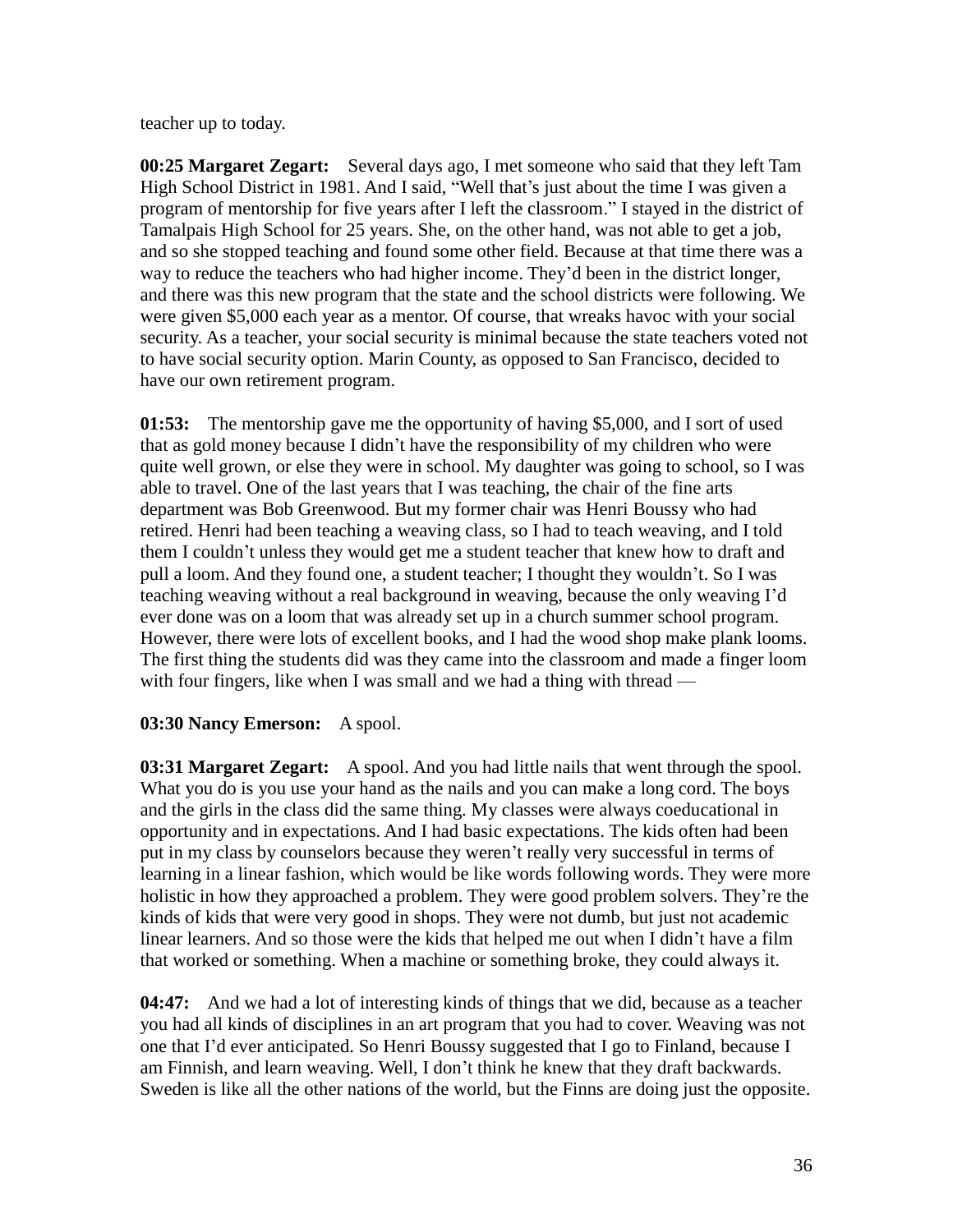But I learned how to draft, how to pull a loom. And then I also took courses at College of Marin. So I was able always to learn ahead of my students, and that's what a good teacher does. Because you don't want to just stay with the same things. About every 10 years in those days, opportunities and learning challenges changed. There was just a pattern.

**06:01:** You always were doing something different, and to me that was what made teaching such an exciting thing. You worked with all different kinds of kids. But there was always a kind of a general mode in which you approached the classroom. My very simple category of discipline was when you come in the room, you get your folder out, and in your folder should only be your own work. If you ever take other students' work that you like, and erase their name and put your name on it and turn it in  $\sim$  some highly achieving kids did with all the pressures to succeed. Some of the kids wanted to be better than they thought they were. So you don't take anybody else's work. You get kicked out for that. And you get kicked out if you throw clay in the classroom. Those were the two things. I never expected to have boy scouts — the boy who has all the badges.

# **07:25 Nancy Emerson:** An eagle scout?

**07:33 Margaret Zegart:** Eagle scout. Once my tools were taken in this carving class. The tools weren't all turned in. And so I said, "Well, you'll all have to stay in the classroom till the tools get turned back," because they were sharp. And everyone kept looking around. Finally they said, "Ms. Zegart we will be late for the next class. We'll lose credit." I said, "I'm sorry, but this is your responsibility in the classroom." Well, it turned out the tools were turned in by an eagle scout. Word got back certainly to the principal how I had embarrassed this child. Also, the principal told me that I should not be using tools that could be dangerous. So I turned in all the tools, and I got saw blades. Saw blades have a smooth edge and a jagged edge. But they're not dangerous. You can saw away and you can smooth out. So they worked just fine.

**09:14:** When I teach, I get clay on myself or I get paint on myself. By then we were using acrylic paints. I always got the professional Utrecht acrylic paints. We always made our own canvases. I'd bring in board and then I'd get linen canvas from Utrecht and the kids would make their own little things and then stretch their own little canvases. Then if they wanted to, and they had the money or they were more interested, they could buy stretcher bars themselves and make a stretched canvas.

**09:55:** So after my demanding days of teaching — and my most pleasurable days of teaching, because I really like young people — I began to take classes at College of Marin. They had a printing press. The very first year I went and took courses with John Ihle who had been a member of California Society of Etchers and Engravers, and who taught at San Francisco State. This was his final year of teaching, so I wanted to take a class with him. I did quite a few prints there. And then the next semester I also took classes. The neat thing about the program in those years was that we could stay all day and all night. The room was open to us, and so we stayed late at night. I did quite a bit of work. I did some monotype printing there. I moved over to College of Marin because it was closer. It was much better to be at College of Marin.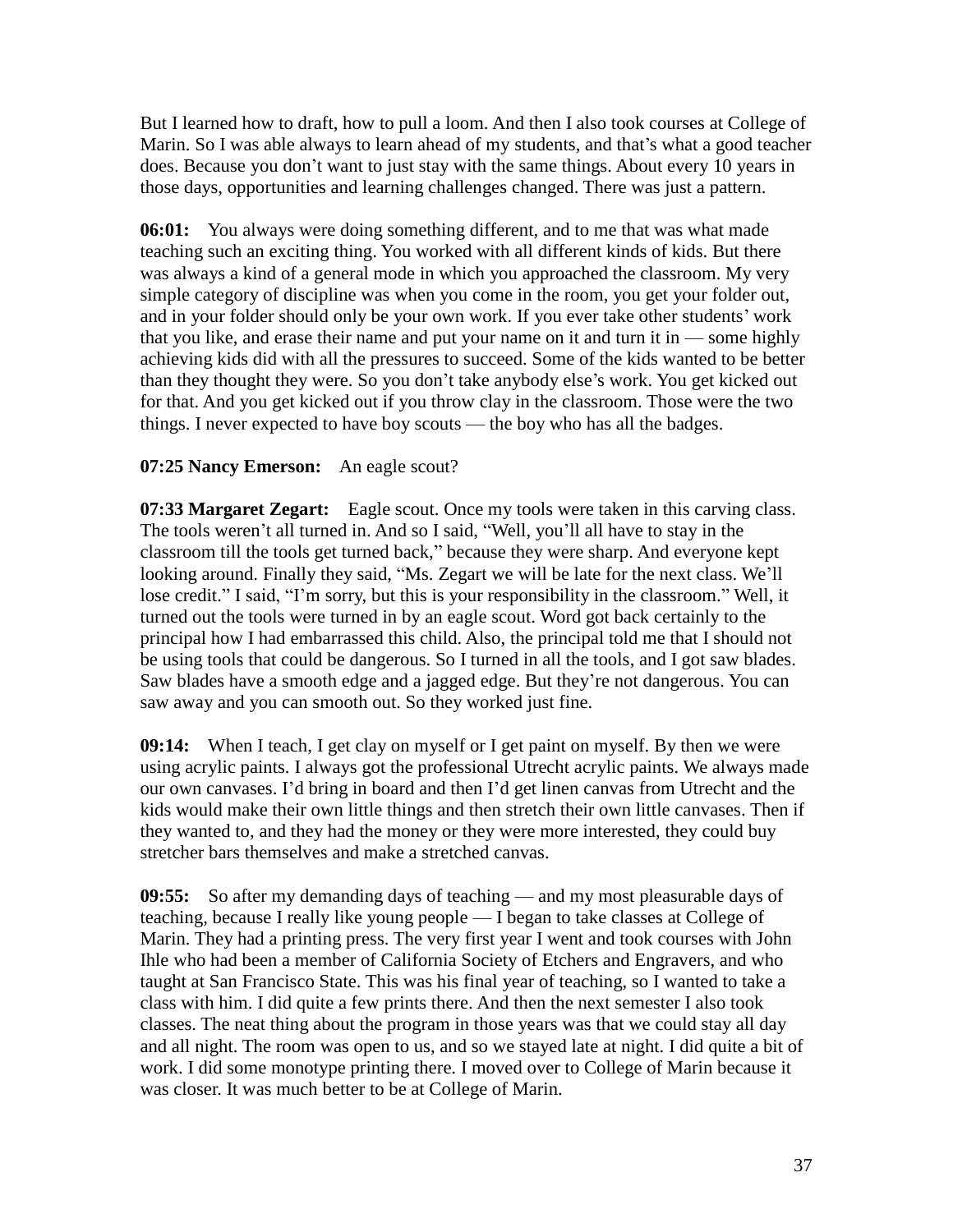**11:23:** So I've been taking courses ever since in all places. When I was at Tamalpais High School I received an opportunity to teach overseas in an international exchange Fullbright program. In England I learned to appreciate theater and other programs. I began to incorporate those into my post-college, post-teaching new career of being a retired person. Retiring wasn't something in my bones, because I'd been working since I was 12, and I had this strong sense of responsibility to your community.

**12:20:** I continued doing a little bit of art and traveling as much as I could. I went to some splendid places. I had 18 Elderhostel courses that I had taken. I would take a class like that, and then I would travel independently. I would use that as a way to meet people and to have an opportunity for interchange with adults that I could speak to, because I was never good at languages. I had no language proficiency at all. I once tried to learn French, spent a lot of time, and when I went to turn in some photographs, the processor said, "No, no, no, no speak French." [chuckles] That's when I stopped speaking French completely. But I took two wonderful programs in Paris. One of them was through the University of California. The head of the Sorbonne was the teacher. I have a small drawing or image that he made when he gave us the opportunity of buying some of his work. Of course, I had to find the least expensive one, but something that is nice. It's a little rainbow.

**13:58:** The next time I went, I went through Hayward State. A six-week summer program, you take the full 20 units, or 18 units I guess it is. One of my units was economics, something that I have absolutely no interest in, but that was an offering. And when we got to Paris the teacher said, "I'm sorry that I had you do any pre-reading. We can't use the text because they've just changed over to the euro." So we read the *Economist* as our text. [chuckles]

**14:40:** The opportunities were fantastic for me. I've been to Germany two times. In Paris most of the museums, since we were students, were open to us, if they were the government museums. Of course, Monet's weren't. I'd still went to his museums two or three times because I really liked his work. I still like to go to museums. The current Monet show now is very special, because it's of works that aren't really shown anywhere. Avail yourself of seeing the gifted eye of a wonderful painter who was already, as a young person, knowing where he was going.

**15:32:** The opportunity is more limited now that I'm mobility-limited at 90 years old. I still consider myself quite fortunate that I have friends who go. I have Whistlestop, but much to my chagrin, you lose about two hours. You can never be sure about the transportation because of the traffic congestion, which is getting worse and worse. When I was driving I could go almost anywhere, and I did. I have a family cottage. I would go with my children to it many times, but then I began going by myself as well, driving up and enjoying being out there along the Smith River.

**16:15:** And in Del Norte County, it's a very reactionary or conventional or limited community. It's one of the two poorest counties in the state, and until they had the Pelican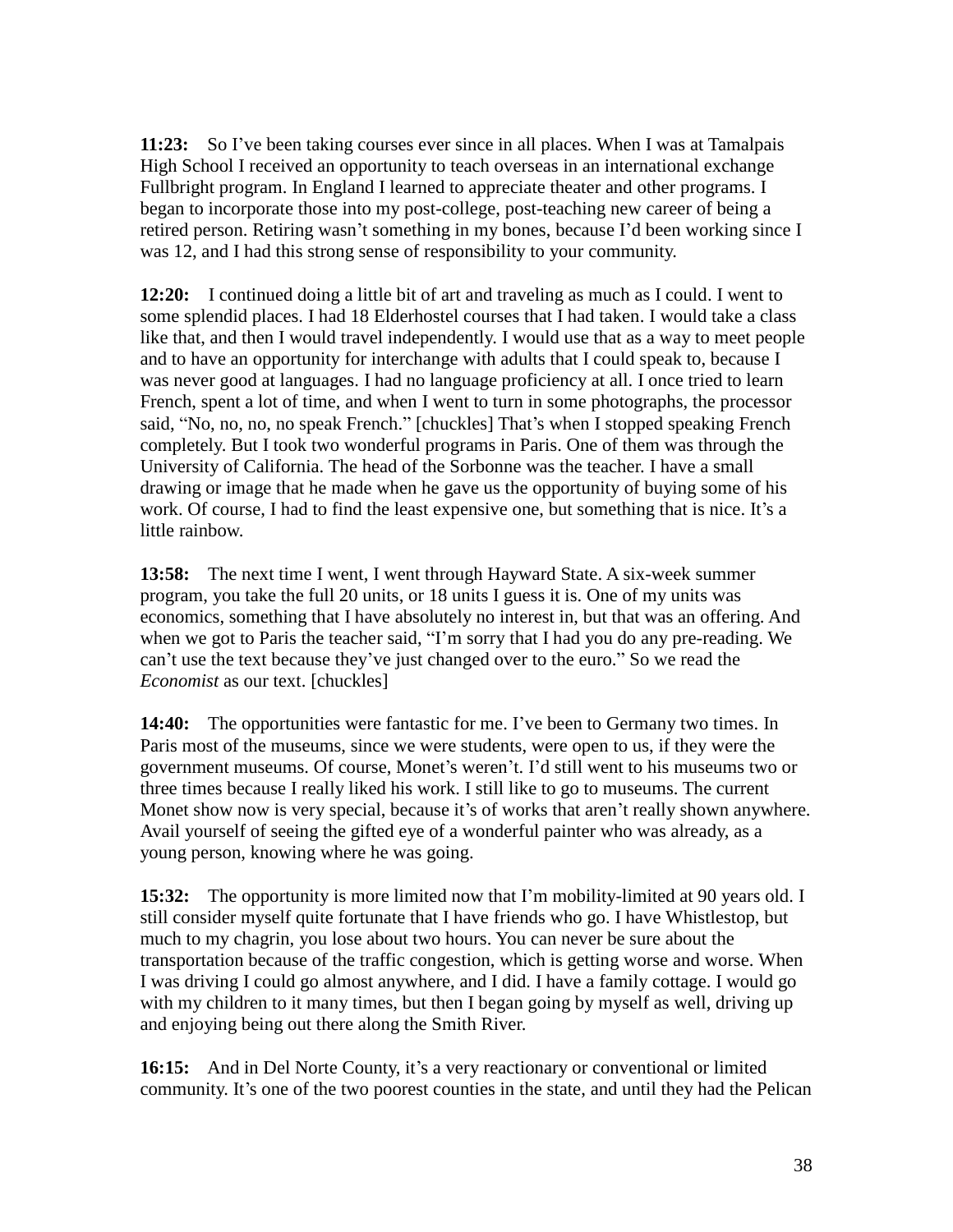Bay Prison, which is the worst prison inmate composition, it had really no employment opportunities. The saddest thing is Walmart has come in, and all the private businesses, the ones that had been struggling for so many years, are now closed. All of them are closed. The concerns there for a small group of people, not the community leaders, is to retain the wilderness. Long ago, I would identify things that I thought should be saved in my immediate neighborhood of the Douglas Park community, which is like five houses. One of my close friends goes in convulsions over a sign outside because it says "Congestion ahead," and then there are just five houses. [chuckles] This is on a road to Stout Grove which is in the Jedediah State Park.

**17:53 Nancy Emerson:** How did you happen to get a cabin up in that area?

**17:56 Margaret Zegart:** The reason we got one up in that area is that I traveled across the United States twice with my children, and we would camp at campgrounds. The first year, my colleague and his wife said, "Margaret, you really, really ought to get out, get away from Mill Valley for summer. Do something." I said, "I can't possibly afford to do it." "Yes you can. When anything's on sale, there's three for two, or two for one. Put the second one in a box." And so that's what I did, following her suggestions. We had boxes of Argentina beef, canned beef, tuna fish, canned chicken, which we didn't like so much, and then canned vegetables. And we plotted out with AAA exactly where we were going. We were going to stop up north on the coast in Washington State where my mother's brother's wife was still living.

**19:17:** It worked out to be a benefit, but at the time it seemed disastrous. We had a new Volkswagen bus, 666 miles on it, and a deer jumped in front of the car and smashed the entire front. This was the Fourth of July weekend. Actually, it was while I was still teaching that I began doing this traveling with my children. This was the first trip, but I had to tell you how we happened to have the place up in Del Norte County, which was a treasured place for all of us. It's on the Smith River, which is a designated wild river, and there are all these groups of people trying to log off and utilize areas that should be saved. I'd see something that I thought that the Save the Redwoods League should work on, and I'd let them know. Fortunately, they were able to buy a part of land right near the forks, the meeting of the forks.

**20:24:** I had conversations with people that had lived there early on, and one of them was a man from whom I had found out that Jedediah Smith had crossed the river at a different place than the one the park had said. Jedediah's journal was found, and it verified what the Native Americans had told the man whom I first had spoken with, an informal historian of the area. Jedediah had crossed at the Peacock Farm area. And I became interested then in Jedediah Smith. My kids aren't even aware that I am, but I'd done a print that I had given them, the Jedidiah State Park Society. Chuck Crawford who was a wonderful counselor and a very, very good friend, especially of my son John, but a good family friend and neighbor — I gave him a print called "Serpentine Cliffs," because on top of the Serpentine Cliff, Jedediah's scouts, Rogers and another man, had walked ahead and had looked out and decided they didn't want to go inland. They wanted to go north, up a creek called Myrtle Creek. And then Jedediah wasn't with them, but just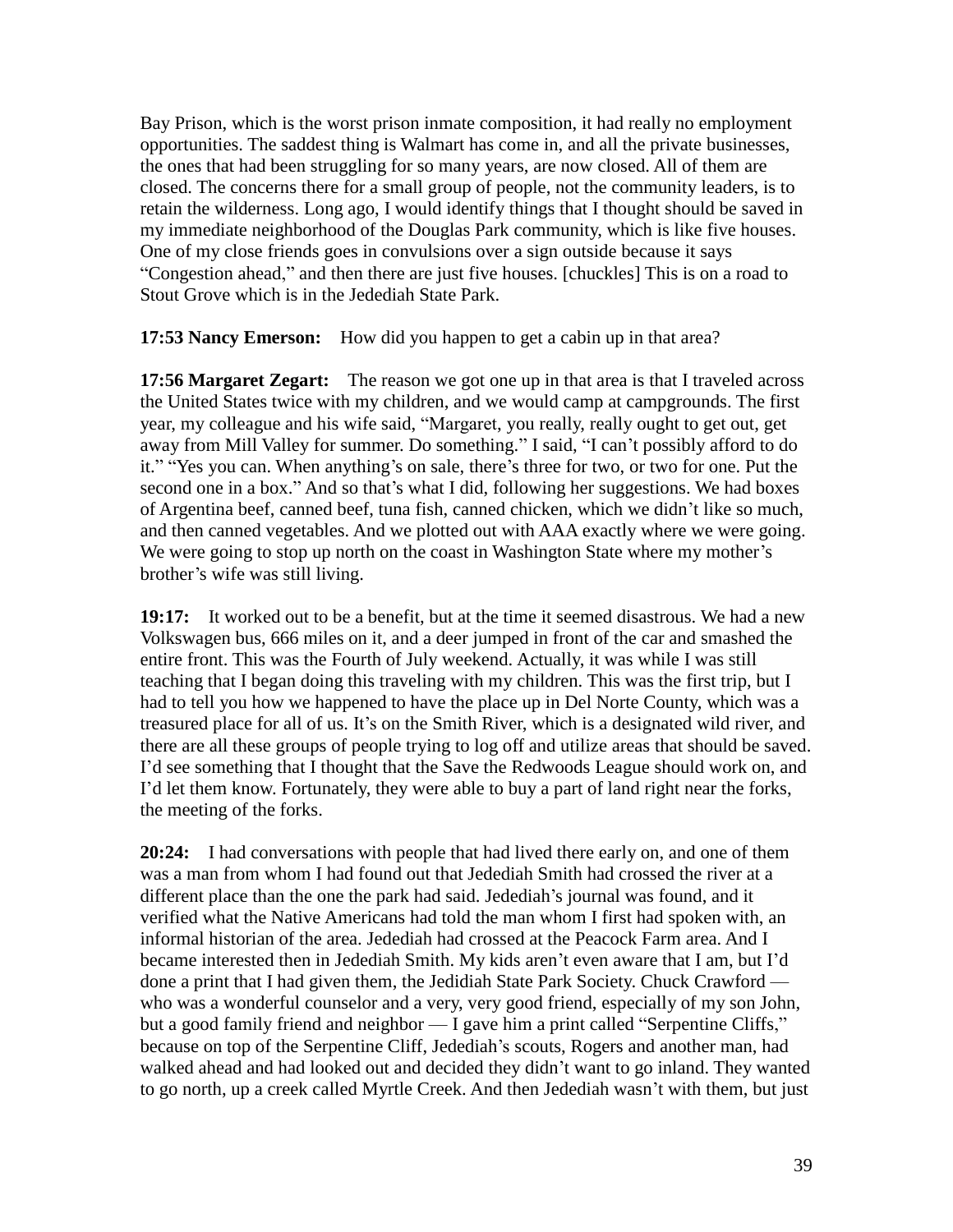beyond up in Oregon is where a number of his people were killed.

**22:14:** But there were two different stories that this man had gotten from Native American transcribed oral history. History, I think, is transcribed orally. The rewriting of the first five books of the Bible were done in the manner of Emily Dickinson, which really irked me. This was about 26 years ago. I still have the images. But I only have done half of the writing. So that's something I'm going to do if I live long enough.

**23:41 Nancy Emerson:** You're going to write about these —

**23:44 Margaret Zegart:** No, I'm going to trans —

**23:47 Nancy Emerson:** Oh, you're going to transcribe?

**23:48 Margaret Zegart:** I used the Aramaic, and at the time I was using Aramaic, there weren't any English translations, only one book, but that was Genesis. I got that copy at the Mill Valley Baptist Seminary library, which has the most marvelous view. One of their professors was an archeologist, who had set up a little museum. Just a wonderful place to go. So I did things like that after I retired, but always related to art or something that I had inquired about. In Del Norte County I became very aware of land use. Save the Redwoods League did acquire some of the land up there and I'm even leaving a portion of my very small estate to the group of people in Del Norte. They are working against fantastic odds. And the Coastal Commission for the whole of California up there is always opposed to anything liberal. They want to build and make money, because money is so desperate. They want to build against the coastal preservation, though it has been preserved through effort.

**25:14:** In Mill Valley there is a significant problem, because our available nice building sites and old properties are being acquired by affluent people who have large incomes and have this concept of having vast large homes, not necessarily to live in but as an investment, I think. When I was teaching school, I had a young girl whose father was interested in land preservation. He was a community planner. There was a discussion of having at the end of the high school football field a marsh made into a parking lot for cars. And we had the Almonte community long before I was here in 1952 build their own clubhouse. I was on the board of that Almonte District Improvement Club for quite a few years.

**26:26:** So I decided that I was going to make up a petition and informed everybody about how awful this was. I had a letter copied from many years ago, and fortunately we have enough people in our community and the school itself who didn't really want a parking lot on the land that was adjacent to the football field. There was another time when they wanted to build housing on the school lands because the school was getting rid of property. Elementary schools were selling or renting out buildings for a number of years until the enrollment changes.

**27:21:** The enrolment right now is at a peak and they're getting portables again at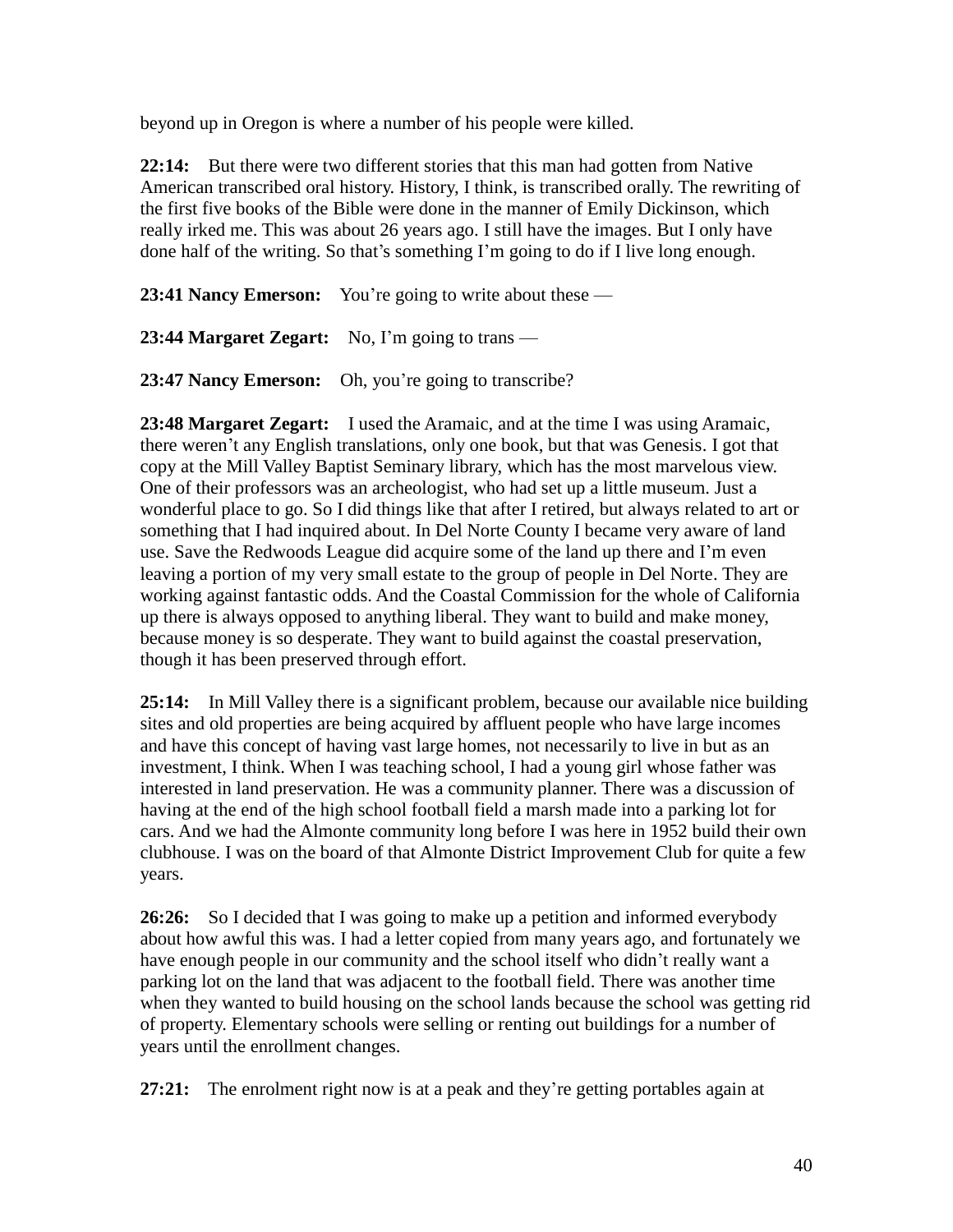Tamalpais High School. They have a terrible plan. I am still involved because their terrible plan is to build a three-level parking garage with access from Almonte Boulevard. Probably the most terrible personal problem is that because I live on a non-countymaintained road, our road has been absolutely demolished. GPS puts everyone on our road, because it's a straight road, even though Lark Lane is so narrow there's no parking. People on our road are parking and making it difficult for me to back out of my own driveway. We had had an agreement between the woman across the street who used to live there, who had trouble getting out of her drive because she had to back out straight. I used to have three cars in my driveway. Now there's only one. But it's difficult for my friends who are now older to back out. The road however is getting worse and worse. I was just told several days ago that we're going to pay \$2,000 to repair the road again.

# **28:52 Nancy Emerson:** It's hard, isn't it? It's not fair.

**28:54 Margaret Zegart:** It's not being done by the tax of the community, because everybody thinks they pay for the roads and they're not. Well, that's the kind of issue that revolves around land use that I'm interested in. The very first time, I think, was the Almonte marsh, and we saved that. Now my big plea, if you want to know —

# **29:19 Nancy Emerson:** I do want to know.

**29:19 Margaret Zegart:** Is to get ponding areas in every single parking area. They're against the creeks. There's one in downtown Mill Valley. It was put in through the program. I suggested that maybe three years ago, because I have been following BCDC, which is Bay Conservation and Development Commission — BCDC and SPUR, which is San Francisco Planning and Urban Research, and Plan Bay Area. There are three groups that have been planning for people. These are people who are not voted in. These are people who are appointed. They make programs. And many years before this, I worked with a transportation group named TransForm, going into their annual meeting and taking attendance.

**30:33:** Anyway, they were talking about doing exactly what's happening now, but it was 15 years ago. We only had two people from making the whole Bay Area decisions. And, of course, my voice isn't very loud, because I'm speaking against all the other people who were planning on getting money for improved transit and transportation by linking it with the housing development. Well, this is something that I can go on for hours about. I am not only interested in land use and management, but in the relationship between transportation and population growth, as well as separation — which I think is wrong — between the affluent and the low income.

**31:29:** A developer wants to make money. He comes in from the Midwest; he comes in from the Bay Area; he comes over from China, buys up land. There was a time when much of our land was purchased by Chinese. Before that the Persian affluent people came fleeing disruptive times. So we have a variety of people who do not understand the kind of values that I was brought up with by both my mother and my father in their extension work. Later, my mother, who returned to get an MA and wrote a new way [of recovery]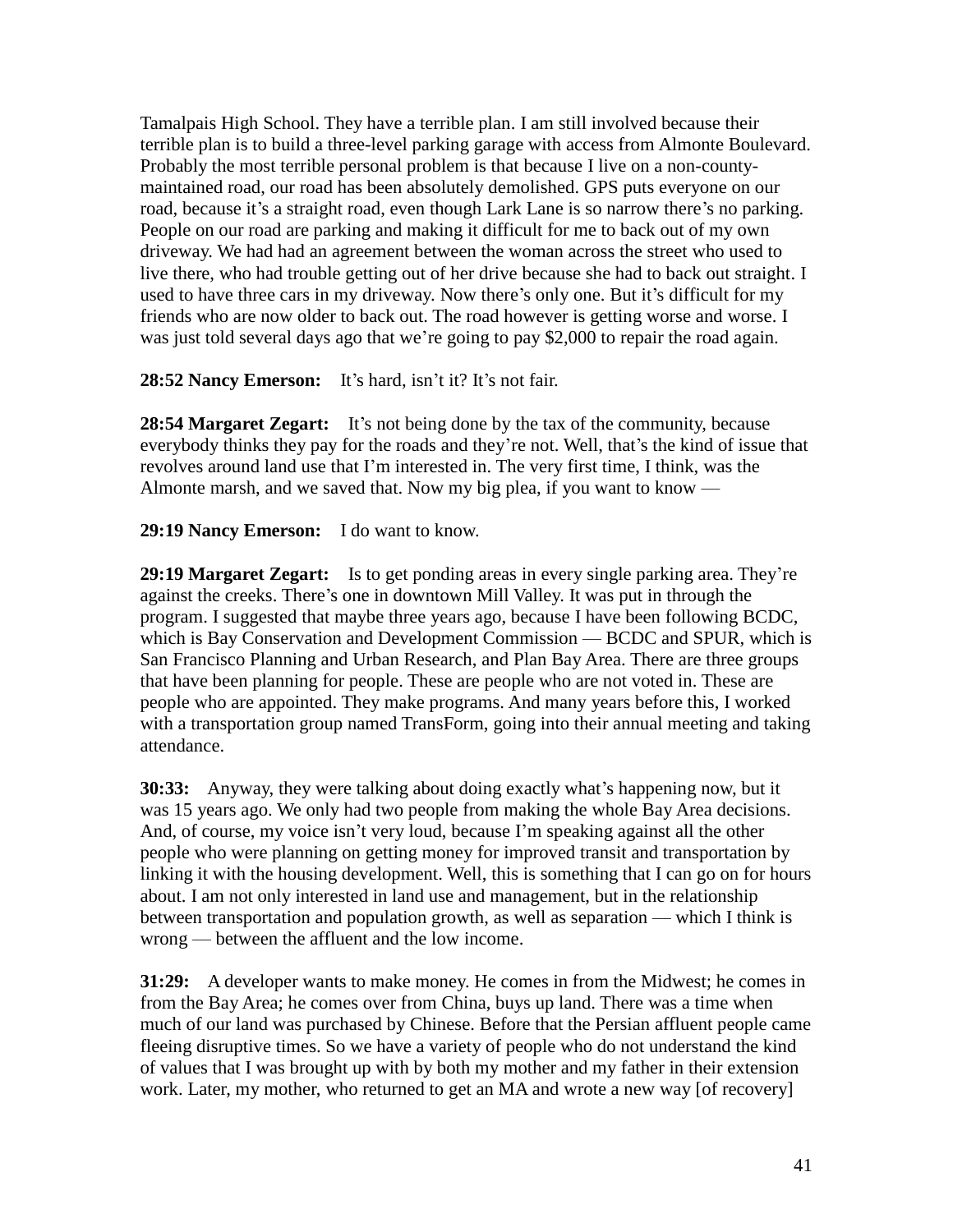for post-heart attack people. My mother would be delighted. I've got heart problems now, and I don't lay in bed all the time. The first thing they do is try to get you up out of bed to do things and become more able, and not just give up after the first heart attack nor stay in bedrest for two weeks.

**32:36 Nancy Emerson:** Let me ask you again about these issues that you're passionate about.

**32:41 Margaret Zegart:** Well, what I'm passionate about — we have to think about the rights of the people involved and not have manipulation.

# **32:50 Nancy Emerson:** Right.

 $\overline{a}$ 

**32:51 Margaret Zegart:** It's political manipulation. For an example — and this probably will not be happily received by the supervisors — about seven years ago, in one of the discussions about housing, Marin City had their own housing authority. Then they were merged into a larger group, so they only had a two-person vote, I think. The housing authority wanted to have the buildings torn down that were designed by Mr. Green, an associate of Frank Lloyd Wright. They wanted to have them torn down because they could get credit for having new housing. If it's renovated housing, they won't get the credit. So, they didn't repair the buildings. They decided to do that seven years ago at a meeting when I was attending.<sup>7</sup>

**33:53:** So I'm discouraged about the well-meaning people who are always cancelled out. Not always — sometimes they are successful, but then they get stuck where they were. Now, there's a wonderful woman called Phyllis Faber, and she has a very strong responsibility and interest in West Marin. Everyone loves oysters. I'd never eaten an oyster till half a year ago. Ah, they're marvelous! I can see why everybody wants to have more oysters. [laughs] But the national park, by having gone to national parks with my children all across the country, I realize that internationally and nationally national parks and the international parks are the thing that keeps the culture of the community or places where you live. Otherwise everything looks like a strip mall; when you go into a town it's all the same. But when you have a national park, you have the opportunity to go back and recreate or preserve or interpret what was there before. So that's a strong commitment.

**35:10:** I have a commitment to equality and opportunity for everyone, because I taught those kinds of kids and I know how important each child is. They work hard. Now I'm using Whistlestop all the time. It's incredible the kind of wonderful people that work the buses on Whistlestop. Often they are people who've had successful careers. Yesterday, the person had been in management, working with funds, one of the very important funds that sort of went down during the last thing. He's past retirement age, and he still wants to keep working a bit. To be retired now at age 65 is silly, because people are energetic and live longer. And like myself, you outgrow whatever assets you had.

<sup>&</sup>lt;sup>7</sup> Recently, at the first community meeting, it "ballooned" four times. They included, I believe, the use of new buildings added to guarantee present residents in low cost housing an interim period. Thus, the county and developers would have new transportation funds.—Margaret Zegart.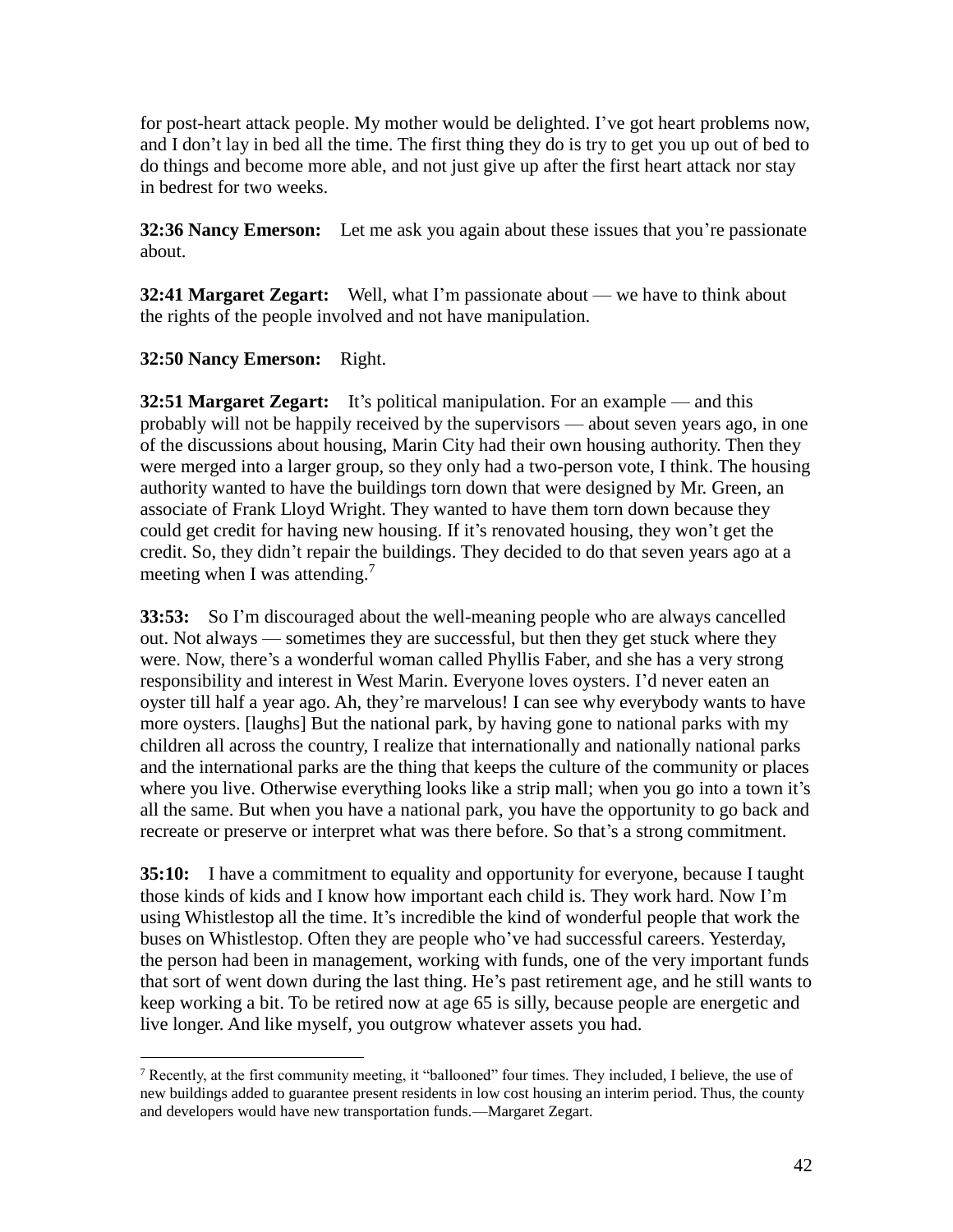**36:35:** So, I use Whistlestop. I could take advantage of a nice program they have called Catch-A-Cab that your doctor signs you up for if you can no longer walk down to the public transportation. I live on a hill, so I can't walk down. The neat thing about my house which is near Tam High School is that it is flat. It never occurred to me that a flat driveway was anything better than for the little kids to play on when you're just looking at a house. But you never think of yourself. I am now dependent on either Whistlestop or friends. Often friends take me home after a meeting, because you never know how long the meeting is going to last. I still try to go to as many meetings as I can. And the current problem is that at Tamalpais High School they are making a master plan and are planning on having a three-story parking garage with a fourth level to have tennis courts on. Well, my daughter played tennis and there were lots of stray balls, so I don't know how they are going to handle the stray balls, or the people watching the tennis meets.

**37:51 Nancy Emerson:** So you went to a city council meeting about that topic last week?

**37:55 Margaret Zegart:** I did, because I kept telling the city council that I had read about it in the Tamalpais High School magazine. In January, there was this plan and the presentation. The plan for Miller Avenue, which was just being developed when I came here, was to build out a Southern California style yacht-harbor — homes on filled Richardson Bay — by Engineer Prasker. His wife later became a mayor, elected by the city council. He had designed this whole master plan of filling in upper Richardson Bay. Bothin Marsh was a dried area. I can't recall his name, but the man that lived up here on Morning Sun, who was a specialist in marshes and water, had a channel open so that the marsh could be flushed again. So Bothin Marsh was revived. Now there's a group of people called One Tam, and I worry about the fact that with this incoming climate change, the water, which has gone up eight inches, will go up perhaps 60 inches by 3000.

#### **39:33 Nancy Emerson:** Sea levels?

**39:33 Margaret Zegart:** At the garden gate, eight inches. It's a really literal thing. The ice flows are melted, the whole environment is changing. But not only that, we're changing our environment in many other ways. You know cutting down the trees. We need the trees, we need the oxygen, we need to plant trees. I went to a meeting and I said, "You want to cut down the bay trees because they are the ones that are harboring the Sudden Oak Death." The Marin County forester at the time hadn't read the information that I'd read. I read a lot of information. I don't remember it all. I file it. I have files that are just going to have to be thrown out, but some things are really important to keep. Some things now are back in the public knowledge. Now they know that rhododendrons, which are beautiful, and bay trees around the area need to be removed, especially when we have damp times, for the oaks.

**40:58:** TransForm met in Oakland, but they were from entire Bay Area. And the relationship [between population and transportation] was that you had the two things tied together, so that you didn't have people building more suburban homes. Because after the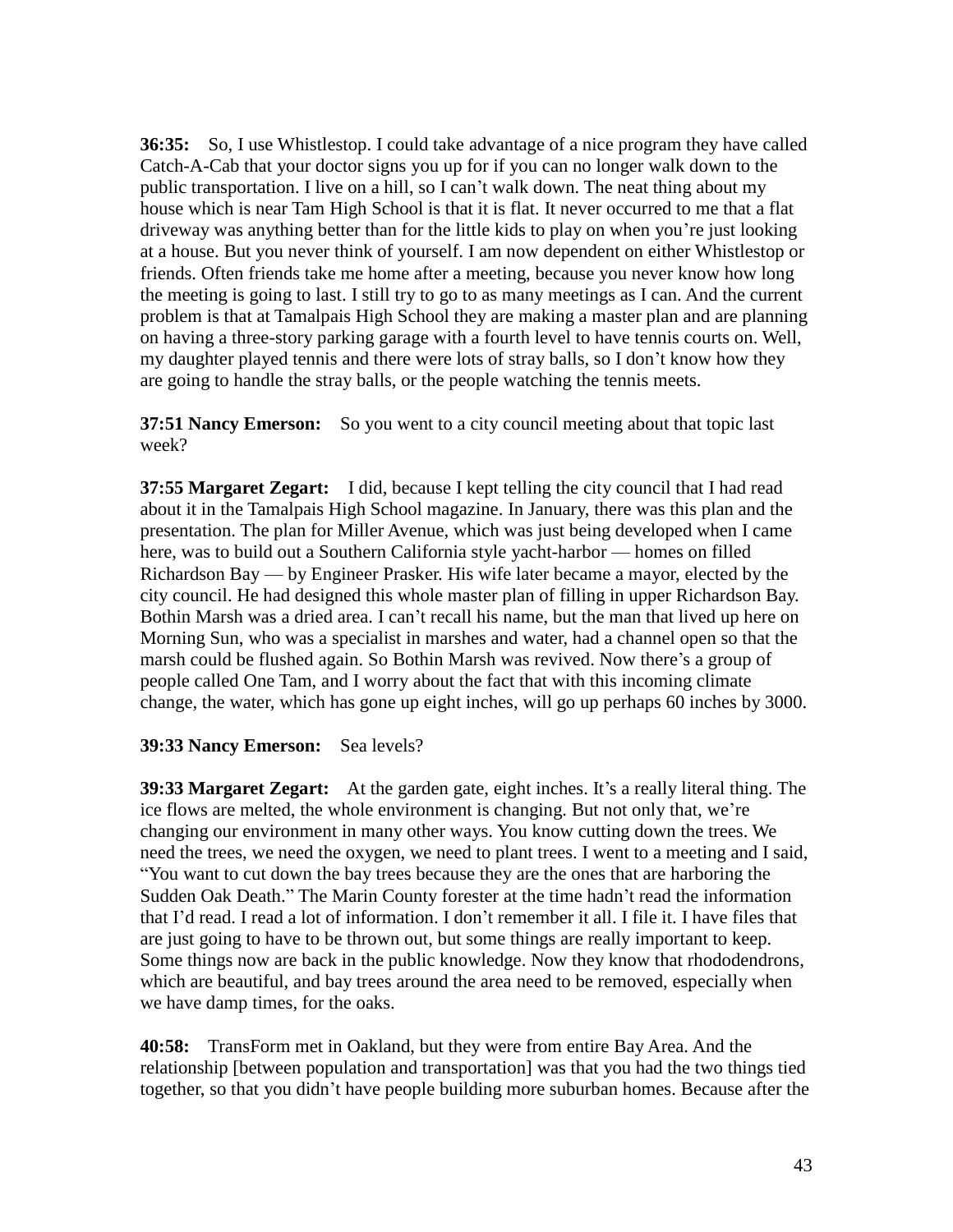federal government stopped giving the grants for building at the Reagan years, you didn't have public housing. And public housing is not a curse; it's a blessing to a community, because it keeps funds for public housing balanced. Right now, transportation and housing opportunities in San Francisco aren't balanced, and they certainly aren't balanced in our area, because we don't have much space. In many areas they keep building out, but we really can't build out. And large parcels are being used for affluent developments.

**42:01:** So those are the kinds of things that still concern me. Another reason that I started — I think when my children were still little — to become interested is that I was on one of the first groups that the supervisor Peter Behr appointed. We evaluated housing, because there was a moratorium. We had a checklist that was a model, and people came from Hawaii and other communities to see our model. And one of the model communities that won in this competition was Whiskey Springs. The other one was the Baptist Seminary. Very few people remember why this was set up the way it was. The buildout that had been planned and allowed for has already been made. There is space there, but that space is there because it's such a significant place, and spot, that overlooks the entire Bay Area.<sup>8</sup>

# **43:20 Nancy Emerson:** That's right.

**43:22 Margaret Zegart:** So that's the kind of thing that I'm doing as I get older. I'm almost too old, but I still go with my cane and walk up to the microphone. They know me and I forget to announce at the city council that I'm Margaret Kettunen Zegart, who lives at 118 Highland Lane, Mill Valley and who used to teach in Mill Valley.

**43:55 Nancy Emerson:** I'm going to thank you for this wonderful, extensive oral history and discussion. It's so clear to me that you've been passionate all of your life about many things: art, people, and teaching. And your care about the environment and the people around you, I think, just comes through so clearly in this interview.

**44:20 Margaret Zegart:** Well, I certainly love the Mill Valley Library. I started to say, confessionally, that I didn't have any money to contribute any place. I didn't have any social life that I had to spend money for. Most things you have to spend money for. But I wanted to interact with people, and so I spent the money that I had to travel and interact with different cultures, never expecting to live this long. I'm continuing to do things [like the five years of mentoring]. And having a car was just a wonderful thing, but I don't think I should really drive anymore. I've convinced myself, because when I sit down now I fall asleep. [laughs]

**45:08 Nancy Emerson:** Well, I look forward to seeing you at the library or around town for another decade at least.

**45:16 Margaret Zegart:** Oh, I don't think so.

 $\overline{a}$ 

<sup>&</sup>lt;sup>8</sup> Marge Marcus and others kept the huge lines from development to contain the different towns. As a major transportation corridor, Highway 101 was to contain new "urban development."—Margaret Zegart.